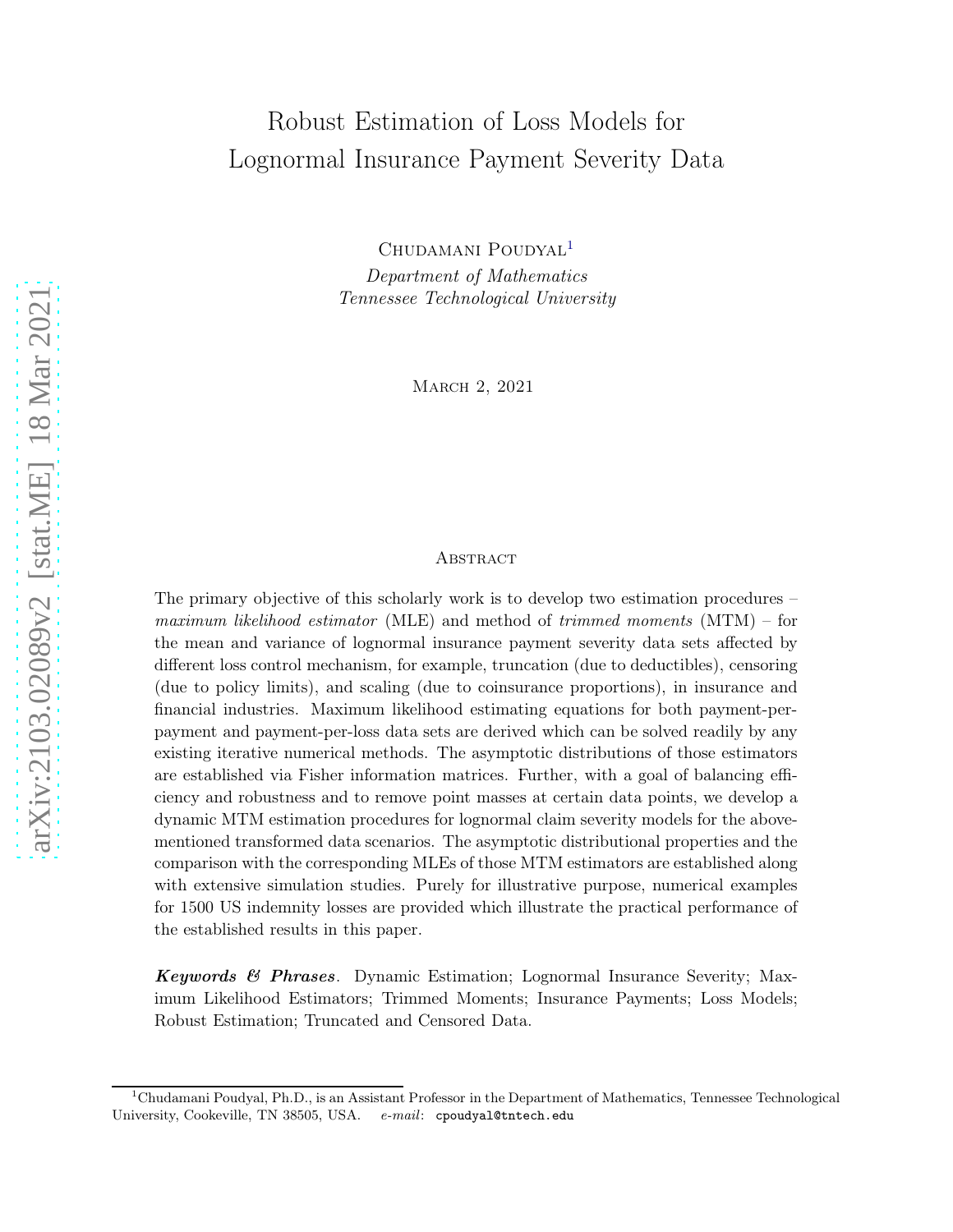### <span id="page-1-0"></span>1 Introduction

The research leading to the results of this work is basically motivated to find and compare two estimation approaches for two types of insurance benefit payment severity data with the assumption of stand-alone continuous underlying loss distributions. In practice, due to commonly used loss control mechanism in the financial and insurance industries [\(Ergashev](#page-29-0) *et al.*, [2016](#page-29-0), [Klugman](#page-30-0) *et al.*, [2019\)](#page-30-0), the random variables we observe and wish to model are affected by data truncation (due to deductibles), censoring (due to policy limits), and scaling (due to coinsurance factor). Therefore, the main focus of this paper is to develop *maximum likelihood* and a dynamic *method of trimmed moments* estimators, respectively, called MLE and MTM for short, of location and scale parameters of lognormal insurance benefit payment claims severity.

In the current practice, statistical inference for loss models is almost exclusively likelihood based (see, e.g., [Klugman](#page-30-0) *et al.*, [2019](#page-30-0)), which typically result in sensitive loss severity models if there is a small perturbation in the underlying assumed model or if the observed sample is coming from a contaminated distribution, [Tukey](#page-30-1) [\(1960](#page-30-1)). Further, following the work by [Cooray and Ananda](#page-29-1) [\(2005\)](#page-29-1), the contemporary actuarial loss modeling literature has been directed toward composite loss modeling (see, e.g., [Abu Bakar](#page-29-2) *et al.*, [2015,](#page-29-2) [Chan](#page-29-3) *et al.*, [2018,](#page-29-3) [Scollnik](#page-30-2), [2007,](#page-30-2) [Scollnik and Sun](#page-30-3), [2012\)](#page-30-3) which is also referred to as splicing (see, e.g., [Klugman](#page-30-0) *et al.*, [2019\)](#page-30-0) including mixtures of Erlangs (see, e.g., Gui *[et al.](#page-29-4)*, [2021](#page-29-4), [Reynkens](#page-30-4) *et al.*, [2017](#page-30-4), [Verbelen](#page-30-5) *et al.*, [2015\)](#page-30-5). The composite models appear to capture the tail behavior of the underlying distribution more accurately (see, e.g., [Grün and Miljkovic,](#page-29-5) [2019,](#page-29-5) and the references therein). But as mentioned by [Punzo](#page-30-6) *et al.* [\(2018\)](#page-30-6), often the simple closed-form expressions for the pdf of composite models are not available which could lead to more complexity of deriving analytic sampling distributional results. Therefore, beside many ideas from the mainstream robust statistics literature (see, e.g., [Hampel](#page-29-6), [1974](#page-29-6), [Huber,](#page-30-7) [1964](#page-30-7), [Huber and Ronchetti](#page-30-8), [2009\)](#page-30-8), actuaries have to deal with heavy-tailed and skewed distributions, data truncation and censoring, identification and recycling of outliers, and aggregate loss, etc. Thus, it is appealing to search some estimation procedures which directly work with those mentioned loss control mechanism, are insensitive against small perturbations from the assumed models, computationally efficient, and still reasonably balance the asymptotic efficiency-robustness trade-offs with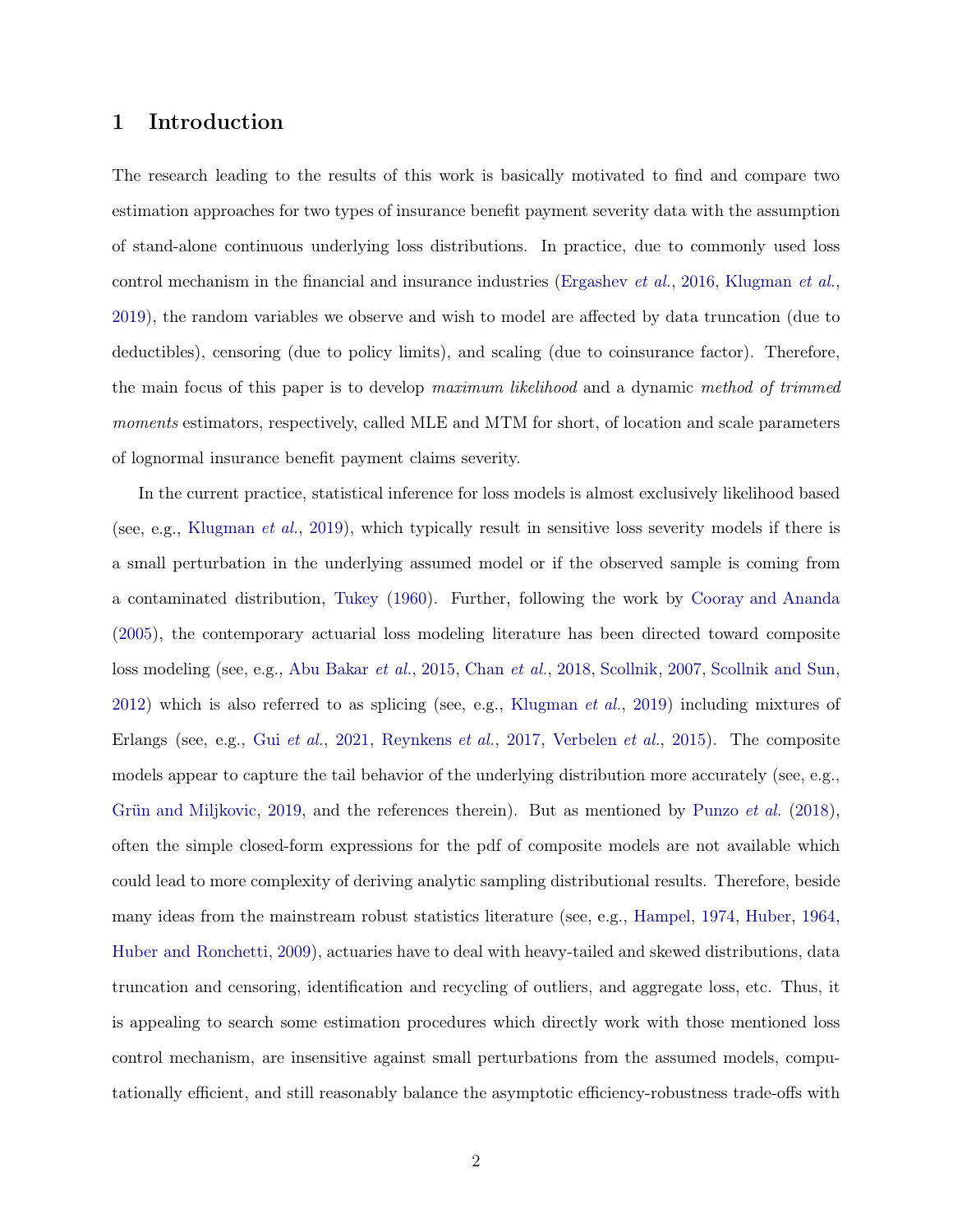respect to the corresponding MLE.

As a member of log-location-scale family, the lognormal distribution has diverse applications in actuarial science, business, and economics (see, e.g., [Serfling](#page-30-9), [2002](#page-30-9), and the references therein) which closely approximates certain types of homogeneous actuarial loss data [\(Hewitt](#page-29-7) *et al.*, [1979](#page-29-7), [Punzo](#page-30-6) *et al.*, [2018](#page-30-6)). Further, it has been established that, even for the heterogeneous actuarial losses, lognormal distribution is able to capture the nature of the data set either on the head or on the tail or on both head and tail parts of different composite models, see, for example, [Cooray and Ananda](#page-29-1) [\(2005\)](#page-29-1), [Brazauskas and Kleefeld](#page-29-8) [\(2016\)](#page-29-8), [Miljkovic and Grün](#page-30-10) [\(2016\)](#page-30-10), [Punzo](#page-30-6) *et al.* [\(2018](#page-30-6)), [Blostein and Miljkovic](#page-29-9) [\(2019\)](#page-29-9), and [Michael](#page-30-11) *et al.* [\(2020\)](#page-30-11). More comprehensive investigation of 256 different composite models have been analyzed by [Grün and Miljkovic](#page-29-5) [\(2019\)](#page-29-5).

On the other hand, MTM approach can be viewed as a special case of L-statistics [\(Chernoff](#page-29-10) *et al.*, [1967\)](#page-29-10) and has established itself as sufficiently general and flexible in order to balance between estimator's efficiency and robustness for fitting of continuous parametric models based on complete ground-up loss severity data (see, e.g., [Brazauskas](#page-29-11) *et al.*, [2009,](#page-29-11) Zhao *[et al.](#page-30-12)*, [2018\)](#page-30-12). But it is yet open to investigate the MTM performance beyond the complete data scenario and this paper will address this issue for lognormal payment-per-payment and payment-per-loss data scenarios. If a truncated (both singly and doubly) normal sample data set is available then the MLE procedures for such data have been developed by [Cohen](#page-29-12) [\(1950](#page-29-12)) and the method of moments estimators can be found in [Cohen](#page-29-13) [\(1951\)](#page-29-13) and [Shah and Jaiswal](#page-30-13) [\(1966](#page-30-13)). A novel robust estimation procedure called *method of truncated moments* (MTuM) for modeling different actuarial loss data scenarios is initially purposed by [Poudyal](#page-30-14) [\(2018\)](#page-30-14) and further developed by [Poudyal](#page-30-15) [\(2021](#page-30-15)). But the goal and motivation of this research work is different. That is, instead of fitting composite models or designing MTuM, both MLE and MTM estimation procedures will be derived for stand-alone lognormal insurance benefit payment data scenarios with an assumption that a close fit in one tail or both tails of the distribution is not desired but at the same time we want to remove partial point masses accumulated at the truncated and/or censored data points. As the main contribution of this parer, asymptotic distributions, such as normality and consistency, along with asymptotic relative efficiency (ARE) of those estimators (under transformed data) with respect to the corresponding MLEs are established including extensive validating simulation studies. The developed methodologies in this paper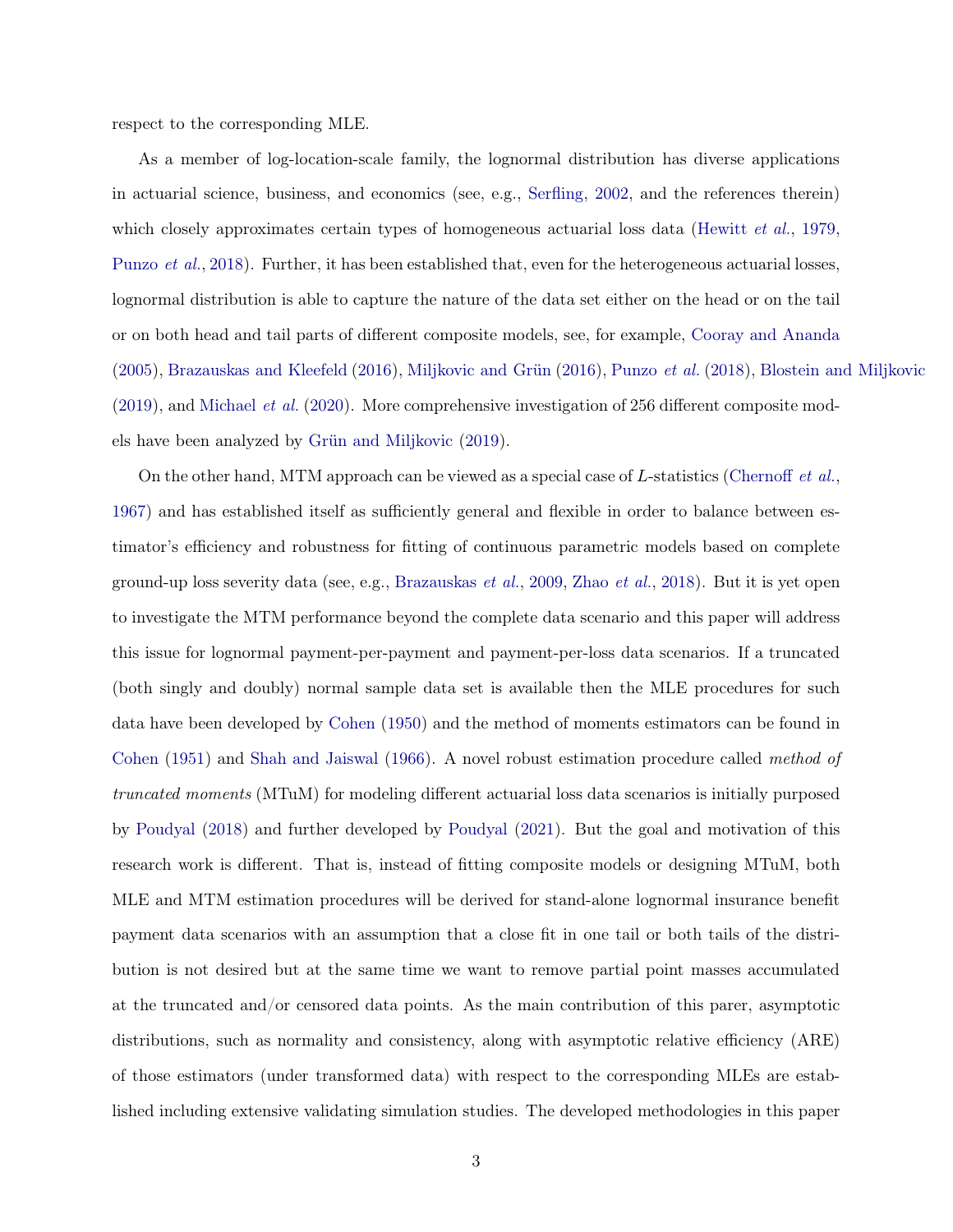are implemented with real 1500 US indemnity loss data set. It will be shown that, when properly redesigned, a dynamic MTM can be a robust and computationally efficient alternative to the MLE-based inference for claim severity models that are affected by deductibles, policy limits, and coinsurance. Some of the technical challenges in implementing the developed estimation procedures in practical data analysis are discussed along with the corresponding simplifying assumptions.

The remainder of the paper is organized as follows. In Section [2,](#page-3-0) we describe the two types of insurance benefit payment lognormal random variables. In Section [3,](#page-6-0) the MLE procedures is developed for those two payment type of data sets with their corresponding asymptotic distributional properties. Section [4](#page-10-0) is the corresponding section to develop dynamic MTM procedures for the location and scale parameters for those two payment models. Comparison of ARE of those MTM estimators with respect to MLE are also presented. Section [5](#page-17-0) is for some special cases which are more common in operational risk modeling with some theoretical results. Section [6](#page-19-0) summarizes a detail simulation study. Numerical examples to observe the performance of the developed estimation procedures can be found in Section [7.](#page-21-0) Finally, summary and concluding remarks are offered in Section [8.](#page-27-0)

### <span id="page-3-0"></span>2 Insurance Payments

Consider a ground-up lognormal loss random variable  $W \sim LN(w_0, \theta, \sigma)$  with cdf

<span id="page-3-1"></span>
$$
F_W(w) = \Phi\left(\frac{\log(w - w_0) - \theta}{\sigma}\right), \quad w > w_0, \ -\infty < \theta < \infty, \ \sigma > 0,\tag{2.1}
$$

where  $\theta$  and  $\sigma$  are unknown parameters to be estimated,  $w_0 > 0$  is assumed to be known, and  $\Phi$  is the cdf of the standard normal distribution. Clearly  $X := \log(W - w_0) \sim N(\theta, \sigma^2)$  with cdf and pdf, respectively, given by:

$$
F_X(x) = \Phi\left(\frac{x-\theta}{\sigma}\right) \quad \text{and} \quad f_X(x) = \frac{1}{\sigma}\phi\left(\frac{x-\theta}{\sigma}\right), \qquad -\infty < x < \infty,\tag{2.2}
$$

where  $\phi(x) = (1/\sqrt{2\pi}) e^{-x^2/2}$ ,  $x \in \mathbb{R}$  is the pdf of the standard normal distribution. The corresponding quantile function  $F_X^{-1} : (0,1) \to \mathbb{R}$  is given by  $F_X^{-1}(v) = \theta + \sigma \Phi^{-1}(v)$ .

Insurance contracts have coverage modifications that need to be taken into account when modeling the underlying loss variable. Usually the coverage modifications such as deductibles, policy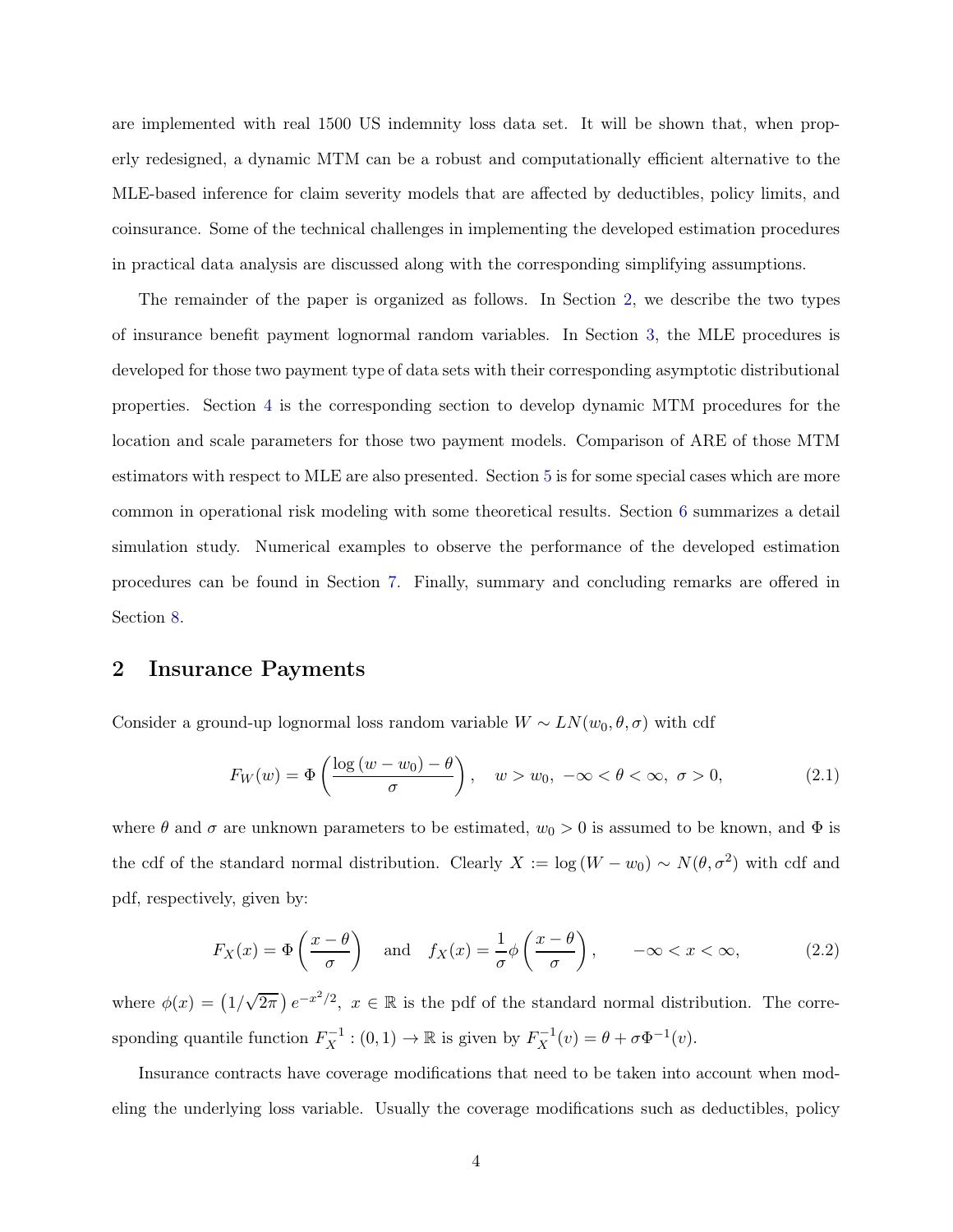limits, and coinsurance are introduced as loss control strategies so that unfavorable policyholder behavioral effects (e.g., adverse selection) can be minimized. There are also situations when certain features of the contract emerge naturally (e.g., the value of insured property in general insurance is a natural upper policy limit). Here we describe two common transformations of the loss variable along with the corresponding cdfs, pdfs, and qfs.

Suppose the lognormal severity random variable  $W$  has ordinary deductible  $d$ , upper policy limit u, and coinsurance factor  $c$  ( $0 < c \le 1$ ). These coverage specifications imply that when a loss W is reported, the insurance company is responsible for a proportion  $c$  of  $W$  exceeding  $d$ , but no more than  $c(u - d)$ . Define

<span id="page-4-0"></span>
$$
t := \log (d - w_0), \ T := \log (u - w_0), \ R := T - t, \ \gamma := \frac{t - \theta}{\sigma}, \text{ and } \xi := \frac{T - \theta}{\sigma}.
$$
 (2.3)

and note that it is possible to have  $t < 0$  but  $d > 0$ . Here, it is important to note that d and u refer for the lognormal left-truncation threshold and right-censored point, respectively. On the other hand,  $t$  and  $T$  are, respectively, the corresponding normal form of left-truncation threshold and right censored point as defined in [\(2.3\)](#page-4-0). Then, obviously

<span id="page-4-3"></span><span id="page-4-1"></span>
$$
\theta = t - \sigma \gamma \quad \text{and} \quad \xi = \gamma + \frac{R}{\sigma}.\tag{2.4}
$$

Also, let  $\bar{\Phi}(z) = 1 - \Phi(z)$  be the standard normal survival function at  $z \in \mathbb{R}$ . Finally, define

$$
\Omega_1 := \frac{\phi(\gamma)}{\overline{\Phi}(\gamma) - \overline{\Phi}(\xi)} \quad \text{and} \quad \Omega_2 := \frac{\phi(\xi)}{\overline{\Phi}(\gamma) - \overline{\Phi}(\xi)}.
$$
\n(2.5)

Now, if the loss severity W below the deductible  $d$  is completely unobservable (even its frequency is unknown), then the *left-truncated*, *right-censored*, and *linearly transformed* (also known as *payment-per-payment* variable) form of W is defined as:

<span id="page-4-4"></span>
$$
Y_w := c \left( \min \{ W, u \} - d \right) \mid W > d = \begin{cases} \text{undefined,} & W \le d; \\ c \left( W - d \right), & d < W < u; \\ c \left( u - d \right), & u \le W. \end{cases} \tag{2.6}
$$

The corresponding normal form of  $Y_w$  is given by

<span id="page-4-2"></span>
$$
Y := c \log \left( \frac{Y_w}{c(d - w_0)} + 1 \right) = c \left( \min \{ X, T \} - t \right) \mid X > t = \begin{cases} \text{undefined,} & X \le t; \\ c \left( X - t \right), & t < X < T; \\ c \left( T - t \right), & T \le X. \end{cases} \tag{2.7}
$$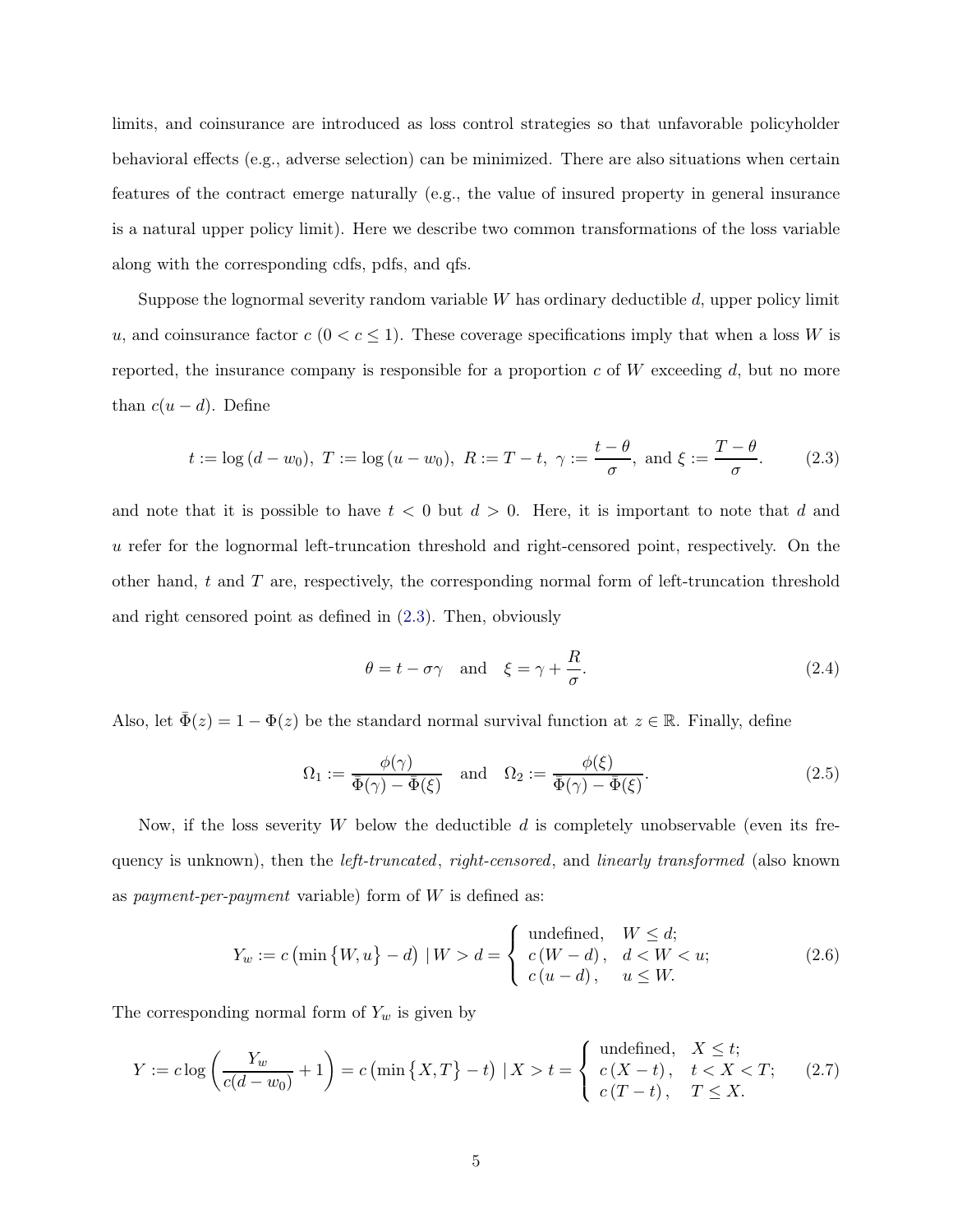The cdf  $F_Y$ , pdf  $f_Y$ , and qf  $F_Y^{-1}$  $Y^{\text{-}1}_{Y}$  of the payment-per-payment random variable Y are given by:

<span id="page-5-4"></span>
$$
F_Y(y; c, t, T) = \mathbf{P} \left[ c \left( \min \left\{ X, T \right\} - t \right) \le y \, \middle| \, X > t \right] = \begin{cases} 0, & y \le 0; \\ \frac{F_X(y/c + t) - F_X(t)}{1 - F_X(t)}, & 0 < y < c(T - t); \\ 1, & y \ge c(T - t), \end{cases} \tag{2.8}
$$

<span id="page-5-1"></span>
$$
f_Y(y; c, t, T) = \begin{cases} \frac{f_X(y/c+t)}{c[1-F_X(t)]}, & 0 < y < c(T-t);\\ \frac{1-F_X(T^-)}{1-F_X(t)}, & y = c(T-t);\\ 0, & \text{elsewhere,} \end{cases}
$$
(2.9)

and

<span id="page-5-6"></span>
$$
F_Y^{-1}(v; c, t, T) = \begin{cases} c \left[ F_X^{-1}(v + (1 - v)F_X(t)) - t \right], & 0 \le v < \frac{F_X(T) - F_X(t)}{1 - F_X(t)}; \\ c(T - t), & \frac{F_X(T) - F_X(t)}{1 - F_X(t)} \le v \le 1. \end{cases}
$$
(2.10)

The scenario that no information is available about  $W$  below  $d$  is likely to occur when modeling is done based on the data acquired from a third party (e.g., data vendor). For payment data collected in house, the information about the number of policies that did not report claims (equivalently, resulted in a payment of 0) would be available. This minor modification yields different payment variable, say  $Z_w$ , which can be treated as *interval-censored* and *linearly transformed* W (also called *payment-per-loss* random variable):

<span id="page-5-3"></span>
$$
Z_w := c \left( \min \left\{ W, u \right\} - \min \left\{ W, d \right\} \right) = \begin{cases} 0, & W \le d; \\ c \left( W - d \right), & d < W < u; \\ c \left( u - d \right), & u \le W. \end{cases} \tag{2.11}
$$

The corresponding normal form of  $Z_w$  is given by:

<span id="page-5-0"></span>
$$
Z := c \log \left( \frac{Z_w}{c(d - w_0)} + 1 \right) = c \left( \min \{ X, T \} - \min \{ X, t \} \right) = \begin{cases} 0, & X \le t; \\ c \left( X - t \right), & t < X < T; \\ c \left( T - t \right), & T \le X. \end{cases} \tag{2.12}
$$

The cdf  $F_Z$ , pdf  $f_Z$ , and qf  $F_Z^{-1}$  $Z_Z^{-1}$  are related to  $F_X$ ,  $f_X$ , and  $F_X^{-1}$  $X^{\text{-1}}$  and given by:

<span id="page-5-5"></span>
$$
F_Z(z; c, t, T) = \mathbf{P} \left[ c(\min \{X, T\} - \min \{X, t\}) \le z \right] = \begin{cases} 0, & z < 0; \\ F_X(z/c + t), & 0 \le z < c(T - t); \\ 1, & z \ge c(T - t), \end{cases} \tag{2.13}
$$

<span id="page-5-2"></span>
$$
f_Z(z; c, t, T) = \begin{cases} F_X(t), & z = 0; \\ f_X(z/c + t)/c, & 0 < z < c(T - t); \\ 1 - F_X(T^-), & z = c(T - t); \\ 0, & \text{elsewhere,} \end{cases}
$$
(2.14)

and

<span id="page-5-7"></span>
$$
F_Z^{-1}(v; c, t, T) = \begin{cases} 0, & 0 \le v \le F_X(t); \\ c(F_X^{-1}(v) - t), & F_X(t) < v < F_X(T); \\ c(T - t), & F_X(T) \le v \le 1. \end{cases}
$$
(2.15)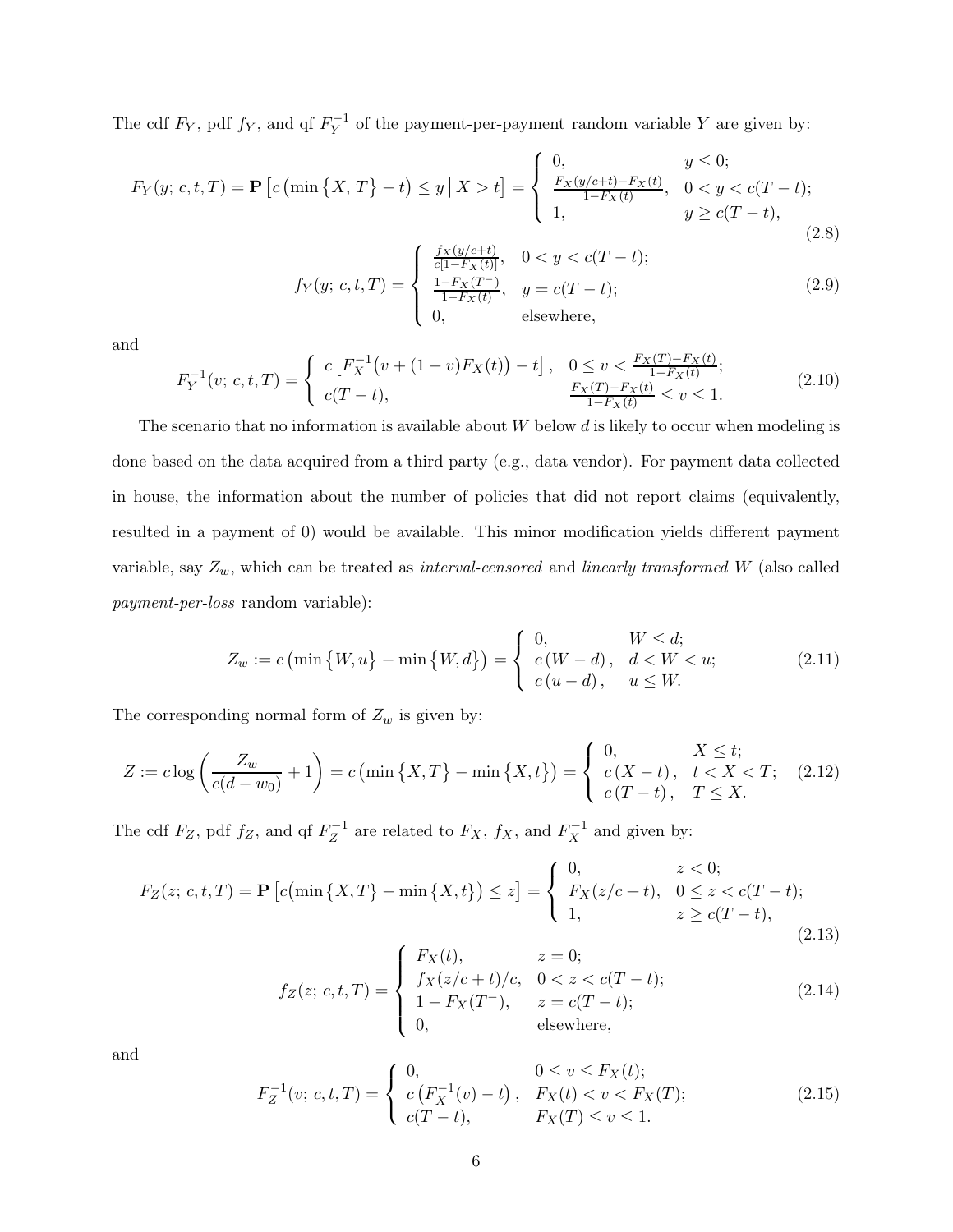Note 2.1. *The numbers* t *and* T *can be treated as deductible and policy limit, respectively, for the normal random variable*  $X \sim N(\theta, \sigma^2)$  *with a possibility of*  $t < 0$ *.*  $\Box$ 

Note 2.2. *The variable* γ*, defined in [\(2.3\)](#page-4-0), is considered to be the independent parameter of location,* θ*, for MLE estimation purpose. Then, the mean,* θ*, is a linear function of* γ *given by [\(2.4\)](#page-4-1).*  $\Box$ 

### <span id="page-6-0"></span>3 MLE

Here, we develop MLE estimation procedures for  $\theta$  and  $\sigma$  under the transformed data scenarios given by  $(2.7)$  and  $(2.12)$ .

#### 3.1 Payments Y

Let  $y_1, \ldots, y_n$  be an *i.i.d.* sample given by pdf [\(2.9\)](#page-5-1) with policy limit T, deductible t, and coinsurance factor c. Then, with  $n_1 := \sum_{i=1}^n \mathbb{1}\{0 < y_i < cR\}$  and  $n_2 := \sum_{i=1}^n \mathbb{1}\{y_i = cR\}$ , the corresponding log-likelihood function becomes

$$
l_y(\gamma, \sigma) := -\frac{n_1}{2} \log (2\pi) + n_2 \log (\bar{\Phi}(\xi)) - n \log (\bar{\Phi}(\gamma)) - n_1 \log (\sigma) - \frac{1}{2} \sum_{0 < y_i < cR} \left(\gamma + \frac{y_i}{c\sigma}\right)^2. \tag{3.1}
$$

Thus, setting  $\left(\frac{\partial l_y}{\partial \gamma}, \frac{\partial l_y}{\partial \sigma}\right) = (0,0)$ , yields the system of MLE equations:

<span id="page-6-3"></span>
$$
\begin{cases}\n n\frac{\phi(\gamma)}{\bar{\Phi}(\gamma)} - n_2 \frac{\phi(\xi)}{\bar{\Phi}(\xi)} - \sum_{0 < y_i < cR} \left(\gamma + \frac{y_i}{c\sigma}\right) &= 0, \\
 n_2 \frac{R\phi(\xi)}{\sigma^2 \bar{\Phi}(\xi)} - \frac{n_1}{\sigma} + \frac{1}{c\sigma^2} \sum_{0 < y_i < cR} y_i \left(\gamma + \frac{y_i}{c\sigma}\right) &= 0.\n\end{cases} \tag{3.2}
$$

Define

<span id="page-6-2"></span><span id="page-6-1"></span>
$$
\Omega_{y,1} := \frac{n}{n_1} \frac{\phi(\gamma)}{\bar{\Phi}(\gamma)} \quad \text{and} \quad \Omega_{y,2} := \frac{n_2}{n_1} \frac{\phi(\xi)}{\bar{\Phi}(\xi)},\tag{3.3}
$$

then the system of MLE Equations [\(3.2\)](#page-6-1) takes the form

$$
\begin{cases}\n\sigma\left(\Omega_{y,1} - \Omega_{y,2} - \gamma\right) - c^{-1}\widehat{\mu}_{y,1} = 0, \\
\sigma^2\left(1 - \gamma(\Omega_{y,1} - \Omega_{y,2} - \gamma) - \frac{\Omega_{y,2}R}{\sigma}\right) - c^{-2}\widehat{\mu}_{y,2} = 0,\n\end{cases}
$$
\n(3.4)

where  $\hat{\mu}_{y,1}$  and  $\hat{\mu}_{y,2}$  are the first and second sample moments,  $\hat{\mu}_{y,j} := n_1^{-1} \sum_{i=1}^n \mathbb{1}\{0 < y_i < cR\} y_i^j$  $\frac{j}{i}$ ,  $j = 1, 2$ . To solve the system [\(3.4\)](#page-6-2) for  $\hat{\gamma}_{y,MLE}$  and  $\hat{\sigma}_{y,MLE}$ , we initialize the system as below:

$$
\sigma_{\text{start}} = \sqrt{c^{-2}\hat{\mu}_{y,2} - (c^{-1}\hat{\mu}_{y,1})^2} \quad \text{and} \quad \gamma_{\text{start}} = -\frac{c^{-1}\hat{\mu}_{y,1}}{\sigma_{\text{start}}}.
$$
\n(3.5)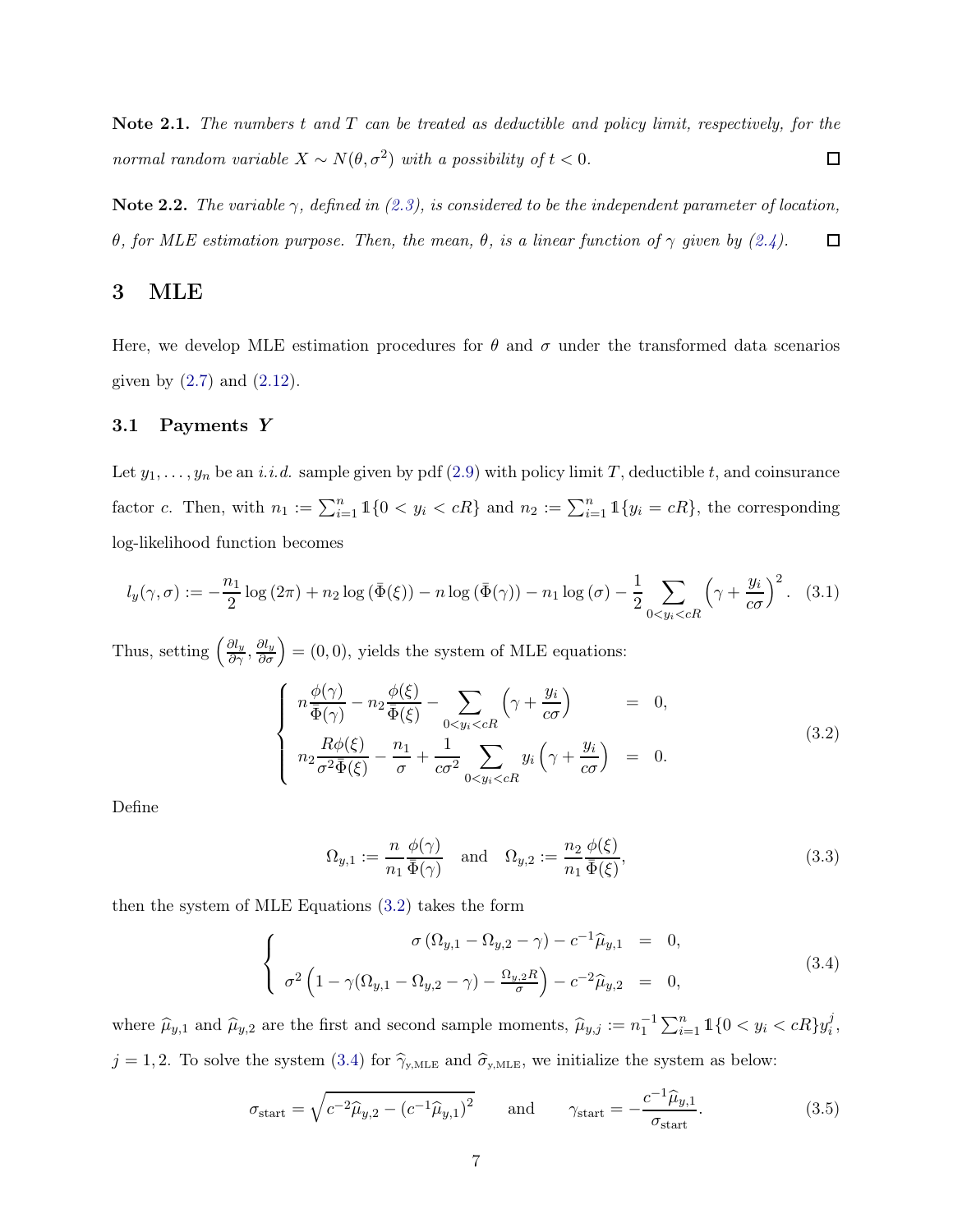<span id="page-7-1"></span>**Theorem 3.1.** Let  $I_y(\gamma, \sigma) = \begin{bmatrix} a_{11} & a_{12} \ a_{21} & a_{22} \end{bmatrix}$  be the Fisher information matrix for a sample of size 1 *for the random variable Y, then* 

$$
a_{11} = -\Lambda r_1(\gamma, \xi), \ a_{12} = a_{21} = -\Lambda \sigma^{-1} r_2(\gamma, \xi), \ and \ a_{22} = -\Lambda \sigma^{-2} r_3(\gamma, \xi),
$$

 $where \Lambda := \frac{\bar{\Phi}(\gamma) - \bar{\Phi}(\xi)}{\bar{\Phi}(\gamma)}$  and

$$
\begin{cases}\nr_1(\gamma,\xi) := -\left[1+\gamma\Omega_1 - \xi\Omega_2 - \frac{\phi(\gamma)}{\Phi(\gamma)}\Omega_1 + \frac{\phi(\xi)}{\Phi(\xi)}\Omega_2\right], \\
r_2(\gamma,\xi) := \frac{R\Omega_2}{\sigma} \left[\frac{\phi(\xi)}{\Phi(\xi)} - \xi\right] + \left[\Omega_1 - \Omega_2 - \gamma\right], \\
r_3(\gamma,\xi) := \left(\frac{R}{\sigma}\right)^2 \Omega_2 \left(\xi - \frac{\phi(\xi)}{\Phi(\xi)}\right) - \left[2 - \gamma(\Omega_1 - \Omega_2 - \gamma) - \frac{\Omega_2 R}{\sigma}\right].\n\end{cases} (3.6)
$$

*Consequently, the asymptotic normality of*  $(\hat{\gamma}_{y,MLE}, \hat{\sigma}_{y,MLE})$  *is given by:* 

<span id="page-7-0"></span>
$$
\sqrt{n} \left( \widehat{\gamma}_{y,MLE} - \gamma, \widehat{\sigma}_{y,MLE} - \sigma \right) \stackrel{D}{\longrightarrow} N \left( (0,0), I_y^{-1}(\gamma, \sigma) \right). \tag{3.7}
$$

*Proof.* First note that  $I_y(\gamma, \sigma) = n^{-1}I_{y,n}(\gamma, \sigma)$ , where  $I_{y,n}(\gamma, \sigma)$  is the Fisher information matrix for a sample of size  $n$ . Using  $(3.4)$ , it can be shown that

$$
\frac{\partial^2 l_y}{\partial \gamma^2} = n_1 R_1(\gamma, \xi), \quad \frac{\partial^2 l_y}{\partial \sigma \partial \gamma} = \frac{n_1}{\sigma} R_2(\gamma, \xi), \quad \frac{\partial^2 l_y}{\partial \sigma^2} = \frac{n_1}{\sigma^2} R_3(\gamma, \xi),
$$

where

$$
\begin{cases}\nR_1(\gamma,\xi) := -\left[1 + \gamma \Omega_{y,1} - \xi \Omega_{y,2} - \frac{n_1}{n} \Omega_{y,1}^2 + \frac{n_1}{n_2} \Omega_{y,2}^2\right], \\
R_2(\gamma,\xi) := \frac{R\Omega_{y,2}}{\sigma} \left[\frac{n_1}{n_2} \Omega_{y,2} - \gamma\right] + \left[\Omega_{y,1} - \Omega_{y,2} - \gamma\right], \\
R_3(\gamma,\xi) := \left(\frac{R}{\sigma}\right)^2 \Omega_{y,2} \left(\xi - \frac{n_1}{n_2} \frac{\phi(\xi)}{\Phi(\xi)}\right) - \left[2 - \gamma (\Omega_{y,1} - \Omega_{y,2} - \gamma) - \frac{\Omega_{y,2}R}{\sigma}\right].\n\end{cases}
$$
\n(3.8)

Since  $n_1 \sim \text{Binomial}(n, \Lambda)$  and  $n_2 \sim \text{Binomial}(n, \bar{\Phi}(\xi)/\bar{\Phi}(\gamma))$ , then it follows that

$$
\begin{cases}\na_{11} = -\frac{1}{n}E\left[\frac{\partial^2 l_y}{\partial \gamma^2}\right] = -\frac{1}{n}E\left[n_1 R_1(\gamma, \xi)\right] = -\Lambda r_1(\gamma, \xi), \\
a_{12} = -\frac{1}{n}E\left[\frac{\partial^2 l_y}{\partial \sigma \partial \gamma}\right] = -\frac{1}{n}E\left[\frac{n_1}{\sigma}R_2(\gamma, \xi)\right] = -\Lambda \sigma^{-1} r_2(\gamma, \xi), \\
a_{22} = -\frac{1}{n}E\left[\frac{\partial^2 l_y}{\partial \sigma^2}\right] = -\frac{1}{n}E\left[\frac{n_1}{\sigma^2}R_3(\gamma, \xi)\right] = -\Lambda \sigma^{-2} r_3(\gamma, \xi),\n\end{cases} (3.9)
$$

as desired.

From Equation [\(3.7\)](#page-7-0), it follows that

<span id="page-7-2"></span>
$$
\left(\widehat{\gamma}_{y,\text{MLE}},\widehat{\sigma}_{y,\text{MLE}}\right) \sim \mathcal{AN}\left((\gamma,\sigma),\frac{\Lambda^{-1}}{n\left(r_1r_3-r_2^2\right)}\begin{bmatrix}-r_3 & \sigma r_2\\ \sigma r_2 & -\sigma^2 r_1\end{bmatrix}\right).
$$
\n(3.10)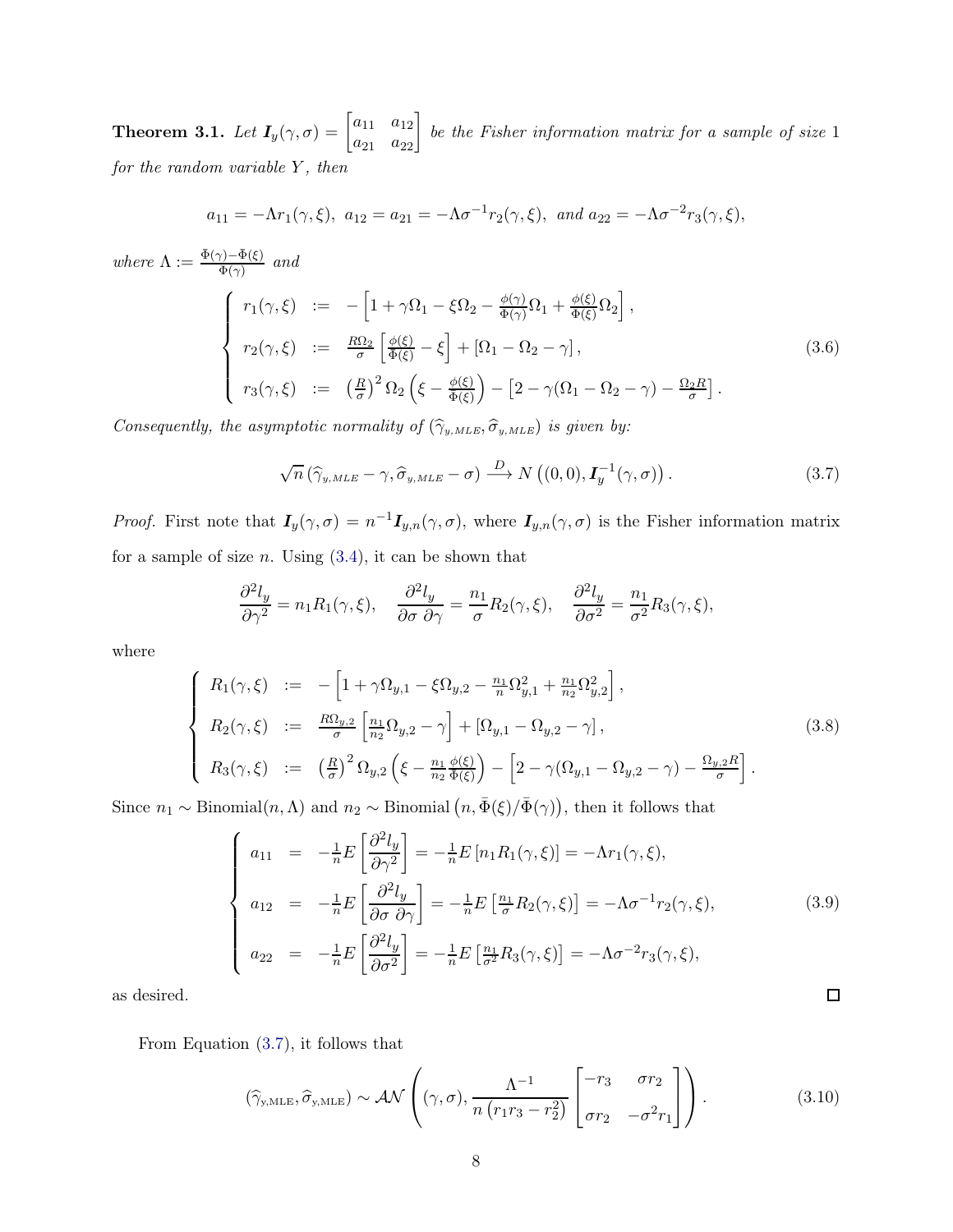Further, since  $(\theta, \sigma) = (t - \sigma \gamma, \sigma)$ , then by multivariate delta method (see, e.g., [Serfling](#page-30-16), [1980,](#page-30-16) p. 122), we have  $(\widehat{\theta}_{y,\text{MLE}}, \widehat{\sigma}_{y,\text{MLE}}) \sim \mathcal{AN}((\theta, \sigma), \frac{1}{n})$  $\frac{1}{n}S_{y,\text{MLE}}\right)$  , where

<span id="page-8-2"></span>
$$
\mathbf{S}_{\text{y,MLE}} = \frac{\Lambda^{-1}}{(r_1 r_3 - r_2^2)} \mathbf{D} \begin{bmatrix} -r_3 & \sigma r_2 \\ \sigma r_2 & -\sigma^2 r_1 \end{bmatrix} \mathbf{D}' \text{ and } \mathbf{D} = \begin{bmatrix} -\sigma & -\gamma \\ 0 & 1 \end{bmatrix}.
$$
 (3.11)

#### 3.2 Payments Z

Consider an observed *i.i.d.* sample  $z_1, \ldots, z_n$  given by pdf [\(2.14\)](#page-5-2). Define

$$
n_0 := \sum_{i=1}^n \mathbb{1}\{z_i = 0\}, \qquad n_1 := \sum_{i=1}^n \mathbb{1}\{0 < z_i < cR\}, \qquad n_2 := \sum_{i=1}^n \mathbb{1}\{z_i = cR\}. \tag{3.12}
$$

Note that  $n = n_0 + n_1 + n_2$ . In this case the log-likelihood function becomes

$$
l_z(\gamma, \sigma) := -\frac{n_1}{2} \log \left(2\pi\right) + n_0 \log \left(1 - \bar{\Phi}(\xi)\right) - n_1 \log \left(\sigma\right)
$$

$$
-\frac{1}{2} \sum_{0 \le z_i < cR} \left(\gamma + \frac{z_i}{c\sigma}\right)^2 + n_2 \log \left(\bar{\Phi}(\xi)\right). \tag{3.13}
$$

The corresponding likelihood system of equations takes the form:

$$
\begin{cases}\n\frac{\partial l_z}{\partial \gamma} = n_0 \frac{\phi(\gamma)}{\Phi(\gamma)} - n_2 \frac{\phi(\xi)}{\Phi(\xi)} - \sum_{0 < z_i < cR} \left( \gamma + \frac{z_i}{c\sigma} \right) = 0, \\
\frac{\partial l_z}{\partial \sigma} = -n_1 \frac{1}{\sigma} + \frac{1}{\sigma^2} \sum_{0 < z_i < cR} \left[ \frac{z_i}{c} \left( \gamma + \frac{z_i}{c\sigma} \right) \right] + n_2 \frac{\phi(\xi)}{\Phi(\xi)} = 0.\n\end{cases} \tag{3.14}
$$

Similarly with [\(2.5\)](#page-4-3), define

<span id="page-8-3"></span><span id="page-8-1"></span><span id="page-8-0"></span>
$$
\Omega_{z,1} := \frac{n_0}{n_1} \frac{\phi(\gamma)}{\Phi(\gamma)}, \qquad \Omega_{z,2} := \frac{n_2}{n_1} \frac{\phi(\xi)}{\overline{\Phi}(\xi)},\tag{3.15}
$$

then the MLE system of Equations [\(3.14\)](#page-8-0) becomes:

$$
\begin{cases}\n\sigma (\Omega_{z,1} - \Omega_{z,2} - \gamma) - c^{-1} \hat{\mu}_{z,1} = 0, \\
\sigma^2 \left( 1 - \gamma (\Omega_{z,1} - \Omega_{z,2} - \gamma) - \frac{\Omega_{z,2} R}{\sigma} \right) - c^{-2} \hat{\mu}_{z,2} = 0,\n\end{cases}
$$
\n(3.16)

where  $\hat{\mu}_{z,1}$  and  $\hat{\mu}_{z,2}$  are the first and second sample moments,  $\hat{\mu}_{z,j} := n_1^{-1} \sum_{i=1}^n \mathbb{1}\{0 < z_i < cR\} z_i^j$  $\frac{j}{i}$ ,  $j = 1, 2$ . With the assumptions of  $n_0 > 0$  and  $n_2 > 0$ , the system [\(3.16\)](#page-8-1) with relation [\(2.4\)](#page-4-1) can be initialized at [\(Cohen](#page-29-12), [1950](#page-29-12)):

$$
(\gamma_{\text{start}}, \sigma_{\text{start}}) = \left(\Phi^{-1}\left(\frac{n_0}{n}\right), \frac{R}{\xi_{\text{start}} - \gamma_{\text{start}}}\right), \text{ where } \xi_{\text{start}} = \Phi^{-1}\left(1 - \frac{n_2}{n}\right).
$$

Note that  $\gamma_{\text{start}}$  and  $\sigma_{\text{start}}$  are simply the empirically estimated values of  $\gamma$  and  $\sigma$ , respectively. And, if  $n_2 = 0$  which implies that none of the observations are censored, then [\(5.9\)](#page-18-0) can provide a satisfactory initialization of the system [\(3.16\)](#page-8-1).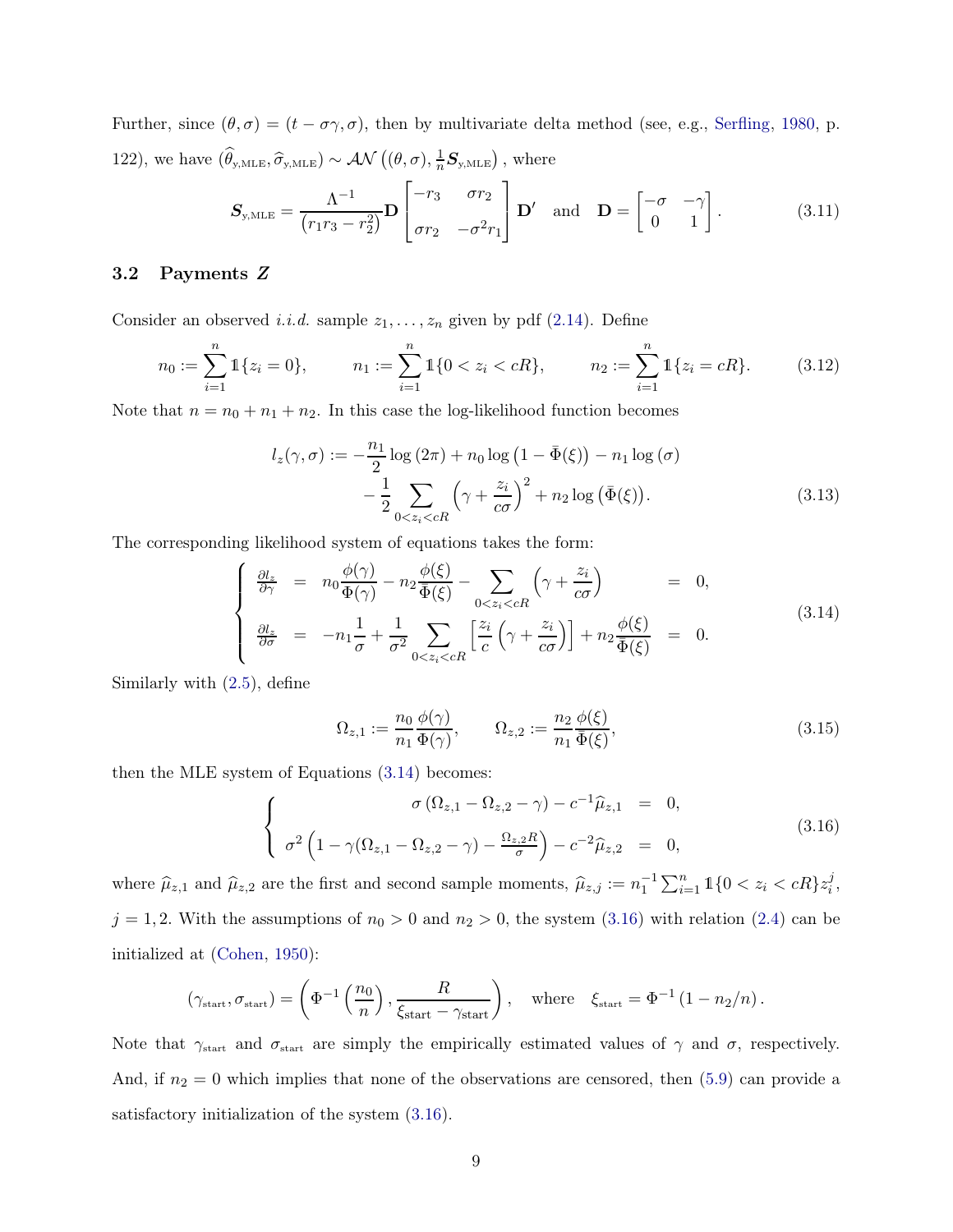**Theorem 3.2.** Let  $I_z(\gamma, \sigma) = \begin{bmatrix} b_{11} & b_{12} \ b_{21} & b_{22} \end{bmatrix}$  be the Fisher information matrix for a sample of size 1 *for the random variable* Z*, then*

$$
b_{11} = -\Lambda \bar{\Phi}(\gamma) \psi_1(\gamma, \xi), b_{12} = b_{21} = -\Lambda \bar{\Phi}(\gamma) \sigma^{-1} \psi_2(\gamma, \xi), and b_{22} = -\Lambda \bar{\Phi}(\gamma) \sigma^{-2} \psi_3(\gamma, \xi),
$$

*where* Λ *is defined as in Theorem [3.1](#page-7-1) and*

$$
\begin{cases}\n\psi_1(\gamma,\xi) := -\left[1 + \gamma \Omega_1 - \xi \Omega_2 + \frac{\phi(\gamma)}{\Phi(\gamma)} \Omega_1 + \frac{\phi(\xi)}{\Phi(\xi)} \Omega_2\right], \\
\psi_2(\gamma,\xi) := \frac{R\Omega_2}{\sigma} \left[\frac{\phi(\xi)}{\Phi(\xi)} - \xi\right] + \left[\Omega_1 - \Omega_2 - \gamma\right], \\
\psi_3(\gamma,\xi) := \left(\frac{R}{\sigma}\right)^2 \Omega_2 \left(\xi - \frac{\phi(\xi)}{\Phi(\xi)}\right) - \left[2 - \gamma(\Omega_1 - \Omega_2 - \gamma) - \frac{\Omega_2 R}{\sigma}\right].\n\end{cases} (3.17)
$$

*Consequently, the asymptotic normality of*  $(\widehat{\gamma}_{z,MLE}, \widehat{\sigma}_{z,MLE})$  *is given by:* 

<span id="page-9-0"></span>
$$
\sqrt{n} \left( \widehat{\gamma}_{z,MLE} - \gamma, \widehat{\sigma}_{z,MLE} - \sigma \right) \stackrel{D}{\longrightarrow} N \left( (0,0), \mathbf{I}_z^{-1}(\gamma, \sigma) \right). \tag{3.18}
$$

*Proof.* Using [\(3.16\)](#page-8-1), it can be shown that

$$
\frac{\partial^2 l_z}{\partial \gamma^2} = n_1 \Psi_1(\gamma, \xi), \quad \frac{\partial^2 l_z}{\partial \sigma \partial \gamma} = \frac{n_1}{\sigma} \Psi_2(\gamma, \xi), \quad \frac{\partial^2 l_z}{\partial \sigma^2} = \frac{n_1}{\sigma^2} \Psi_3(\gamma, \xi),
$$

where

$$
\begin{cases}\n\Psi_{1}(\gamma,\xi) := -\left[1 + \gamma \Omega_{z,1} - \xi \Omega_{z,2} + \frac{n_{1}}{n_{0}} \Omega_{z,1}^{2} + \frac{n_{1}}{n_{2}} \Omega_{z,2}^{2}\right], \\
\Psi_{2}(\gamma,\xi) := \frac{R\Omega_{z,2}}{\sigma} \left[\frac{n_{1}}{n_{2}} \Omega_{z,2} - \xi\right] + \left[\Omega_{z,1} - \Omega_{z,2} - \gamma\right], \\
\Psi_{3}(\gamma,\xi) := \left(\frac{R}{\sigma}\right)^{2} \Omega_{z,2} \left(\xi - \frac{n_{1}}{n_{2}} \Omega_{z,2}\right) - \left[2 - \gamma (\Omega_{z,1} - \Omega_{z,2} - \gamma) - \frac{\Omega_{z,2}R}{\sigma}\right].\n\end{cases}
$$
\n(3.19)

Also, note that  $n_0 \sim \text{Binomial}(n, 1-\bar{\Phi}(\gamma)), n_1 \sim \text{Binomial}(n, \bar{\Phi}(\gamma) - \bar{\Phi}(\xi)), \text{ and } n_2 \sim \text{Binomial}(n, \bar{\Phi}(\xi)),$ then it follows that

$$
\begin{cases}\nb_{11} = -\frac{1}{n}E\left[\frac{\partial^2 l_z}{\partial \gamma^2}\right] = -\frac{1}{n}E\left[n_1\Psi_1(\gamma,\xi)\right] = -\Lambda\bar{\Phi}(\gamma) \psi_1(\gamma,\xi), \\
b_{12} = -\frac{1}{n}E\left[\frac{\partial^2 l_z}{\partial \sigma \partial \gamma}\right] = -\frac{1}{n}E\left[\frac{n_1}{\sigma}\Psi_2(\gamma,\xi)\right] = -\Lambda\bar{\Phi}(\gamma) \sigma^{-1}\psi_2(\gamma,\xi),\n\end{cases} (3.20)
$$
\n
$$
b_{22} = -\frac{1}{n}E\left[\frac{\partial^2 l_z}{\partial \sigma^2}\right] = -\frac{1}{n}E\left[\frac{n_1}{\sigma^2}\Psi_3(\gamma,\xi)\right] = -\Lambda\bar{\Phi}(\gamma) \sigma^{-2}\psi_3(\gamma,\xi),
$$

as desired.

From Equation [\(3.18\)](#page-9-0), it follows that

<span id="page-9-1"></span>
$$
\left(\widehat{\gamma}_{z,\text{MLE}},\widehat{\sigma}_{z,\text{MLE}}\right) \sim \mathcal{AN}\left((\gamma,\sigma),\frac{\Lambda^{-1}}{n\bar{\Phi}(\gamma)\left(\psi_1\psi_3-\psi_2^2\right)}\begin{bmatrix}-\psi_3 & \sigma\psi_2\\ \sigma\psi_2 & -\sigma^2\psi_1\end{bmatrix}\right),\tag{3.21}
$$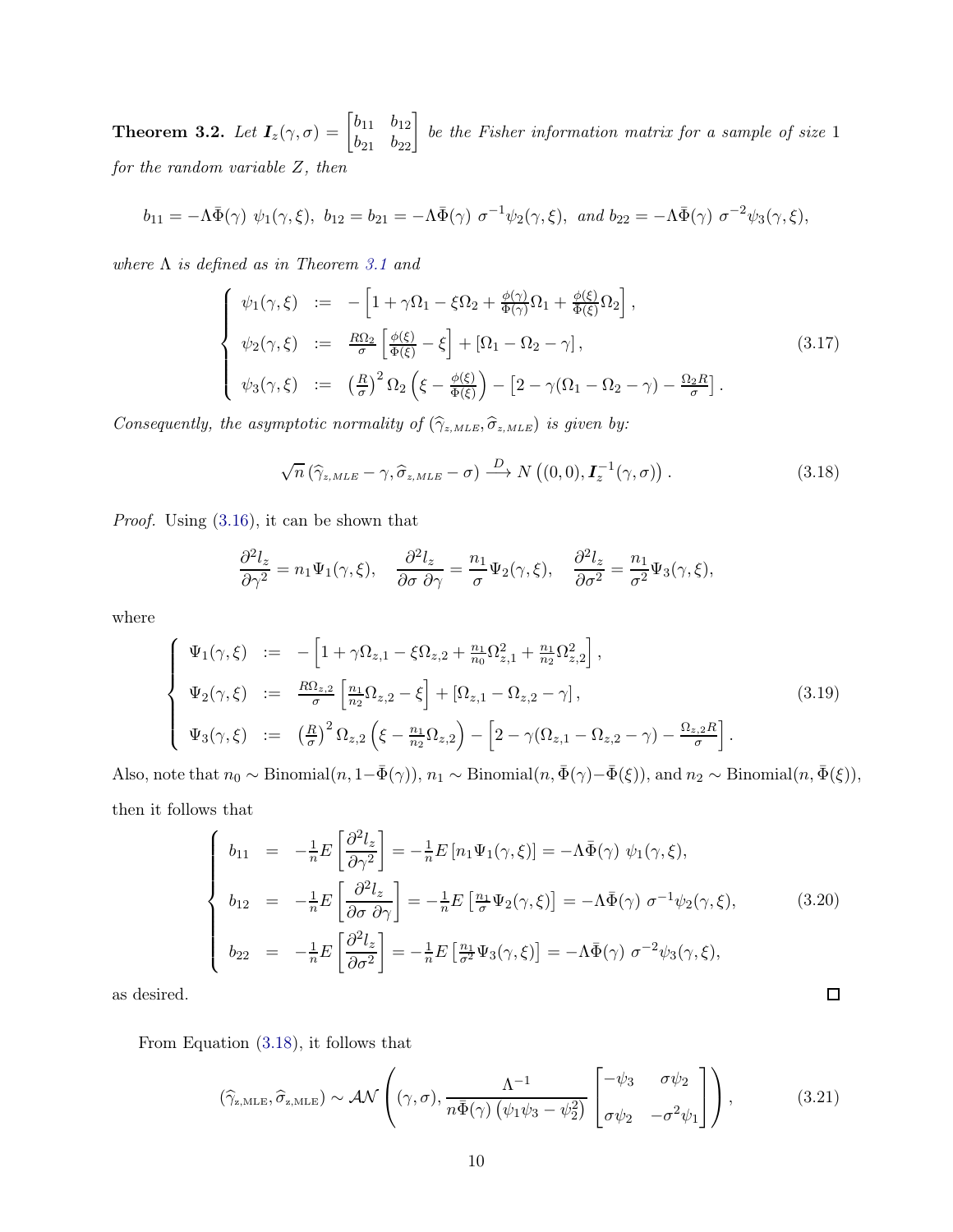consequently  $(\widehat{\theta}_{z,\text{MLE}}, \widehat{\sigma}_{z,\text{MLE}}) \sim \mathcal{AN}((\theta, \sigma), \frac{1}{n})$  $\frac{1}{n}S_{z,\text{MLE}}\right)$  , where

$$
\mathbf{S}_{z,\text{MLE}} = \frac{\Lambda^{-1}}{\bar{\Phi}(\gamma) \left(\psi_1 \psi_3 - \psi_2^2\right)} \mathbf{D} \begin{bmatrix} -\psi_3 & \sigma \psi_2 \\ \sigma \psi_2 & -\sigma^2 \psi_1 \end{bmatrix} \mathbf{D}', \quad \mathbf{D} \text{ is given by (3.11).} \tag{3.22}
$$

### <span id="page-10-0"></span>4 MTM

MTMs are derived by following the standard method-of-moments approach, but instead of standard moments we match sample and population *trimmed* moments (or their variants), see, for example, [Brazauskas](#page-29-11) *et al.* [\(2009](#page-29-11)). Here, we develop MTM estimation procedures for  $\theta$  and  $\sigma$  under the transformed data scenarios given by [\(2.7\)](#page-4-2) and [\(2.12\)](#page-5-0).

**Definition 4.1** (Method of Trimmed Moments – MTM). Let  $\boldsymbol{\theta} = (\theta_1, \dots, \theta_k)$  be the parameter *vector to be estimated. For the random variables defined by [\(2.7\)](#page-4-2) or [\(2.12\)](#page-5-0), let us denote the sample and population trimmed moments as*  $\hat{\mu}_j$  *and*  $\hat{\mu}_j(\theta)$ *, respectively. Let*  $v_{1:n} \leq \cdots \leq v_{n:n}$  *be an ordered realization of variables* [\(2.7\)](#page-4-2) *or* [\(2.12\)](#page-5-0) *with qf denoted*  $F_V^{-1}$  $V_V^{-1}(v | \boldsymbol{\theta})$  where  $V \in \{Y, Z\}$ , then the sample *and population trimmed moments, with the trimming proportions* a *(lower) and* b *(upper), have the following expressions:*

<span id="page-10-1"></span>
$$
\widehat{\mu}_j = \frac{1}{n - m_n - m_n^*} \sum_{i=m_n+1}^{n-m_n^*} \left[ h(v_{i:n}) \right]^j, \qquad j = 1, \dots, k,
$$
\n(4.1)

$$
\mu_j(\boldsymbol{\theta}) = \frac{1}{1 - a - b} \int_a^{1 - b} \left[ h(F_V^{-1}(v \, | \, \boldsymbol{\theta})) \right]^j dv, \qquad j = 1, \dots, k. \tag{4.2}
$$

*The trimming proportions* a *and* b *and function* h *are chosen by the researcher. The function* h *is specially chosen for "mathematical convenience" depending upon the nature of the underlying distribution function, for more details, see, for example, [Brazauskas](#page-29-11)* et al. *[\(2009\)](#page-29-11). Also, integers*  $m_n$  and  $m_n^*$   $(0 \le m_n < n - m_n^* \le n)$  are such that  $m_n/n \to a$  and  $m_n^*/n \to b$  when  $n \to \infty$ . In *finite samples, the integers*  $m_n$  *and*  $m_n^*$  *are computed as*  $m_n = [na]$  *and*  $m_n^* = [nb]$ *, where*  $[\cdot]$  *denotes the greatest integer part.*

*The MTM estimators are then found by matching sample trimmed moments [\(4.1\)](#page-10-1) with population trimmed moments*  $(4.2)$  *for*  $j = 1, ..., k$ *, and then solving the system of equations with respect to*  $\theta_1, \ldots, \theta_k$ . The obtained solutions, which we denote by  $\theta_j = g_j(\widehat{\mu}_1, \ldots, \widehat{\mu}_k)$ ,  $1 \leq j \leq k$ , are,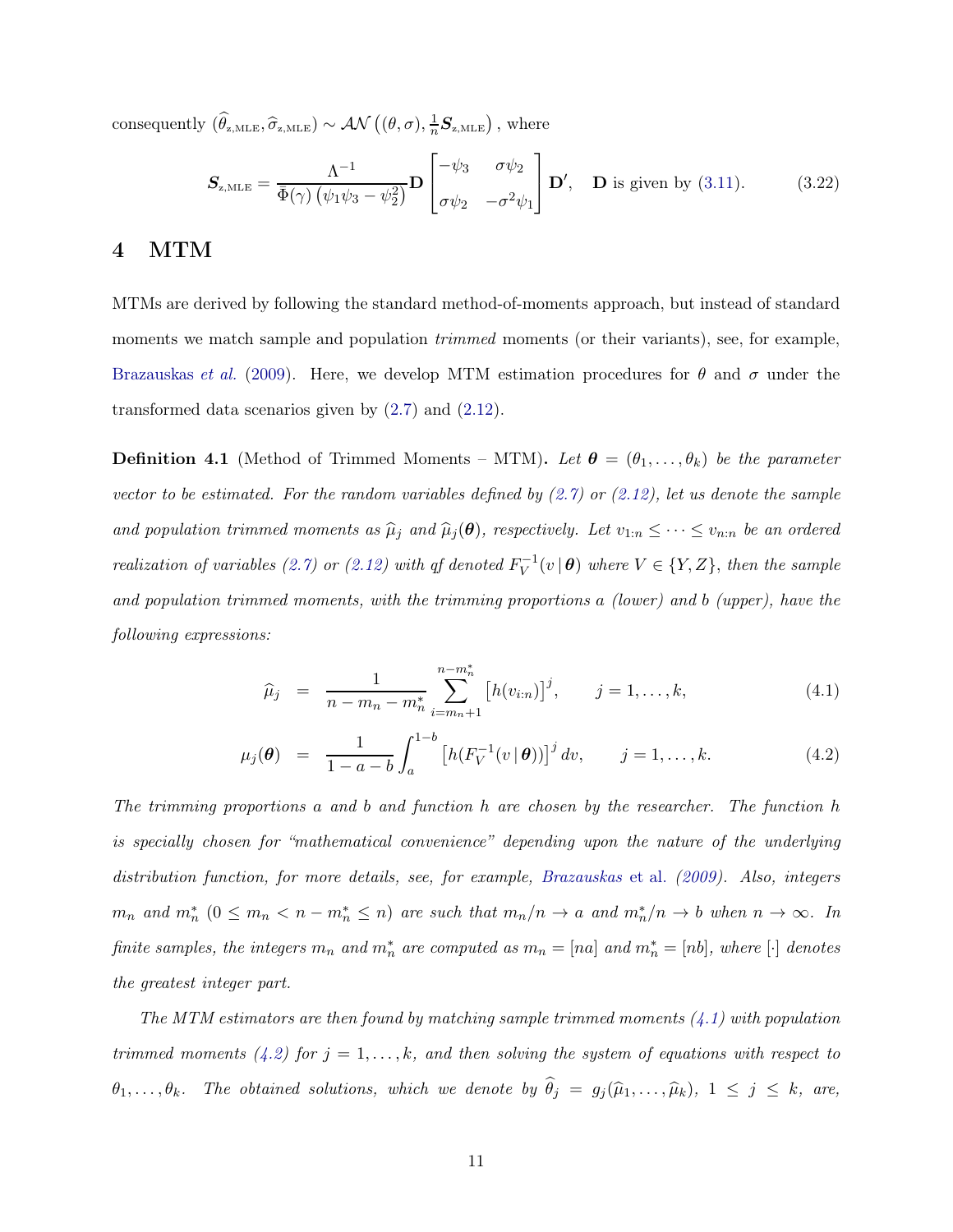*by definition, the MTM estimators of*  $\theta_1, \ldots, \theta_k$ . Note that the functions  $s_j$  are such that  $\theta_j =$  $g_j(\mu_1(\boldsymbol{\theta}), \ldots, \mu_k(\boldsymbol{\theta})).$ 

MTM estimators belong to the class of L-statistics whose general asymptotic properties have been established by [Chernoff](#page-29-10) *et al.* [\(1967](#page-29-10)). A computationally more efficient formulation has been derived by [Brazauskas](#page-29-11) *et al.* [\(2009\)](#page-29-11) and is given by Theorem [4.1.](#page-11-0)

<span id="page-11-0"></span>Theorem 4.1. *Suppose an i.i.d. realization of variables [\(2.6\)](#page-4-4) or [\(2.11\)](#page-5-3) has been generated by cdf*  $F_V(v \mid \theta)$  which depending upon the data scenario equals to cdf [\(2.8\)](#page-5-4) or [\(2.13\)](#page-5-5), respectively. Let  $\widehat{\boldsymbol{\theta}}_{MTM} = (\widehat{\theta}_1, \ldots, \widehat{\theta}_k) = (g_1(\widehat{\mu}_1, \ldots, \widehat{\mu}_k), \ldots, g_k(\widehat{\mu}_1, \ldots, \widehat{\mu}_k))$  denote an MTM estimator of  $\boldsymbol{\theta}$ . Then,

<span id="page-11-2"></span>
$$
\widehat{\boldsymbol{\theta}}_{MTM} = (\widehat{\theta}_1, \dots, \widehat{\theta}_k) \quad is \quad \mathcal{AN}\left((\theta_1, \dots, \theta_k), \frac{1}{n} \mathbf{D} \mathbf{\Sigma} \mathbf{D}'\right),\tag{4.3}
$$

 $where \mathbf{D} := [d_{ij}]_{i,j=1}^k$  is the Jacobian of the transformations  $g_1, \ldots, g_k$  evaluated at  $(\mu_1(\boldsymbol{\theta}), \ldots, \mu_k(\boldsymbol{\theta}))$ and  $\Sigma := \left[\sigma_{ij}^2\right]_{i,j=1}^k$  *is the variance-covariance matrix with the entries:* 

$$
\sigma_{ij}^2 = \frac{1}{(1-a-b)^2} \int_a^{1-b} \int_a^{1-b} \left( \min\{v, w\} - vw \right) d\left[ h \left( F_V^{-1}(v) \right) \right]^j d\left[ h \left( F_V^{-1}(w) \right) \right]^i. \tag{4.4}
$$

The asymptotic performance of the newly designed estimators will be measured via ARE with respect to MLE and for two parameter case it is defined as (see, e.g., [Serfling,](#page-30-16) [1980](#page-30-16), [van der Vaart](#page-30-17), [1998\)](#page-30-17):

<span id="page-11-4"></span><span id="page-11-1"></span>
$$
ARE(\mathcal{C},MLE) = \left(\frac{\det\left(\mathbf{\Sigma}_{MLE}\right)}{\det\left(\mathbf{\Sigma}_{c}\right)}\right)^{1/2},\tag{4.5}
$$

where  $\Sigma_{\text{MLE}}$  and  $\Sigma_c$  are the asymptotic variance-covariance matrices of the MLE and  $\mathcal C$  estimators, respectively, and det stands for the determinant of a square matrix. The main reason why MLE should be used as a benchmark is its optimal asymptotic performance in terms of variability (of course, with the usual caveat of "under certain regularity conditions"), for more details we refer to [Serfling](#page-30-16) [\(1980](#page-30-16)) §4.1.

#### <span id="page-11-3"></span>4.1 Payments Y

For payment-per-payment data, there are three different cases to be considered. From the quantile function [\(2.10\)](#page-5-6), define  $s^* = \frac{F_X(T) - F_X(t)}{1 - F_X(t)}$  $\frac{\Gamma(1) - \Gamma_X(t)}{1 - \Gamma_X(t)}$ , then we get the following arrangements:

Case 1:  $0 \le a < s^* \le 1 - b \le 1$  (estimation based on observed and censored data).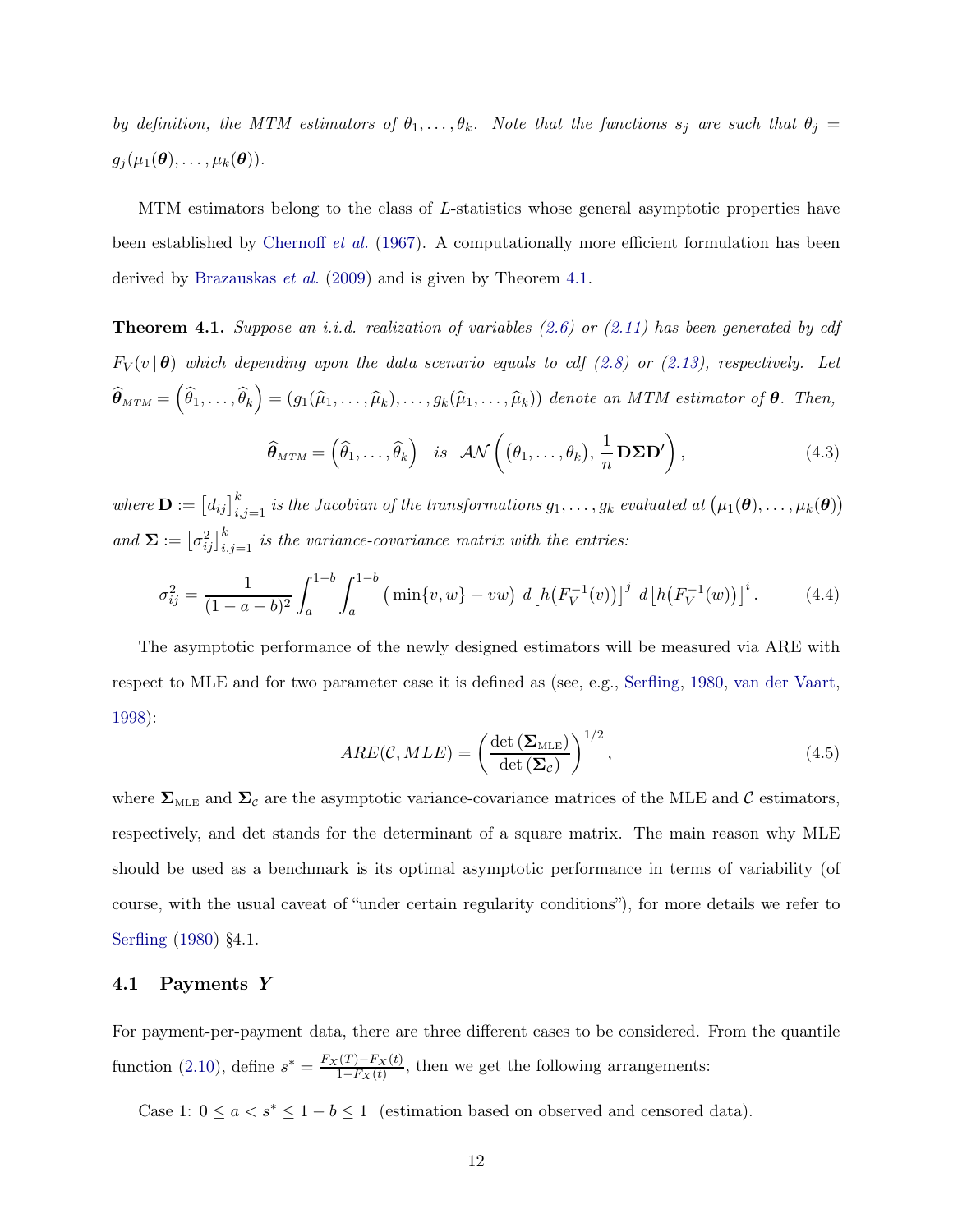Case 2:  $0 \le a < 1 - b \le s^* \le 1$  (estimation based on observed data only).

Case 3:  $0 < s^* \le a < 1 - b \le 1$  (estimation based on censored data only).

In all these cases, the sample trimmed moments [\(4.1\)](#page-10-1) can be easily computed by first empirically estimating the probability:

$$
\hat{s}_{\rm E}^* := \frac{F_n(T) - F_n(t)}{1 - F_n(t)} = n^{-1} \sum_{i=1}^n \mathbf{1} \{0 < y_i < cR\}, \quad \text{where } F_n \text{ is the empirical cdf},\tag{4.6}
$$

then selecting a, b, and finally choosing  $h_Y(y) := y/c + t$ . Note that c, t, and T are known constants.

More specifically, if both uncensored and censored sample observations participate in  $\hat{\mu}_j$ , then we end up with the first case. If the censored observations, that is,  $y_i = cR$ ,  $1 \le i \le n$  are not involved in computing  $\hat{\mu}_j$ , then we end up with the second case. And, finally if  $\hat{\mu}_j$  is computed only with censored observations, then we are in the third case, but in this case the population trimmed moment  $\mu_j$  is no longer a function of the parameter to be estimated. We may also rule out the third case by choosing  $a_j = 0$ , that is, no trimming on the left which is reasonable since the sample data set is already left truncated at  $t$ . Further, due to space limitations and to stay with the observed data only, from now on we only focus on Case 2.

Now, let  $y_1, \ldots, y_n$  be an *i.i.d.* sample of normal payment-per-payment data defined by  $(2.7)$ with qf  $(2.10)$ . Then,

$$
\begin{cases}\n\widehat{\mu}_{y,1} = \frac{1}{n - m_n - m_n^*} \sum_{i=m_n+1}^{n - m_n^*} h_Y(y_{i:n}) = \frac{1}{n - m_n - m_n^*} \sum_{i=m_n+1}^{n - m_n^*} \left(\frac{y_{i:n}}{c} + t\right), \\
\widehat{\mu}_{y,2} = \frac{1}{n - m_n - m_n^*} \sum_{i=m_n+1}^{n - m_n^*} (h_Y(y_{i:n}))^2 = \frac{1}{n - m_n - m_n^*} \sum_{i=m_n+1}^{n - m_n^*} \left(\frac{y_{i:n}}{c} + t\right)^2,\n\end{cases} (4.7)
$$

with  $m_n/n \to a$  and  $m_n^*/n \to b$ . With Case 2, choose  $m_n^* \geq \sum_{i=1}^n \mathbb{1}\{y_i = cR\}$ . The corresponding population trimmed moments [\(4.2\)](#page-10-1) with the qf defined by [\(2.10\)](#page-5-6) are given by:

$$
\mu_{y,1} = \frac{1}{1 - a - b} \int_{a}^{1 - b} h_{Y} \left( F_{Y}^{-1}(s) \right) ds
$$
  
\n
$$
= \frac{1}{1 - a - b} \int_{a}^{1 - b} \left[ F_{X}^{-1}(s + (1 - s)F_{X}(t | \boldsymbol{\theta}) | \boldsymbol{\theta}) \right] ds,
$$
  
\n
$$
= \theta + \sigma c_{y,1},
$$
  
\n
$$
\mu_{y,2} = \frac{1}{1 - a - b} \int_{a}^{1 - b} \left[ h_{Y} \left( F_{Y}^{-1}(s) \right) \right]^{2} ds
$$
\n(4.8)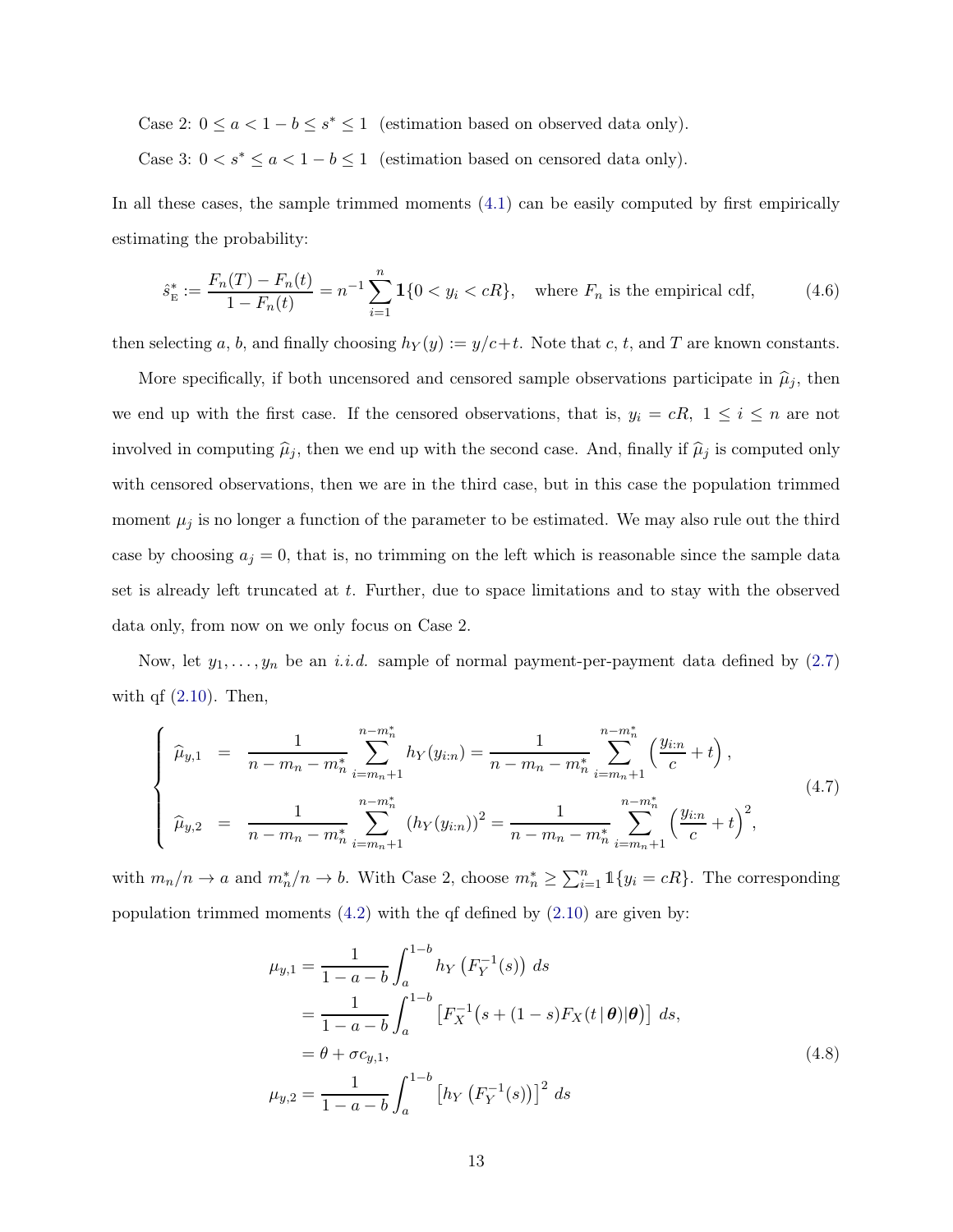<span id="page-13-2"></span>
$$
= \frac{1}{1-a-b} \int_{a}^{1-b} \left[ F_X^{-1} (s + (1-s)F_X(t \,|\, \theta) | \theta) \right]^2 ds
$$
  
=  $\theta^2 + 2\theta \sigma c_{y,1} + \sigma^2 c_{y,2},$  (4.9)

where for  $k = 1, 2;$ 

$$
c_{y,k} \equiv c_{y,k}(\Phi, a, b, t) := \frac{1}{1 - a - b} \int_a^{1 - b} \left[ \Phi^{-1} \left( s + (1 - s) \Phi(\gamma) \right) \right]^k ds. \tag{4.10}
$$

Note that  $c_{y,k}$  depends on the unknown parameters but does not depend on the parameters to be estimated for completely observed sample data (see, e.g., [Brazauskas](#page-29-11) *et al.*, [2009](#page-29-11)). Equating  $\mu_{y,1} = \hat{\mu}_{y,1}$  and  $\mu_{y,2} = \hat{\mu}_{y,2}$  yield the implicit system of equations to be solved for  $\theta$  and  $\sigma$ :

$$
\begin{cases}\n\theta = \hat{\mu}_{y,1} - c_{y,1}\sigma =: g_1(\hat{\mu}_{y,1}, \hat{\mu}_{y,2}), \\
\sigma = \sqrt{(\hat{\mu}_{y,2} - \hat{\mu}_{y,1}^2)/(c_{y,2} - c_{y,1}^2)} =: g_2(\hat{\mu}_{y,1}, \hat{\mu}_{y,2}).\n\end{cases}
$$
\n(4.11)

The system of Equations [\(4.11\)](#page-13-0) can be solved for  $\theta_{y,MTM}$  and  $\hat{\sigma}_{y,MTM}$  using an iterative numerical method with the initializing values:

<span id="page-13-0"></span>
$$
\sigma_{\text{start}} = \sqrt{\hat{\mu}_{y,2} - \hat{\mu}_{y,1}^2} \quad \text{and} \quad \theta_{\text{start}} = \hat{\mu}_{y,1}.
$$
\n(4.12)

<span id="page-13-3"></span><span id="page-13-1"></span>.

From Theorem [4.1,](#page-11-0) the entries of the variance-covariance matrix  $\Sigma_y$  calculated using [\(4.4\)](#page-11-1) are

$$
\sigma_{11}^2 = \sigma^2 c_{y,1}^*, \quad \sigma_{12}^2 = 2\theta \sigma^2 c_{y,1}^* + 2\sigma^3 c_{y,2}^* \quad \text{and} \quad \sigma_{22}^2 = 4\theta^2 \sigma^2 c_{y,1}^* + 8\theta \sigma^3 c_{y,2}^* + 4\sigma^4 c_{y,3}^*,
$$

where the expressions for  $c_{y,k}^*$ ,  $k = 1, 2, 3$  are listed in Appendix [A.](#page-31-0) For  $k = 1, 2$ ; it follows evidently that

$$
\begin{cases}\n\frac{\partial c_{y,k}}{\partial \theta} = -\frac{2^{k-1}\phi(\gamma)}{\sigma(1-a-b)} \int_{a}^{1-b} \frac{(1-s) \left[ \Phi^{-1} \left( s + (1-s) \Phi(\gamma) \right) \right]^{k-1}}{\phi \left[ \Phi^{-1} \left( s + (1-s) \Phi(\gamma) \right) \right]} ds, \\
\frac{\partial c_{y,k}}{\partial \sigma} = -\frac{2^{k-1}(t-\theta)\phi(\gamma)}{\sigma^2(1-a-b)} \int_{a}^{1-b} \frac{(1-s) \left[ \Phi^{-1} \left( s + (1-s) \Phi(\gamma) \right) \right]^{k-1}}{\phi \left[ \Phi^{-1} \left( s + (1-s) \Phi(\gamma) \right) \right]} ds.\n\end{cases} (4.13)
$$

For  $k = 1, 2$ ; let us denote

$$
\theta_{\mu_{y,k}} := \left. \frac{\partial g_1}{\partial \widehat{\mu}_{y,k}} \right|_{(\mu_{y,1};\mu_{y,2})} \quad \text{and} \quad \sigma_{\mu_{y,k}} := \left. \frac{\partial g_2}{\partial \widehat{\mu}_{y,k}} \right|_{(\mu_{y,1};\mu_{y,2})}
$$

Consider the following more notations:

$$
f_{11}(\theta,\sigma) := 1 + \sigma \frac{\partial c_{y,1}}{\partial \theta}, \qquad f_{12}(\theta,\sigma) := c_{y,1} + \sigma \frac{\partial c_{y,1}}{\partial \sigma},
$$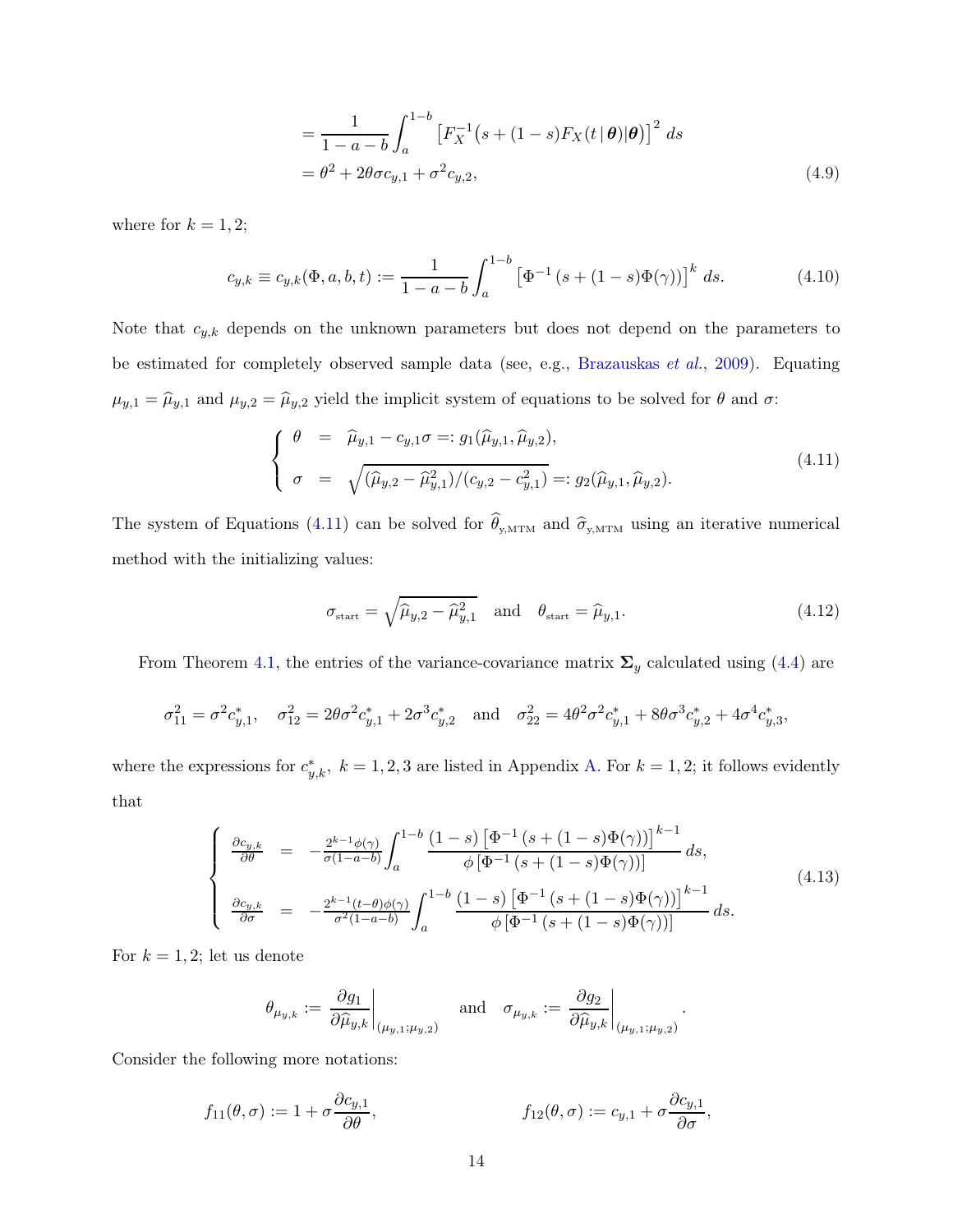$$
f_{21}(\theta,\sigma) := \frac{\partial c_{y,2}}{\partial \theta} - 2c_{y,1} \frac{\partial c_{y,1}}{\partial \theta}, \qquad f_{22}(\theta,\sigma) := \frac{\partial c_{y,2}}{\partial \sigma} - 2c_{y,1} \frac{\partial c_{y,1}}{\partial \sigma}.
$$

The entries of the matrix  $D_y$ , given by Theorem [4.1,](#page-11-0) are found by implicitly differentiating the functions  $g_j$  (with multivariate chain rule) from Equations [\(4.11\)](#page-13-0) with the help of Equations [\(4.13\)](#page-13-1):

$$
d_{11} = \theta_{\mu_{y,1}} = \frac{1 - f_{12}\sigma_{\mu_{y,1}}}{f_{11}} = \frac{1 - f_{12}d_{21}}{f_{11}},
$$
  
\n
$$
d_{12} = \theta_{\mu_{y,2}} = -\frac{f_{12}\sigma_{\mu_{y,2}}}{f_{11}} = -\frac{f_{12}d_{22}}{f_{11}},
$$
  
\n
$$
d_{21} = \sigma_{\mu_{y,1}} = -\frac{K\left[2f_{11}\mu_{y,1}(c_{y,2} - c_{y,1}^2) + f_{21}(\mu_{y,2} - \mu_{y,1}^2)\right]}{f_{11}(c_{y,2} - c_{y,1}^2)^2 + K(\mu_{y,2} - \mu_{y,1}^2)(f_{11}f_{22} - f_{12}f_{21})},
$$
  
\n
$$
d_{22} = \sigma_{\mu_{y,2}} = \frac{Kf_{11}(c_{y,2} - c_{y,1}^2)}{f_{11}(c_{y,2} - c_{y,1}^2)^2 + K(\mu_{y,2} - \mu_{y,1}^2)(f_{11}f_{22} - f_{12}f_{21})},
$$
  
\n
$$
\frac{G_{y,2} - c_{y,1}^2}{f_{11}(c_{y,2} - c_{y,1}^2)^2 + K(\mu_{y,2} - \mu_{y,1}^2)(f_{11}f_{22} - f_{12}f_{21})},
$$

where  $K := \frac{1}{2}$  $\mu_{y,2} - \mu_{y,1}^2$ ence, th  $(\widehat{\theta}_{\mathrm{y,MTM}}, \widehat{\sigma}_{\mathrm{y,MTM}}) \sim \mathcal{AN} \left( (\theta, \sigma), n^{-1} \boldsymbol{S}_{\mathrm{y,MTM}} \right), \ \boldsymbol{S}_{\mathrm{y,MTM}} := \boldsymbol{D}_y \boldsymbol{\Sigma}_y \boldsymbol{D}_y'$ 

From  $(3.11)$  and  $(4.14)$ , it follows that

<span id="page-14-0"></span>
$$
ARE\left(\left(\widehat{\theta}_{y,MTM}, \widehat{\sigma}_{y,MTM}\right), \left(\widehat{\theta}_{y,MLE}, \widehat{\sigma}_{y,MLE}\right)\right) = \left(\det\left(\mathbf{S}_{y,MLE}\right)/\det\left(\mathbf{S}_{y,MTM}\right)\right)^{0.5}.\tag{4.15}
$$

 $\overline{y}$ 

<span id="page-14-1"></span> $(4.14)$ 

For some selected trimming proportions a and b, numerical values of the AREs given by Equation [\(4.15\)](#page-14-1) are provided in Table [4.1.](#page-14-2)

<span id="page-14-2"></span>**Table 4.1:** ARE  $(\left(\widehat{\theta}_{y,MTM}, \widehat{\sigma}_{y,MTM}\right), \left(\widehat{\theta}_{y,MLE}, \widehat{\sigma}_{y,MLE}\right))$  for fixed  $d = 4$  and selected a and b and various choices of right-censoring point u from  $LN(1, 5, 3)$ .

|          |       |       | b (when $u = 2 \times 10^5$ ) |                                                         |                           |       |       |                   |                   | b (when $u = 2.4 \times 10^4$ )<br>b (when $u = 8.5 \times 10^3$ ) |       |       |  |
|----------|-------|-------|-------------------------------|---------------------------------------------------------|---------------------------|-------|-------|-------------------|-------------------|--------------------------------------------------------------------|-------|-------|--|
| $\alpha$ | 0.01  | 0.05  | 0.10                          | 0.15                                                    | 0.25                      | 0.05  | 0.10  | 0.15              | 0.25              | 0.10                                                               | 0.15  | 0.25  |  |
| $\Omega$ | 0.987 | 0.904 | 0.821                         | 0.747                                                   | $0.616$ 0.960 0.871 0.793 |       |       |                   | $0.654 \pm 0.934$ |                                                                    | 0.850 | 0.701 |  |
| 0.05     | 0.984 | 0.904 | 0.821                         | 0.749                                                   | 0.620                     |       |       | 0.959 0.872 0.795 | 0.658             | 0.935                                                              | 0.852 | 0.705 |  |
| $0.10 -$ | 0.971 | 0.893 |                               | $0.813$ $0.742$ $0.615$ 0.948 $0.863$ 0.788 0.653 0.925 |                           |       |       |                   |                   |                                                                    | 0.844 | 0.700 |  |
| 0.15     | 0.948 | 0.874 | 0.796                         | 0.726                                                   | 0.602                     | 0.927 | 0.845 | 0.771             | 0.639             | 0.906                                                              | 0.827 | 0.685 |  |
| 0.25     | 0.885 | 0.816 |                               | $0.742$ 0.676                                           | 0.556                     | 0.867 | 0.788 | 0.718             | 0.590             | 0.845                                                              | 0.769 | 0.633 |  |

<span id="page-14-3"></span>Note 4.1. *If we empirically estimate*  $\Phi(\gamma)$  *in Equation* [\(4.10\)](#page-13-2) *using*  $\sigma_{start}$  *and*  $\theta_{start}$  *given by* [\(4.12\)](#page-13-3), *then*  $c_{y,k}$  *given by* [\(4.10\)](#page-13-2) *is no longer a function of the parameters*  $\theta$  *and*  $\sigma$  *to be estimated and*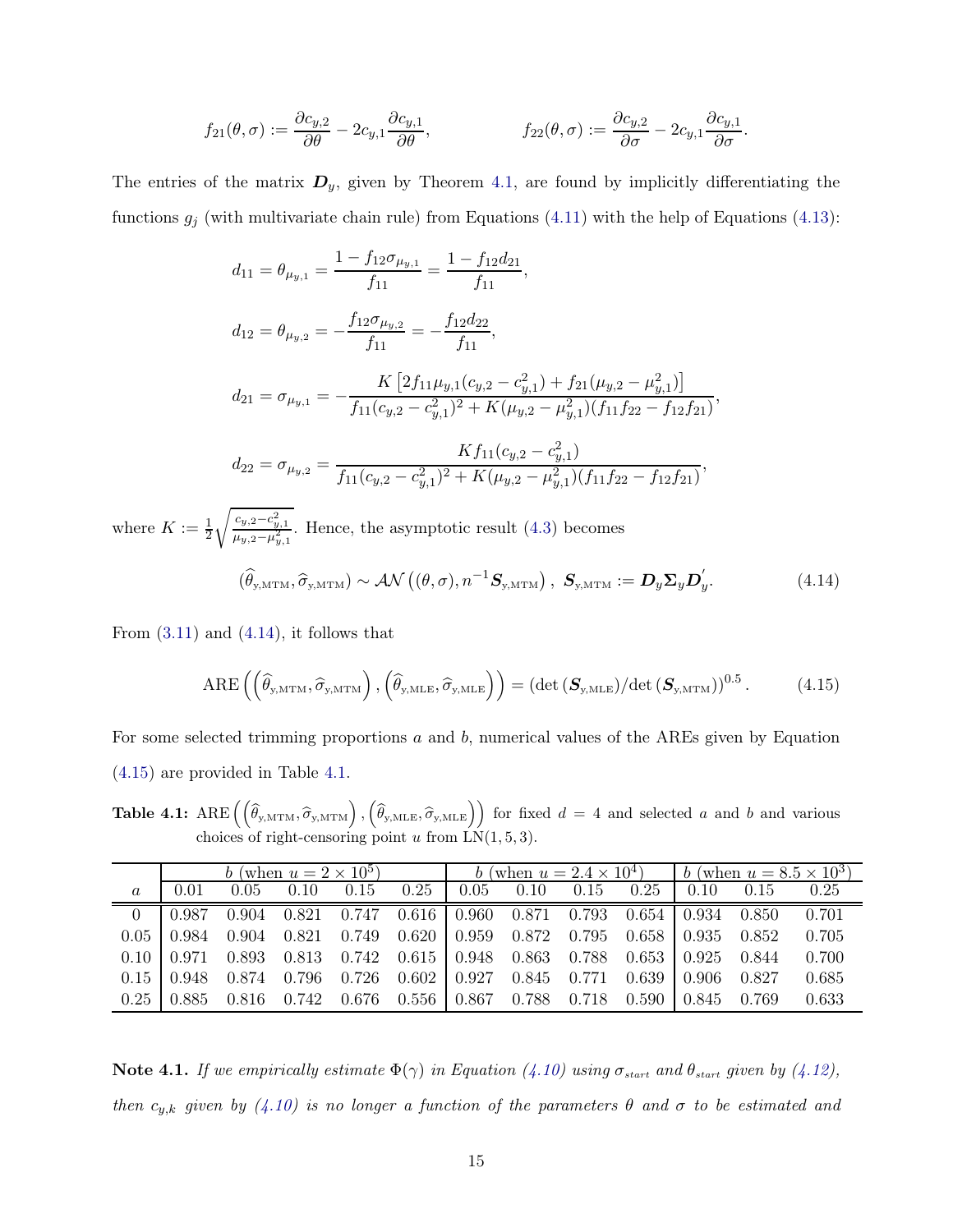*hence the explicit estimated values of* θ *and* σ *are given by the system [\(4.11\)](#page-13-0) which is equivalent to the complete data scenario. This technique could be implemented to eliminate all the computational*  $\Box$ *complexity we discussed in this section.*

#### <span id="page-15-0"></span>4.2 Payments Z

From  $(2.12)$ , it follows that payment Z is left- and right-censored form of complete random variable X. Thus, possible permutations between  $a, b$ , and their positioning with respect to  $F_X(t)$  and  $F_X(T)$  have to be taken into account, since the expressions for  $\sigma_{ij}^2$  given by [\(4.4\)](#page-11-1) with qf [\(2.15\)](#page-5-7) depend on the six possible permutations among a, b,  $F_X(t)$ , and  $F_X(T)$ :

1.  $0 \le a < 1 - b \le F_X(t) < F_X(T) \le 1$ .<br>4.  $0 \le F_X(t) < F_X(T) \le a < 1 - b \le 1$ . 2.  $0 \le a \le F_X(t) < 1 - b \le F_X(T) \le 1.$  5.  $0 \le F_X(t) \le a < F_X(T) \le 1 - b \le 1.$ 3.  $0 \le a \le F_X(t) < F_X(T) \le 1 - b \le 1$ .<br>6.  $0 \le F_X(t) \le a < 1 - b \le F_X(T) \le 1$ .

Among these six cases, two of those scenarios (estimation based on censored data only – Cases 1 and 4) have no parameters to be estimated in the formulas of population trimmed moments and three (estimation based on observed and censored data – Cases 2, 3, and 5) are inferior to the estimation scenario based on fully observed data. Thus, from now on, we will proceed only with Case 6 which makes most sense and simplifies the estimation procedure significantly because it uses the available data in the most effective way. Moreover, the MTM estimators based on Case 6 will be resistant to outliers, that is, observations that are inconsistent with the assumed model and most likely appearing at the boundaries t and T. Case 6 also eliminates heavier point masses given at the censored points  $t$  and  $T$ .

Note 4.2. *The MTM estimators with*  $a > 0$  *and*  $b > 0$  ( $0 \le F_X(t_1) \le a < 1 - b \le F_X(t_2) \le$ 1) are globally robust with the lower and upper breakdown points given by LBP = a and UBP = b*, respectively. The robustness of such estimators against small or large outliers comes from the fact that in the computation of estimates the influence of the order statistics with the index less than*  $n \times$  LBP *or higher than*  $n \times (1 - \text{UBP})$  *is limited. For more details on* LBP *and* UBP, *see [Brazauskas and Serfling](#page-29-14) [\(2000](#page-29-14)) and [Serfling](#page-30-9) [\(2002](#page-30-9)).*  $\Box$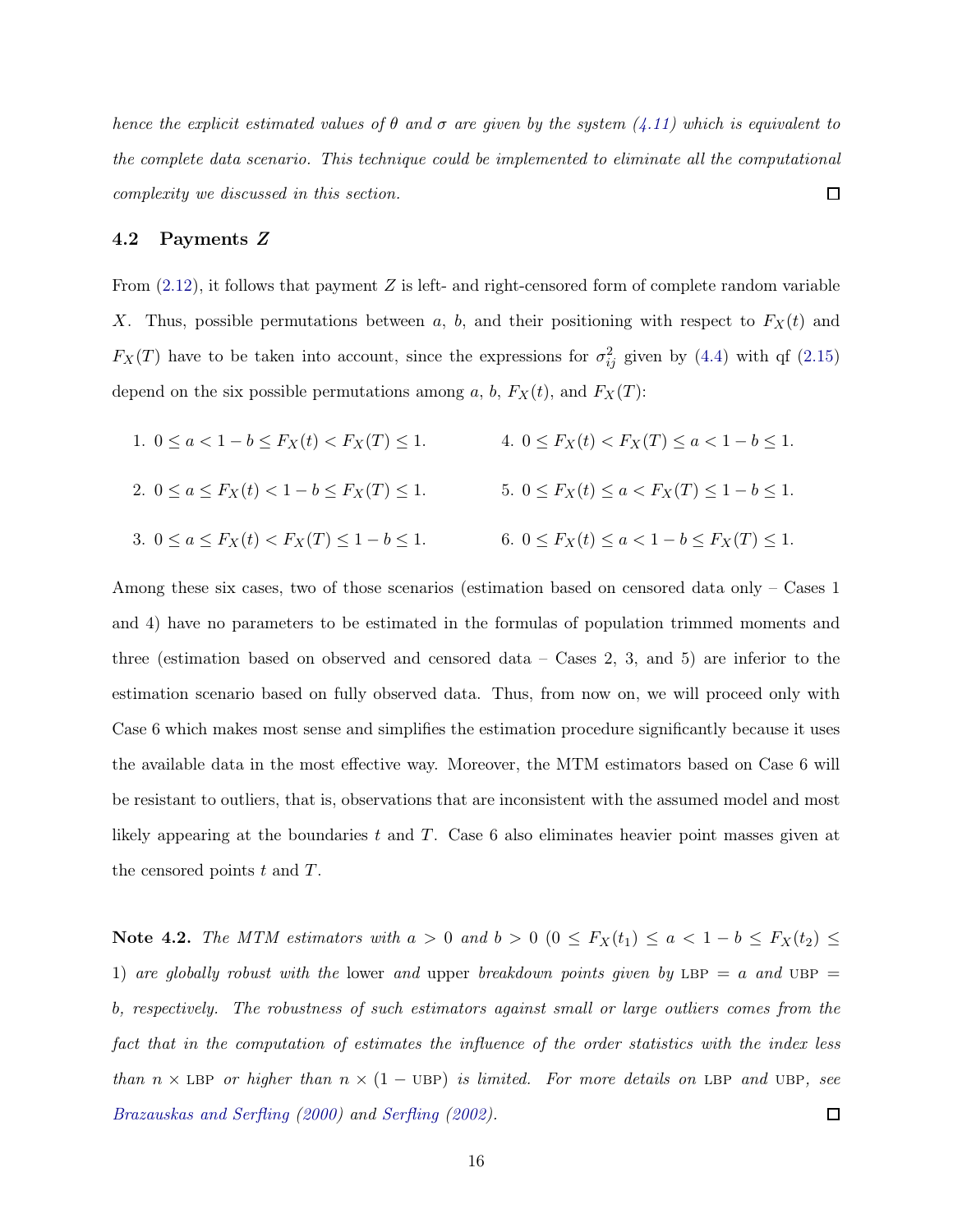For practical data analysis purpose, standard empirical estimates of  $F_X(t)$  and  $F_X(T)$  provide guidance about the choice of  $a$  and  $1 - b$  and are chosen according to

$$
F_n(t) \le a < 1 - b \le F_n(T), \quad \text{where} \quad F_n \text{ is the empirical cdf.} \tag{4.16}
$$

Further, define  $h_Z(z) := z/c+t$ . Now, consider an observed *i.i.d.* sample  $z_1, \ldots, z_n$  defined by [\(2.15\)](#page-5-7). Let  $z_{1:n}, \ldots, z_{n:n}$  be the corresponding ordered statistics. Then, the sample trimmed moments given by  $(4.1)$  are given by

$$
\begin{cases}\n\widehat{\mu}_{z,1} = \frac{1}{n - m_n - m_n^*} \sum_{i=m_n+1}^{n - m_n^*} h_Z(z_{i:n}) = \frac{1}{n - m_n - m_n^*} \sum_{i=m_n+1}^{n - m_n^*} \left(\frac{z_{i:n}}{c} + t\right), \\
\widehat{\mu}_{z,2} = \frac{1}{n - m_n - m_n^*} \sum_{i=m_n+1}^{n - m_n^*} (h_Z(z_{i:n}))^2 = \frac{1}{n - m_n - m_n^*} \sum_{i=m_n+1}^{n - m_n^*} \left(\frac{z_{i:n}}{c} + t\right)^2,\n\end{cases} (4.17)
$$

with  $m_n/n \to a$  and  $m_n^*/n \to b$ . With Case 6, choose  $m_n \ge \sum_{i=1}^n \mathbb{1}\{z_i = 0\}$  and  $m_n^* \ge \sum_{i=1}^n \mathbb{1}\{z_i = 0\}$ cR}. By assuming the most general case that  $0 \le F_X(t) \le a < 1-b \le F_X(T) \le 1$ , the corresponding population trimmed moments  $(4.2)$  with the qf  $(2.15)$  are given by:

$$
\mu_{z,1} := \frac{1}{1 - a - b} \int_{a}^{1 - b} h_Z \left( F_Z^{-1}(s) \right) ds
$$
  
= 
$$
\frac{1}{1 - a - b} \int_{a}^{1 - b} F_X^{-1}(s | \boldsymbol{\theta}) ds
$$
  
= 
$$
\theta + \sigma c_1,
$$
  

$$
\mu_{z,2} := \frac{1}{1 - a - b} \int_{a}^{1 - b} \left[ h_Z \left( F_Z^{-1}(s) \right) \right]^2 ds
$$
  
= 
$$
\frac{1}{1 - a - b} \int_{a}^{1 - b} \left[ F_X^{-1}(s | \boldsymbol{\theta}) \right]^2 ds
$$
  
= 
$$
\theta^2 + 2\theta \sigma c_1 + \sigma^2 c_2,
$$

where  $c_k \equiv c_{y,k}$ ,  $1 \le k \le 4$ , given by [\(4.10\)](#page-13-2) with  $\gamma = -\infty$  and are listed in Appendix [A.](#page-31-0) Thus, with the assumption  $0 \le F_X(t) \le a < 1 - b \le F_X(T) \le 1$ , this case translates to the complete data case which is fully investigated by [Brazauskas](#page-29-11) *et al.* [\(2009](#page-29-11)) and the the MTM estimators of  $\theta$  and  $\sigma$  are

<span id="page-16-1"></span><span id="page-16-0"></span>
$$
\begin{cases}\n\hat{\theta}_{z,\text{MTM}} = \hat{\mu}_{z,1} - c_1 \hat{\sigma}_{z,\text{MTM}} \\
\hat{\sigma}_{z,\text{MTM}} = \sqrt{\left(\hat{\mu}_{z,2} - \hat{\mu}_{z,1}^2\right) / \left(c_2 - c_1^2\right)}\n\end{cases}
$$
\n(4.18)

And, the corresponding ARE is given by:

$$
ARE\left(\left(\widehat{\theta}_{z,MTM}, \widehat{\sigma}_{z,MTM}\right), \left(\widehat{\theta}_{z,MLE}, \widehat{\sigma}_{z,MLE}\right)\right) = \left(\det\left(\mathbf{S}_{z,MLE}\right)/\det\left(\mathbf{S}_{z,MTM}\right)\right)^{0.5},\tag{4.19}
$$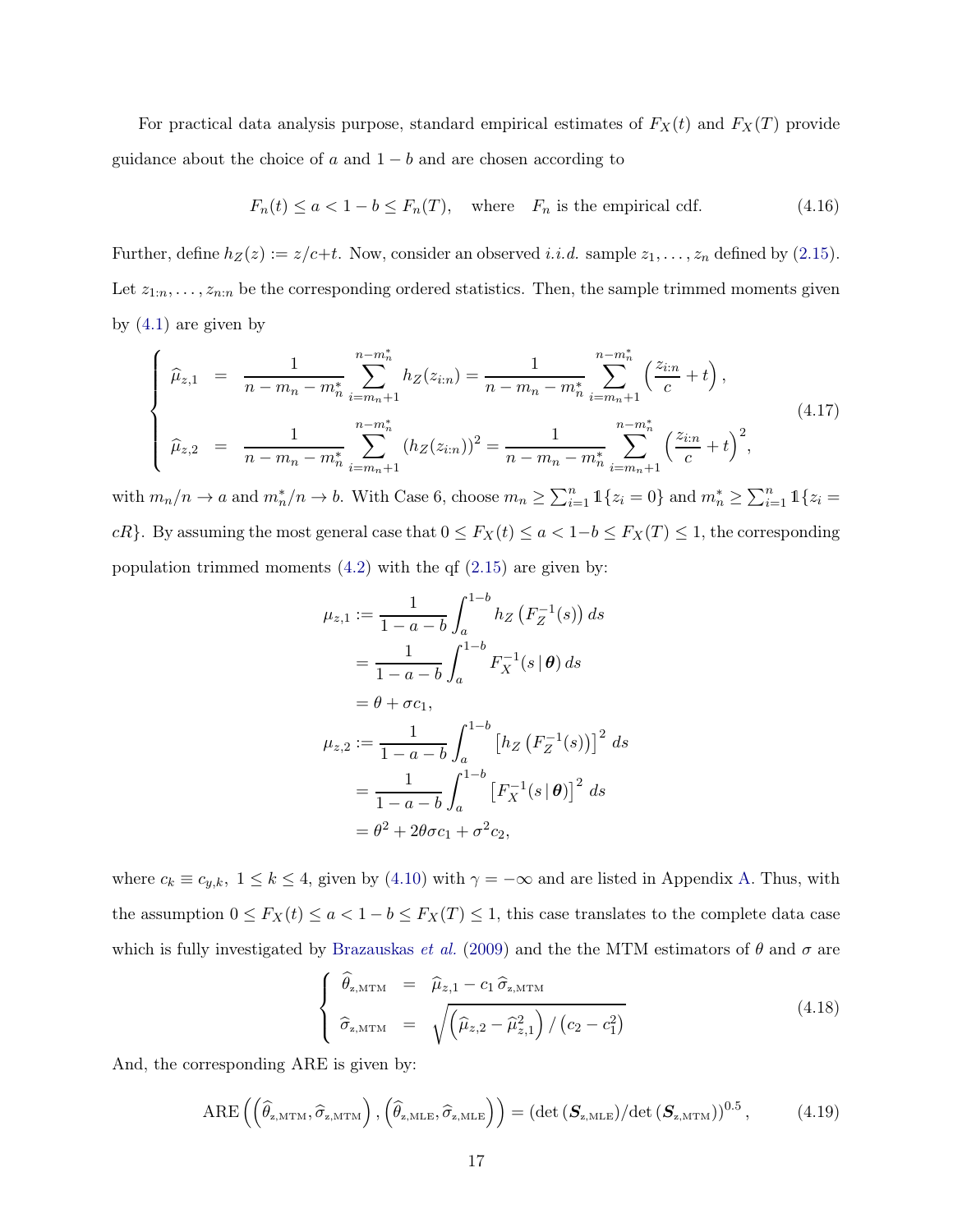where

$$
\boldsymbol{S}_{z,\text{MTM}} := \frac{\sigma^2}{\left(c_2 - c_1^2\right)^2} \begin{bmatrix} c_1^* c_2^2 - 2c_1 c_2 c_2^* + c_1^2 c_3^* & -c_1^* c_1 c_2 + c_2 c_2^* + c_1^2 c_2^* - c_1 c_3^* \\ -c_1^* c_1 c_2 + c_2 c_2^* + c_1^2 c_2^* - c_1 c_3^* & c_1^* c_1^2 - 2c_1 c_2^* + c_3^* \end{bmatrix}
$$

,

and the expressions for  $c_k^*$ ,  $k = 1, 2, 3$ , as functions of  $a, b, c_1, c_2, c_3$ , and  $c_4$  are such that  $c_k^* \equiv c_{y,k}^*$ with  $\gamma = -\infty$  and are listed in Appendix [A.](#page-31-0) Numerical values of the AREs given by Equation [\(4.19\)](#page-16-0) are summarized in Table [4.2](#page-17-1) for some selected values of a and b.

<span id="page-17-1"></span>**Table 4.2:** ARE  $(\left(\widehat{\theta}_{z, \text{MTM}}, \widehat{\sigma}_{z, \text{MTM}}\right), \left(\widehat{\theta}_{z, \text{MLE}}, \widehat{\sigma}_{z, \text{MLE}}\right))$  for fixed  $d = 4$  and selected a and b and various choices of right-censoring point u from  $LN(1, 5, 3)$ .

|          |        |      | b (when $u = 2 \times 10^5$ ) |                                                                                                      |      |           |      | <b>b</b> (when $u = 2.4 \times 10^4$ )<br>b (when $u = 8.5 \times 10^3$ ) |      |       |
|----------|--------|------|-------------------------------|------------------------------------------------------------------------------------------------------|------|-----------|------|---------------------------------------------------------------------------|------|-------|
| $\alpha$ | 0.01   | 0.05 | 0.10                          | 0.15                                                                                                 | 0.25 | 0.05 0.10 | 0.15 | $0.25 \pm 0.10$                                                           | 0.15 | 0.25  |
| 0.10     | 0.948  |      |                               | $0.900$ $0.844$ $0.793$ $0.695$ $0.933$ $0.876$ $0.822$ $0.720$ $0.914$ $0.858$                      |      |           |      |                                                                           |      | 0.752 |
|          |        |      |                               | $0.15$   $0.891$ $0.846$ $0.793$ $0.742$ $0.647$   $0.877$ $0.822$ $0.770$ $0.671$   $0.858$ $0.804$ |      |           |      |                                                                           |      | 0.701 |
|          |        |      |                               | $0.25$   $0.786$ $0.745$ $0.695$ $0.647$ $0.556$   $0.772$ $0.720$ $0.671$ $0.577$   $0.752$ $0.701$ |      |           |      |                                                                           |      | 0.602 |
| 0.49     | 10.550 |      |                               | $0.516$ $0.471$ $0.428$ $0.343$ $0.535$ $0.489$ $0.444$ $0.355$ $0.510$ $0.464$                      |      |           |      |                                                                           |      | 0.371 |

### <span id="page-17-0"></span>5 Special Cases

Singly left truncated, that is,  $u \to \infty$ , which is equivalent to  $T \to \infty$ , sample data set is very common in insurance industries as well as in operational risk modeling (see, e.g., [Ergashev](#page-29-0) *et al.*, [2016\)](#page-29-0). So, in this section, we summarize the analogous results from Sections [3](#page-6-0) and [4](#page-10-0) for singly left truncated lognormal sample data. Clearly, for  $T \to \infty$  implies  $\Omega_2 = 0$ ,  $\Omega_{y,2} = 0$ , and  $\Omega_{z,2} = 0$ . Thus, the system of Equations [\(3.4\)](#page-6-2) becomes

<span id="page-17-3"></span><span id="page-17-2"></span>
$$
\begin{cases}\n\sigma(\Omega_{y,1} - \gamma) - c^{-1} \hat{\mu}_{y,1} = 0, \\
\sigma^2 (1 - \gamma(\Omega_{y,1} - \gamma)) - c^{-2} \hat{\mu}_{y,2} = 0,\n\end{cases}
$$
\n(5.1)

The system [\(5.1\)](#page-17-2) can be rearranged as a nonlinear equation of  $\gamma$  only as:

$$
G(\gamma) = \delta_y \quad \text{where} \quad G(\gamma) := \frac{1}{\Omega_{y,1} - \gamma} \left[ \frac{1}{\Omega_{y,1} - \gamma} - \gamma \right], \ \Omega_{y,1} = \frac{\phi(\gamma)}{\bar{\Phi}(\gamma)}, \ \text{and } \delta_y := \frac{\widehat{\mu}_{y,2}}{\widehat{\mu}_{y,1}^2} \tag{5.2}
$$

It is important to note that equation [\(5.2\)](#page-17-3) is a nonlinear equation to be solved for  $\gamma$ , but the system [\(3.4\)](#page-6-2) should be solved simultaneously both for  $\gamma$  and  $\sigma$ . It was shown by [Barrow and Cohen](#page-29-15) [\(1954\)](#page-29-15) that the function  $G(\cdot)$  is monotonically increasing on the real line R with  $\lim_{\gamma \to -\infty} G(\gamma) = 1$  and  $\lim_{\gamma \to \infty} G(\gamma) = 2$ . Thus, from Equation [\(5.2\)](#page-17-3), we have: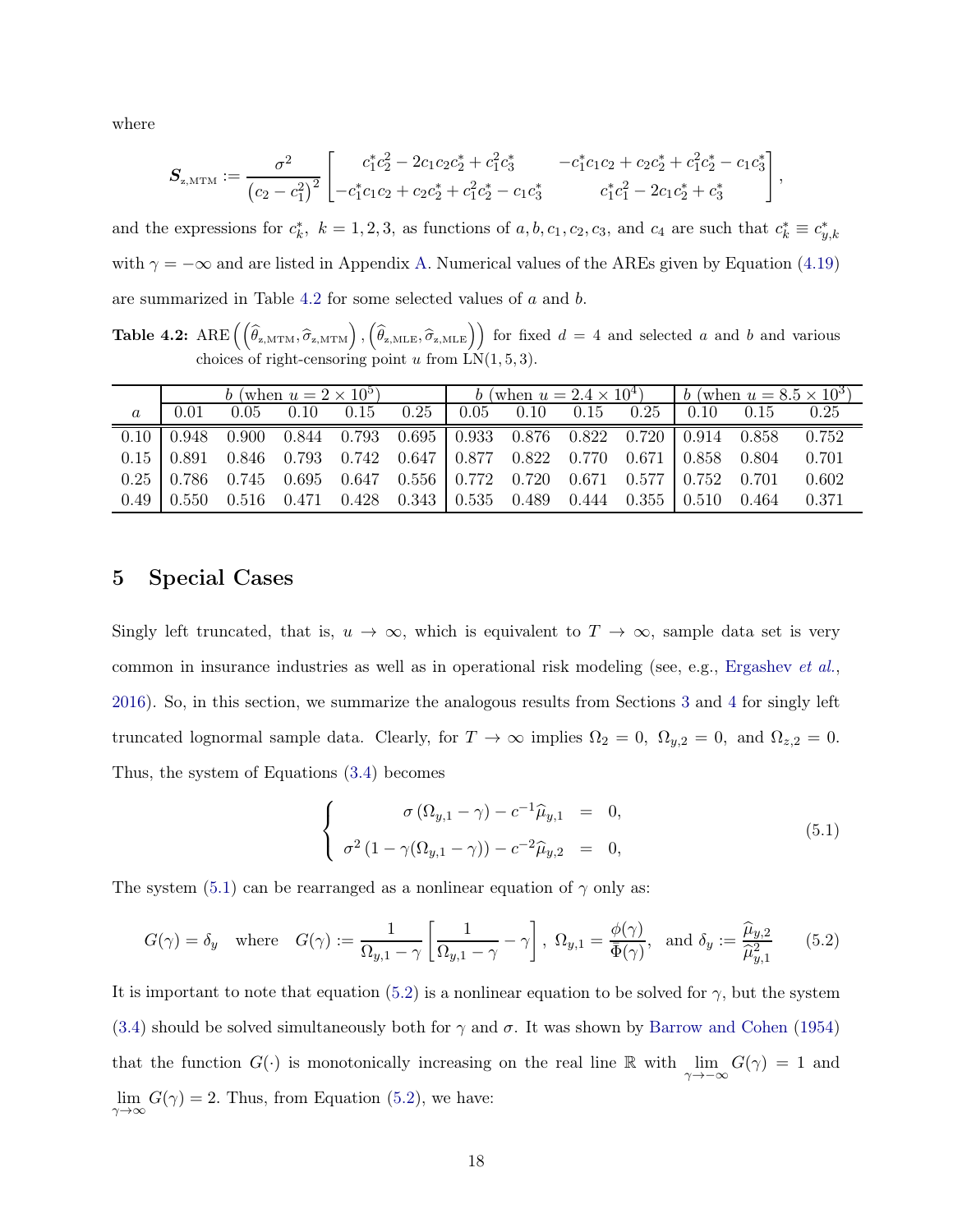<span id="page-18-1"></span>**Theorem 5.1.** *The equation*  $G(\gamma) = \delta_y$  *has a unique solution if and only if*  $1 < \delta_y < 2$  *and the corresponding unique solution*  $(\hat{\gamma}_{y,MLE}, \hat{\sigma}_{y,MLE})$  *of the system* [\(5.1\)](#page-17-2) *is given by:* 

$$
(\widehat{\gamma}_{y,MLE}, \widehat{\sigma}_{y,MLE}) = \left( G^{-1}(\delta_y), \frac{c^{-1} \widehat{\mu}_{y,1}}{\frac{\phi(\widehat{\gamma}_{y,MLE})}{\Phi(\widehat{\gamma}_{y,MLE})} - \widehat{\gamma}_{y,MLE}} \right), \tag{5.3}
$$

*and consequently*  $\theta_{y,MLE} = t - \hat{\sigma}_{y,MLE} \hat{\gamma}_{y,MLE}$ .

Further, it has been established by [Ergashev](#page-29-0) *et al.* [\(2016](#page-29-0)) that the unique solution  $(\hat{\gamma}_{y,\text{MLE}}, \hat{\sigma}_{y,\text{MLE}})$ given by Theorem [5.1](#page-18-1) is, in fact, the point of global maximum of the log-likelihood surface given by equation [\(3.1\)](#page-6-3) with the adjustment of  $T \to \infty$ . Therefore, it follows that  $1 < \delta_y < 2$  is the necessary and sufficient condition for the system [\(5.1\)](#page-17-2) to have the unique global MLE solution  $(\hat{\gamma}_{y,\text{MLE}}, \hat{\sigma}_{y,\text{MLE}})$ .

The asymptotic result [\(3.10\)](#page-7-2) takes the form:

$$
\left(\widehat{\gamma}_{y,\text{MLE}},\widehat{\sigma}_{y,\text{MLE}}\right) \sim \mathcal{AN}\left((\gamma,\sigma),\frac{1}{n\left(r_{1}r_{3}-r_{2}^{2}\right)}\begin{bmatrix}-r_{3} & \sigma r_{2} \\ \sigma r_{2} & -\sigma^{2}r_{1}\end{bmatrix}\right),\tag{5.4}
$$

where

$$
r_1(\gamma,\xi) = -\left[1 + \gamma \Omega_1 - \frac{\phi(\gamma)}{\bar{\Phi}(\gamma)} \Omega_1\right], \quad r_2(\gamma,\xi) = \Omega_1 - \gamma, \quad r_3(\gamma,\xi) = -\left[2 - \gamma(\Omega_1 - \gamma)\right]. \tag{5.5}
$$

Similarly, for payment-per-loss data scenario, the system [\(3.16\)](#page-8-1) takes the form:

<span id="page-18-3"></span>
$$
\begin{cases}\n\sigma(\Omega_{z,1} - \gamma) - c^{-1} \hat{\mu}_{z,1} = 0, \\
\sigma^2 (1 - \gamma(\Omega_{z,1} - \gamma)) - c^{-2} \hat{\mu}_{z,2} = 0,\n\end{cases}
$$
\n(5.6)

and a nonlinear equation to be solved for  $\gamma$  is given by:

$$
\frac{1}{\Omega_{z,1} - \gamma} \left[ \frac{1}{\Omega_{z,1} - \gamma} - \gamma \right] = \frac{\widehat{\mu}_{z,2}}{\widehat{\mu}_{z,1}^2}, \quad \text{where} \quad \Omega_{z,1} = \frac{n_0}{n_1} \frac{\phi(\gamma)}{\Phi(\gamma)}. \tag{5.7}
$$

Clearly, the empirical estimates of  $\Phi(\gamma)$  and  $\bar{\Phi}(\gamma)$  are  $n_0/n$  and  $n_1/n$ , respectively. Thus, if we replace the ratios  $n_0/n$  and  $n_1/n$  by  $\Phi(\gamma)$  and  $\bar{\Phi}(\gamma)$ , respectively, the nonlinear equation [\(5.7\)](#page-18-2) takes the form:

<span id="page-18-4"></span><span id="page-18-2"></span><span id="page-18-0"></span>
$$
G(\gamma) = \delta_z, \quad \text{where} \quad \delta_z := \frac{\widehat{\mu}_{z,2}}{\widehat{\mu}_{z,1}^2}.
$$
 (5.8)

Then, with the condition  $1 < \delta_z < 2$ , Theorem [5.1](#page-18-1) is applicable again to get the unique global MLE solution of the system  $(5.6)$  with equation  $(5.8)$  as:

$$
\left(\widehat{\gamma}_{z,\text{MLE}},\widehat{\sigma}_{z,\text{MLE}}\right) = \left(G^{-1}(\delta_z), \frac{c^{-1}\widehat{\mu}_{z,1}}{\frac{\phi(\widehat{\gamma}_{z,\text{MLE}})}{\Phi(\widehat{\gamma}_{z,\text{MLE}})} - \widehat{\gamma}_{z,\text{MLE}}}\right),\tag{5.9}
$$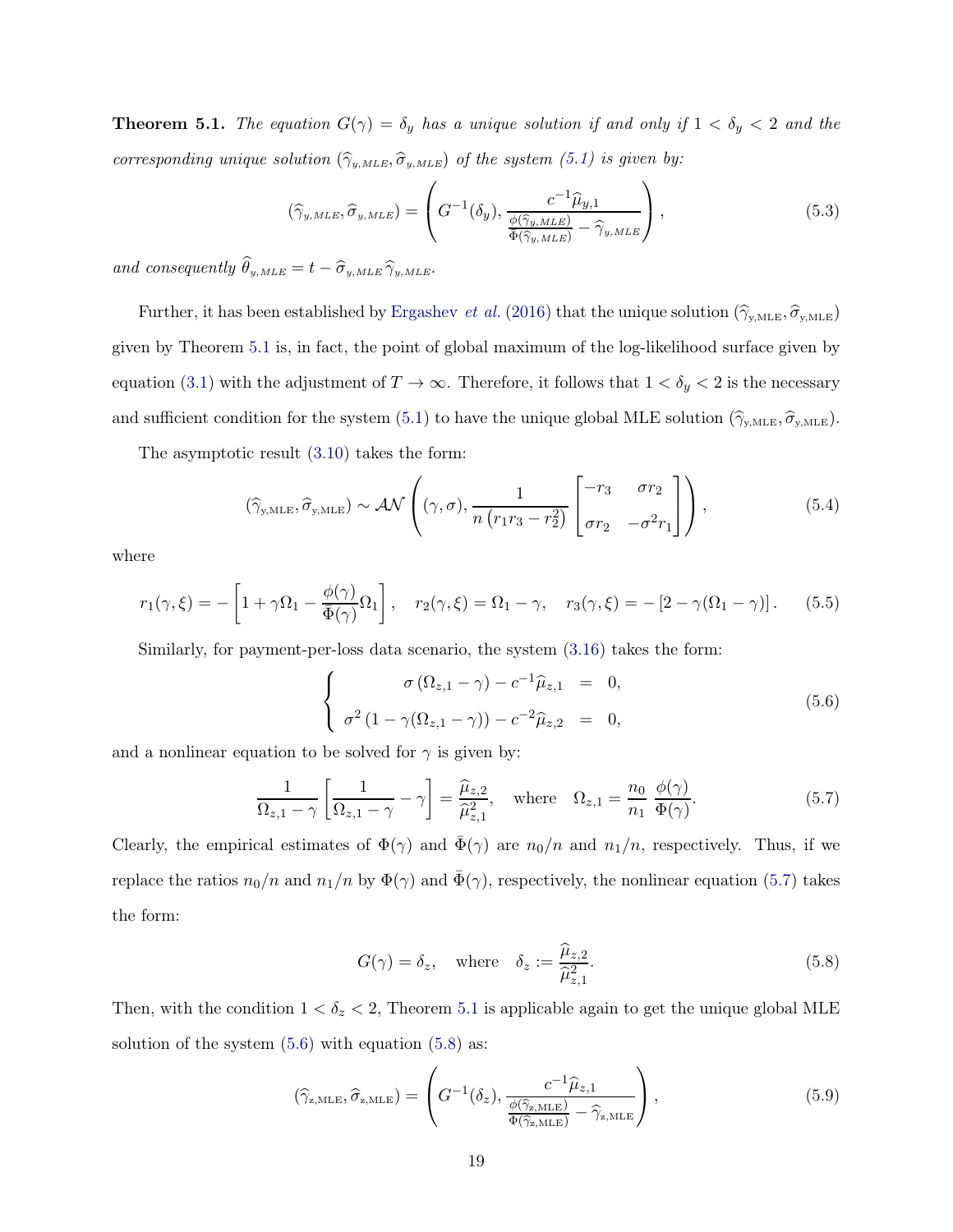and consequently  $\theta_{z,\text{MLE}} = t - \hat{\sigma}_{z,\text{MLE}} \hat{\gamma}_{z,\text{MLE}}.$ 

Finally, the asymptotic result [\(3.21\)](#page-9-1) takes the form:

$$
\left(\widehat{\gamma}_{z,\text{MLE}},\widehat{\sigma}_{z,\text{MLE}}\right) \sim \mathcal{AN}\left((\gamma,\sigma),\frac{1}{n\bar{\Phi}(\gamma)\left(\psi_1\psi_3-\psi_2^2\right)}\begin{bmatrix}-\psi_3 & \sigma\psi_2\\ \sigma\psi_2 & -\sigma^2\psi_1\end{bmatrix}\right),\tag{5.10}
$$

where

$$
\psi_1(\gamma,\xi) = -\left[1 + \gamma \Omega_1 + \frac{\phi(\gamma)}{\Phi(\gamma)} \Omega_1\right], \quad \psi_2(\gamma,\xi) = \Omega_1 - \gamma, \quad \psi_3(\gamma,\xi) = -\left[2 - \gamma(\Omega_1 - \gamma)\right]. \tag{5.11}
$$

Now, we discuss the analogous results for MTM approach for singly left truncated lognormal data scenarios. For payments Y, since  $T \to \infty$ , then the value of  $s^*$  as defined in Section [4.1](#page-11-3) is simply 1 which is Case 2 as discussed in Section [4.1](#page-11-3) and the entire theory developed in Section [4.1](#page-11-3) is for Case 2.

Similarly, for payments Z with  $T \to \infty$ , all the six possible permutations mentioned in Section [4.2](#page-15-0) shrank to only three Cases 1, 2, and 6. Further, with a goal of finding the most resistant estimators we discussed only Case 6 in Section [4.2](#page-15-0) and the same results also hold for  $T \to \infty$ .

### <span id="page-19-0"></span>6 Simulation Study

This section supplements the theoretical results we developed in Section [4](#page-10-0) via simulation. The main goal is to access the size of the sample such that the estimators are free from bias (given that the estimators are asymptotically unbiased), justify the asymptotic normality, and their finite sample relative efficiencies (REs) to reach the corresponding AREs. To compute RE of MTM estimators we use MLE as a benchmark. Thus, the definition of ARE given by Equation [\(4.5\)](#page-11-4) for finite sample performance translates to:

$$
RE(MTM, MLE) = \frac{\text{asymptotic variance of MLE estimator}}{\text{small-sample variance of a competing MTM estimator}},
$$
(6.1)

.

where the numerator is as defined in  $(4.5)$  and the denominator is given by:

$$
\left( \det \begin{bmatrix} E\left[ \left( \widehat{\theta} - \theta \right)^2 \right] & E\left[ \left( \widehat{\theta} - \theta \right) \left( \widehat{\sigma} - \sigma \right) \right] \\ E\left[ \left( \widehat{\theta} - \theta \right) \left( \widehat{\sigma} - \sigma \right) \right] & E\left[ \left( \widehat{\sigma} - \sigma \right)^2 \right] \end{bmatrix} \right)^{1/2}
$$

The design of the simulation is as below: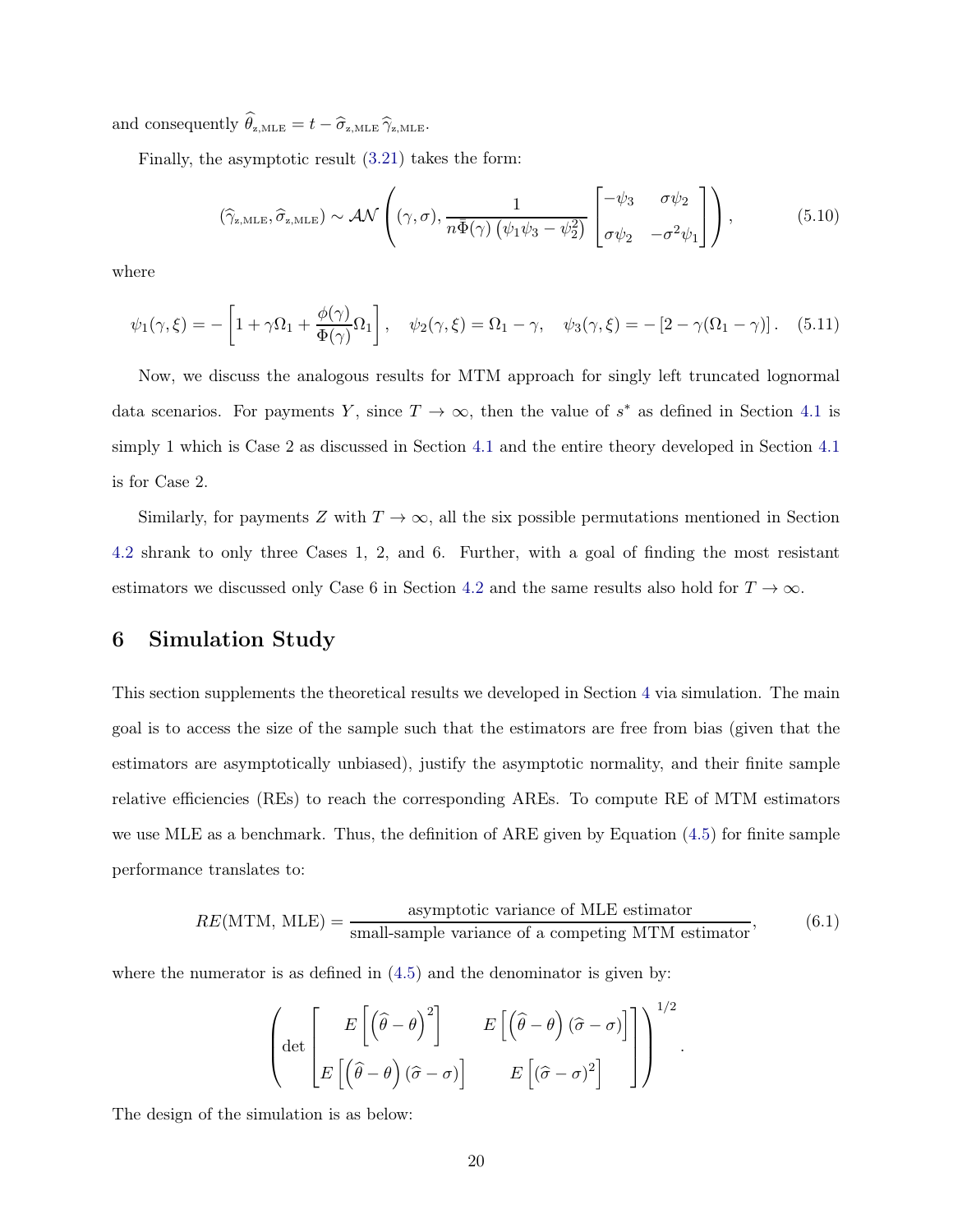|                                  |                   | Proportion                                           |                                  | $n=100$                   |                                  | $n=250$                                                                  |                           | $n=500\,$                 | $n = 1000$                       |                           |                                      | $n \to \infty$            |  |  |
|----------------------------------|-------------------|------------------------------------------------------|----------------------------------|---------------------------|----------------------------------|--------------------------------------------------------------------------|---------------------------|---------------------------|----------------------------------|---------------------------|--------------------------------------|---------------------------|--|--|
|                                  | $\boldsymbol{a}$  | $\boldsymbol{b}$                                     | $\overline{\hat{\theta}}/\theta$ | $\widehat{\sigma}/\sigma$ | $\overline{\hat{\theta}}/\theta$ | $\widehat{\sigma}/\sigma$                                                | $\widehat{\theta}/\theta$ | $\widehat{\sigma}/\sigma$ | $\overline{\hat{\theta}}/\theta$ | $\widehat{\sigma}/\sigma$ | $\overline{\widehat{\theta}}/\theta$ | $\widehat{\sigma}/\sigma$ |  |  |
|                                  |                   |                                                      |                                  |                           |                                  | Mean values of $\widehat{\theta}/\theta$ and $\widehat{\sigma}/\sigma$ . |                           |                           |                                  |                           |                                      |                           |  |  |
|                                  |                   | <b>MLE</b>                                           | 0.99                             | 1.00                      | $\overline{1.00}$                | 1.00                                                                     | $\overline{1.00}$         | 1.00                      | $1.00\,$                         | $\overline{1.00}$         | $\mathbf 1$                          | $\mathbf{1}$              |  |  |
|                                  | 0.05              | 0.05                                                 | 0.99                             | 1.01                      | 0.99                             | 1.02                                                                     | 1.00                      | 1.00                      | 1.00                             | 1.00                      | $\,1$                                | $\mathbf{1}$              |  |  |
|                                  | 0.10              | 0.10                                                 | 0.98                             | 1.02                      | 0.99                             | 1.01                                                                     | 1.00                      | 1.00                      | $1.00\,$                         | 1.00                      | $\,1$                                | $\,1$                     |  |  |
|                                  | 0.15              | $0.15\,$                                             | $0.98\,$                         | $1.02\,$                  | 0.99                             | 1.02                                                                     | 1.00                      | $1.00\,$                  | $1.00\,$                         | 1.00                      | $\mathbf{1}$                         | $\,1$                     |  |  |
|                                  | 0.00              | 0.05                                                 | 0.99                             | 1.01                      | 1.00                             | 1.00                                                                     | 1.00                      | 1.00                      | 1.00                             | 1.00                      | $\mathbf 1$                          | $\overline{1}$            |  |  |
| $10^5$                           | 0.00              | 0.10                                                 | 0.99                             | 1.01                      | 0.99                             | $1.00\,$                                                                 | 1.00                      | 1.00                      | $1.00\,$                         | 1.00                      | $\,1$                                | $\mathbf{1}$              |  |  |
| $\times$                         | 0.00              | 0.25                                                 | 0.98                             | 1.02                      | 0.99                             | $1.01\,$                                                                 | 1.00                      | $1.00\,$                  | $1.00\,$                         | $1.00\,$                  | $\mathbf{1}$                         | $\mathbf{1}$              |  |  |
| $\mathcal{C}$<br>$\vert\vert$    |                   | Finite-sample efficiencies of MTMs relative to MLEs. |                                  |                           |                                  |                                                                          |                           |                           |                                  |                           |                                      |                           |  |  |
| $\boldsymbol{z}$                 |                   | <b>MLE</b>                                           | 0.93                             |                           |                                  | 0.99                                                                     | 0.98                      |                           |                                  | 1.00                      | 1                                    |                           |  |  |
|                                  | 0.05              | 0.05                                                 | 0.80                             |                           |                                  | 0.85                                                                     |                           | 0.89                      |                                  | 0.90                      |                                      | 0.904                     |  |  |
|                                  | 0.10              | 0.10                                                 | 0.69                             |                           |                                  | 0.78                                                                     | 0.79                      |                           | 0.80                             |                           | 0.813                                |                           |  |  |
|                                  | 0.15              | 0.15                                                 | $0.57\,$                         |                           |                                  | 0.66                                                                     | 0.70                      |                           | 0.71                             |                           |                                      | 0.726                     |  |  |
|                                  | $\overline{0.00}$ | $\overline{0.05}$                                    | 0.80                             |                           |                                  | 0.87                                                                     | 0.89                      |                           | 0.90                             |                           |                                      | 0.904                     |  |  |
|                                  | 0.00              | 0.10                                                 | 0.70                             |                           |                                  | 0.79                                                                     | 0.81                      |                           | 0.81                             |                           |                                      | 0.821                     |  |  |
|                                  | 0.00              | 0.25                                                 | 0.41                             |                           | 0.56                             |                                                                          | 0.59                      |                           | 0.60                             |                           | 0.616                                |                           |  |  |
|                                  |                   |                                                      |                                  |                           |                                  | Mean values of $\widehat{\theta}/\theta$ and $\widehat{\sigma}/\sigma$ . |                           |                           |                                  |                           |                                      |                           |  |  |
|                                  |                   | <b>MLE</b>                                           | 0.99                             | 1.00                      | 1.00                             | 1.00                                                                     | 1.00                      | 1.00                      | 1.00                             | $\overline{1.00}$         | $\mathbf{1}$                         | $\overline{1}$            |  |  |
|                                  | 0.10              | 0.10                                                 | 0.98                             | 1.02                      | 0.99                             | 1.01                                                                     | 1.00                      | 1.00                      | 1.00                             | 1.00                      | $\,1$                                | $\mathbf{1}$              |  |  |
|                                  | 0.15              | 0.15                                                 | 0.98                             | 1.02                      | 0.99                             | 1.02                                                                     | $1.00\,$                  | 1.00                      | 1.00                             | 1.00                      | $\,1\,$                              | $\,1$                     |  |  |
|                                  | $\overline{0.00}$ | 0.10                                                 | 0.99                             | $\overline{1.01}$         | 0.99                             | $\overline{1.00}$                                                        | 1.00                      | $\overline{1.00}$         | 1.00                             | 1.00                      | $\overline{1}$                       | $\overline{1}$            |  |  |
|                                  | 0.05              | 0.10                                                 | 0.98                             | 1.01                      | 0.99                             | 1.01                                                                     | 1.00                      | 1.00                      | $1.00\,$                         | 1.00                      | $\mathbf{1}$                         | $\mathbf{1}$              |  |  |
| $2.4 \times 10^{4}$              | 0.00              | 0.25                                                 | 0.98                             | 1.02                      | 0.99                             | 1.01                                                                     | 1.00                      | 1.00                      | 1.00                             | 1.00                      | $\mathbf{1}$                         | $\mathbf{1}$              |  |  |
|                                  |                   |                                                      |                                  |                           |                                  | Finite-sample efficiencies of MTMs relative to MLEs.                     |                           |                           |                                  |                           |                                      |                           |  |  |
| $\vert\vert$<br>$\boldsymbol{y}$ |                   | <b>MLE</b>                                           |                                  | 0.93                      |                                  | $\overline{0.96}$                                                        |                           | 0.98                      |                                  | $\overline{1.00}$         |                                      | $\overline{1}$            |  |  |
|                                  | 0.10              | 0.10                                                 | 0.76                             |                           |                                  | 0.81                                                                     | 0.84                      |                           | 0.86                             |                           | 0.863                                |                           |  |  |
|                                  | 0.15              | 0.15                                                 |                                  | 0.65                      |                                  | 0.69                                                                     |                           | 0.74                      | 0.77                             |                           | 0.771                                |                           |  |  |
|                                  | 0.00              | 0.10                                                 | 0.77                             |                           |                                  | 0.83                                                                     |                           | 0.85                      |                                  | 0.87                      |                                      | 0.871                     |  |  |
|                                  | 0.05              | 0.10                                                 |                                  | 0.77                      |                                  | 0.80                                                                     | 0.85                      |                           | 0.87                             |                           |                                      | 0.872                     |  |  |
|                                  | 0.00              | 0.25                                                 | 0.51                             |                           |                                  | 0.61                                                                     | 0.62                      |                           |                                  | 0.64                      |                                      | 0.654                     |  |  |

<span id="page-20-0"></span>Table 6.1: Lognormal payment-per-payment actuarial loss scenario,  $LN(w_0 = 1, \theta = 5, \sigma = 3)$  with  $d = 4$ and two selected values of right-censoring point  $u$ . The entries are mean values based on  $10,000$ samples.

NOTE: The standard errors for the entire entries in this table are reported to be  $\leq 0.002$ .

(i) *Ground-up distribution*, that is, a model for W given by [\(2.1\)](#page-3-1): LN ( $w_0 = 1, \theta = 5, \sigma = 3$ ).

- (ii) *Coinsurance rate:*  $c = 1$ .
- (iii) *Truncation and censoring thresholds for both variables* Y *and* Z:

 $d = 4 \approx 10\%$  left-truncation under LN  $(w_0 = 1, \theta = 5, \sigma = 3)$ ;

 $u = 2 \times 10^5 \approx 1\%$  right-censoring under LN  $(w_0 = 1, \theta = 5, \sigma = 3)$ ;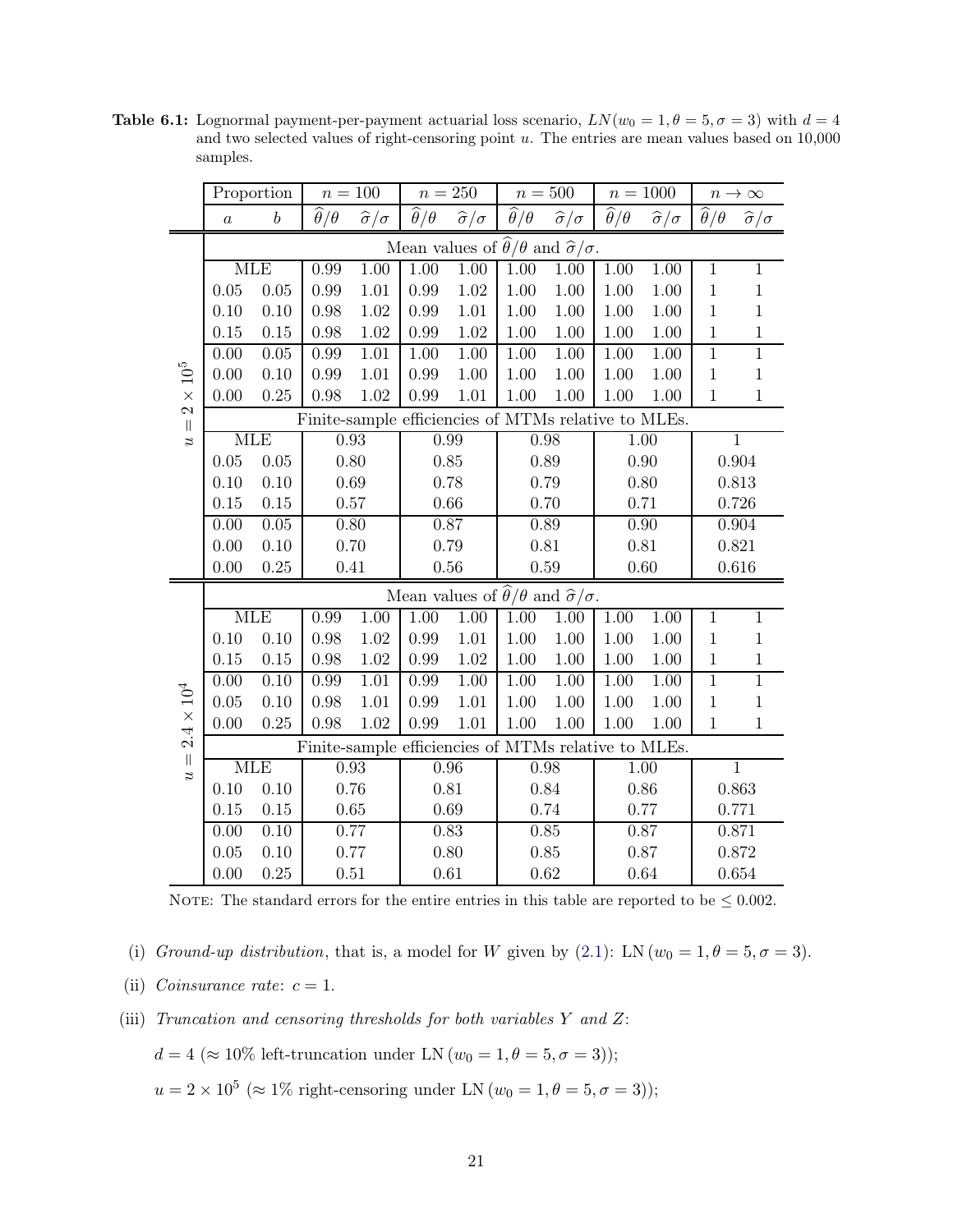$u = 2.4 \times 10^4 \approx 4.5\%$  right-censoring under LN  $(w_0 = 1, \theta = 5, \sigma = 3)$ ).

- (iv) *Estimators of*  $\theta$  *and*  $\sigma$ :
	- MLE (no trimming on either tail)
	- MTM with different left and right trimming proportions  $a$  and  $b$ , respectively, satisfying
		- (a)  $0 \le a < 1 b \le s^* \le 1$ , for payment-per-payment variable Y;
		- (b)  $0 \le F_X(t) \le a < 1 b \le F_X(T) \le 1$ , for payment-per-loss variable Z.
- (v) *Sample size*: n = 100, 250, 500, 1000.

For a selected random variable  $(Y \text{ or } Z)$ , we generate  $10^4$  samples of a specified size n using the corresponding quantile function  $((2.10)$  $((2.10)$  for Y and  $(2.15)$  for Z). For each sample, depending on the underlying scenario, we estimate the parameters  $\theta$  and  $\sigma$  using MLE and MTM from both loss variables Y and Z.

Simulation results are recorded in Tables [6.1](#page-20-0) (for payment-per-payment variable  $Y$ ) and [6.2](#page-22-0) (for payment-per-loss variable  $Z$ ). The entries are mean values based on  $10^4$  samples. The columns corresponding to  $n \to \infty$  represent analytic results and are found in Section [4,](#page-10-0) not from simulations.

As can be seen from Table [6.1](#page-20-0) that for  $n = 100$ , 250, both estimators  $\hat{\theta}$  and  $\hat{\sigma}$  successfully estimate their corresponding parameter  $\theta$  and  $\sigma$ , respectively, with less than  $\pm 2\%$  of the relative bias. The more important observation is that they practically become unbiased as soon as  $n \geq 500$ . The situation is even better in Table [6.2.](#page-22-0) That is, both estimators  $\hat{\theta}$  and  $\hat{\sigma}$  are practically unbiased as soon as  $n \geq 100$ . On the other hand, as seen in Tables [6.1](#page-20-0) and [6.2,](#page-22-0) the finite REs are obviously biased (as expected) for small sample sizes and converge slower to their corresponding ARE levels. But what is clear is that all those REs are asymptotically unbiased.

#### <span id="page-21-0"></span>7 Numerical Examples

This section is to observe the performance of the estimation methods developed in the previous sections. For the illustration purpose only, we consider the 1500 US indemnity losses which is widely studied in actuarial literature, see, for example, [Frees and Valdez](#page-29-16) [\(1998\)](#page-29-16), [Michael](#page-30-11) *et al.* [\(2020\)](#page-30-11), [Punzo](#page-30-6) *et al.* [\(2018\)](#page-30-6). We then transform the data to fit the scenarios of payment-per-payment random variable Y and payment-per-loss random variable Z. That is, from an insurer's prospective,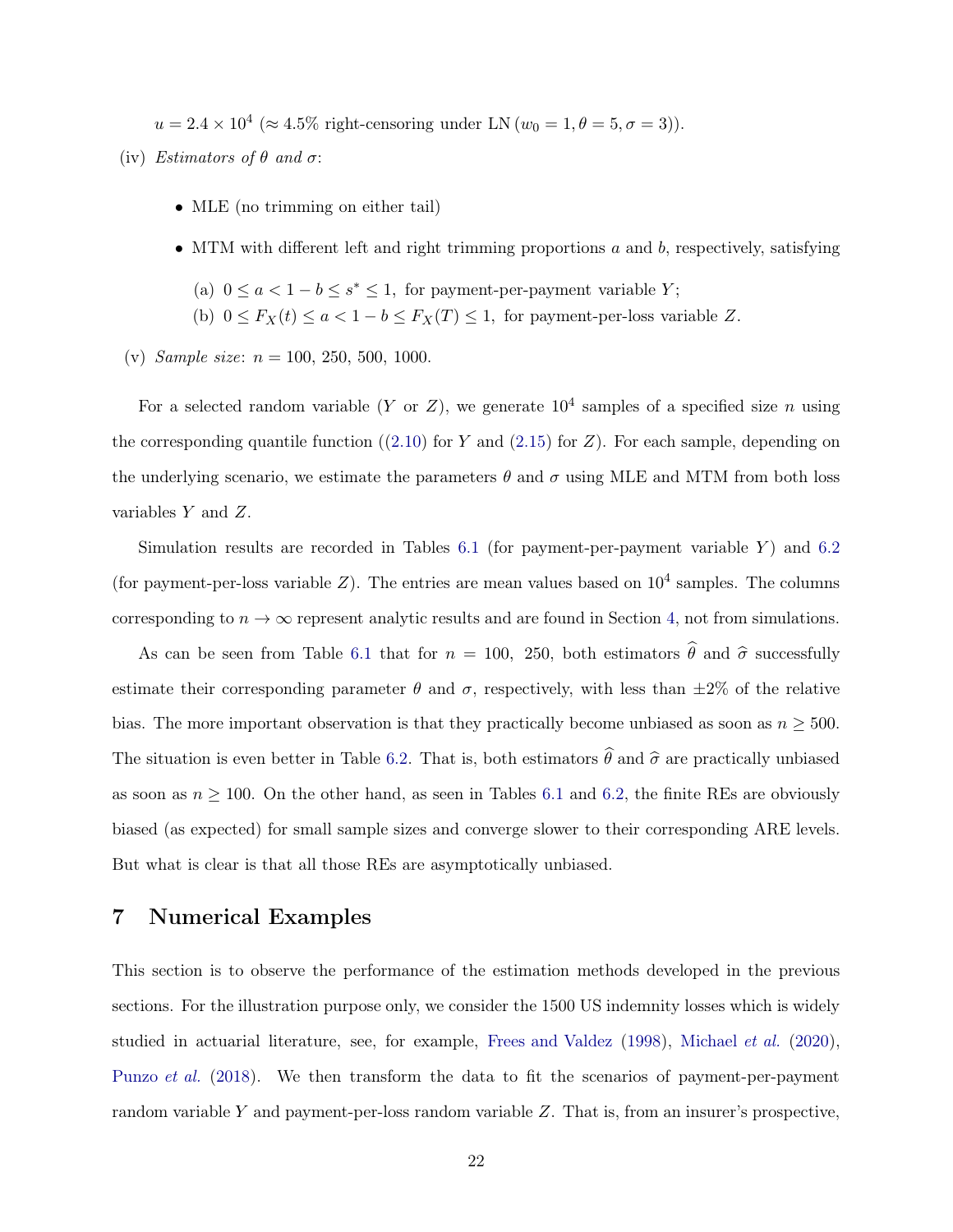|                                   |                   | Proportion        |                           | $n = 100$                                            |                           | $n = 250$                                                                |                           | $n=500$                   |                           | $n = 1000$                |                           | $n \to \infty$            |
|-----------------------------------|-------------------|-------------------|---------------------------|------------------------------------------------------|---------------------------|--------------------------------------------------------------------------|---------------------------|---------------------------|---------------------------|---------------------------|---------------------------|---------------------------|
|                                   | $\boldsymbol{a}$  | $\boldsymbol{b}$  | $\widehat{\theta}/\theta$ | $\widehat{\sigma}/\sigma$                            | $\widehat{\theta}/\theta$ | $\widehat{\sigma}/\sigma$                                                | $\widehat{\theta}/\theta$ | $\widehat{\sigma}/\sigma$ | $\widehat{\theta}/\theta$ | $\widehat{\sigma}/\sigma$ | $\widehat{\theta}/\theta$ | $\widehat{\sigma}/\sigma$ |
|                                   |                   |                   |                           |                                                      |                           | Mean values of $\widehat{\theta}/\theta$ and $\widehat{\sigma}/\sigma$ . |                           |                           |                           |                           |                           |                           |
|                                   |                   | <b>MLE</b>        | $\overline{1.00}$         | $\overline{1.00}$                                    | $\overline{1.00}$         | 1.00                                                                     | $\overline{1.00}$         | $1.00\,$                  | 1.00                      | $\overline{1.00}$         | $\overline{1}$            | $\mathbf{1}$              |
|                                   | 0.10              | 0.10              | 1.00                      | $1.00\,$                                             | 1.00                      | 1.00                                                                     | 1.00                      | 1.00                      | 1.00                      | 1.00                      | $\,1$                     | $\,1$                     |
|                                   | 0.15              | 0.15              | $1.00\,$                  | $1.00\,$                                             | 1.00                      | $1.01\,$                                                                 | 1.00                      | $1.00\,$                  | 1.00                      | $1.00\,$                  | $\,1$                     | $\,1\,$                   |
|                                   | 0.25              | 0.25              | $1.00\,$                  | 1.01                                                 | 1.00                      | 1.01                                                                     | 1.00                      | $1.00\,$                  | 1.00                      | 1.00                      | $\,1$                     | $\,1$                     |
|                                   | 0.10              | 0.05              | 1.00                      | $\overline{1.01}$                                    | 1.00                      | 1.00                                                                     | 1.00                      | 1.00                      | 1.00                      | $\overline{1.00}$         | $\overline{1}$            | $\overline{1}$            |
| 10 <sup>5</sup>                   | 0.10              | $0.15\,$          | $1.00\,$                  | $1.01\,$                                             | $1.00\,$                  | 1.00                                                                     | 1.00                      | $1.00\,$                  | $1.00\,$                  | $1.00\,$                  | $\,1$                     | $\,1\,$                   |
| $\times$                          | 0.10              | $0.25\,$          | $1.00\,$                  | $1.01\,$                                             | 1.00                      | $1.01\,$                                                                 | 1.00                      | $1.00\,$                  | $1.00\,$                  | $1.00\,$                  | $\,1\,$                   | $\mathbf{1}$              |
| $\mathbf{\Omega}$<br>$\vert\vert$ |                   |                   |                           | Finite-sample efficiencies of MTMs relative to MLEs. |                           |                                                                          |                           |                           |                           |                           |                           |                           |
| $\boldsymbol{u}$                  |                   | <b>MLE</b>        |                           | 0.97                                                 |                           | 1.01                                                                     |                           | 1.01                      |                           | 0.99                      | 1                         |                           |
|                                   | 0.10              | 0.10              | 0.89                      |                                                      |                           | 0.86                                                                     | 0.88                      |                           |                           | $0.85\,$                  | 0.844                     |                           |
|                                   | 0.15              | 0.15              | 0.75                      |                                                      |                           | 0.73<br>0.76                                                             |                           |                           | 0.74                      |                           | 0.742                     |                           |
|                                   | 0.25              | $0.25\,$          | $0.55\,$                  |                                                      |                           | 0.55                                                                     | $0.57\,$                  |                           | $0.55\,$                  |                           | 0.556                     |                           |
|                                   | $0.\overline{10}$ | $\overline{0.05}$ | 0.94                      |                                                      |                           | $\overline{0.91}$                                                        |                           | 0.94                      | $\overline{0.90}$         |                           |                           | 0.933                     |
|                                   | 0.10              | 0.15              | 0.84                      |                                                      |                           | $0.81\,$                                                                 |                           | 0.83                      |                           | $0.80\,$                  |                           | 0.822                     |
|                                   | 0.10              | $0.25\,$          |                           | 0.74                                                 | 0.71                      |                                                                          |                           | 0.72                      |                           | 0.68                      |                           | 0.695                     |
|                                   |                   |                   |                           |                                                      |                           | Mean values of $\widehat{\theta}/\theta$ and $\widehat{\sigma}/\sigma$ . |                           |                           |                           |                           |                           |                           |
|                                   |                   | <b>MLE</b>        | 1.00                      | 1.00                                                 | 1.00                      | 1.00                                                                     | 1.00                      | 1.00                      | 1.00                      | 1.00                      | $\,1$                     | $\,1$                     |
|                                   | 0.10              | 0.10              | $1.00\,$                  | $1.00\,$                                             | $1.00\,$                  | 1.00                                                                     | 1.00                      | $1.00\,$                  | $1.00\,$                  | 1.00                      | $\,1\,$                   | $\,1$                     |
|                                   | 0.15              | $0.15\,$          | $1.00\,$                  | $1.00\,$                                             | 1.00                      | 1.01                                                                     | 1.00                      | 1.00                      | $1.00\,$                  | $1.00\,$                  | $\,1\,$                   | $\,1\,$                   |
|                                   | 0.25              | $0.25\,$          | $1.00\,$                  | $1.00\,$                                             | 1.00                      | $1.01\,$                                                                 | 1.00                      | $1.00\,$                  | $1.00\,$                  | 1.00                      | $\,1$                     | $\,1$                     |
|                                   | 0.10              | $\overline{0.15}$ | $\overline{1.00}$         | 1.00                                                 | $\overline{1.00}$         | 1.00                                                                     | 1.00                      | 1.00                      | $\overline{1.00}$         | $\overline{1.00}$         | $\overline{1}$            | $\overline{1}$            |
|                                   | 0.15              | 0.10              | $1.00\,$                  | $1.00\,$                                             | 1.00                      | $1.01\,$                                                                 | 1.00                      | $1.00\,$                  | 1.00                      | $1.00\,$                  | $\mathbf 1$               | $\mathbf{1}$              |
| $2.4 \times 10^{4}$               | 0.20              | $0.25\,$          | $1.00\,$                  | $1.00\,$                                             | 1.00                      | $1.01\,$                                                                 | 1.00                      | $1.00\,$                  | 1.00                      | $1.00\,$                  | $\mathbf{1}$              | $\mathbf{1}$              |
| $\vert\vert$                      |                   |                   |                           | Finite-sample efficiencies of MTMs relative to MLEs. |                           |                                                                          |                           |                           |                           |                           |                           |                           |
| $\boldsymbol{v}$                  |                   | <b>MLE</b>        |                           | 0.98                                                 |                           | 0.99                                                                     |                           | 0.99                      |                           | 1.00                      |                           | $\mathbf 1$               |
|                                   | 0.10              | 0.10              |                           | $\rm 0.92$                                           |                           | 0.90                                                                     |                           | 0.89                      |                           | 0.88                      |                           | 0.876                     |
|                                   | 0.15              | $0.15\,$          |                           | 0.78                                                 |                           | 0.76                                                                     | 0.77                      |                           | 0.76                      |                           | 0.770                     |                           |
|                                   | 0.25              | $0.25\,$          |                           | $0.58\,$                                             |                           | 0.57                                                                     | 0.58                      |                           | $0.57\,$                  |                           | 0.577                     |                           |
|                                   | 0.10              | 0.15              |                           | 0.87                                                 |                           | 0.85                                                                     |                           | 0.84                      | 0.83                      |                           | 0.822                     |                           |
|                                   | 0.15              | $0.25\,$          |                           | 0.68                                                 |                           | 0.67                                                                     |                           | 0.67                      |                           | $0.67\,$                  |                           | 0.671                     |
|                                   | 0.20              | 0.25              |                           | 0.63                                                 |                           | 0.62                                                                     |                           | 0.62                      |                           | 0.62                      |                           | 0.623                     |

<span id="page-22-0"></span>Table 6.2: Lognormal payment-per-loss actuarial loss scenario,  $LN(w_0 = 1, \theta = 5, \sigma = 3)$  with  $d = 4$  and two selected values of right-censoring point  $u$ . The entries are mean values based on  $10,000$ samples.

NOTE: The standard errors for the entire entries in this table are reported to be  $\leq 0.001$ .

we consider an insurance benefit equal to the amount by which a loss exceeds US\$500.00 (deductible,  $d = 500$ ) but with a maximum benefit of US\$100,000.00 (policy limit,  $u = 10<sup>5</sup>$ ). Further, without loss of generality, since the asymptotic variances of all the estimators investigated in this paper do not depend on the coinsurance factor c, we simply assume that  $c \equiv 1$ . We consider this example purely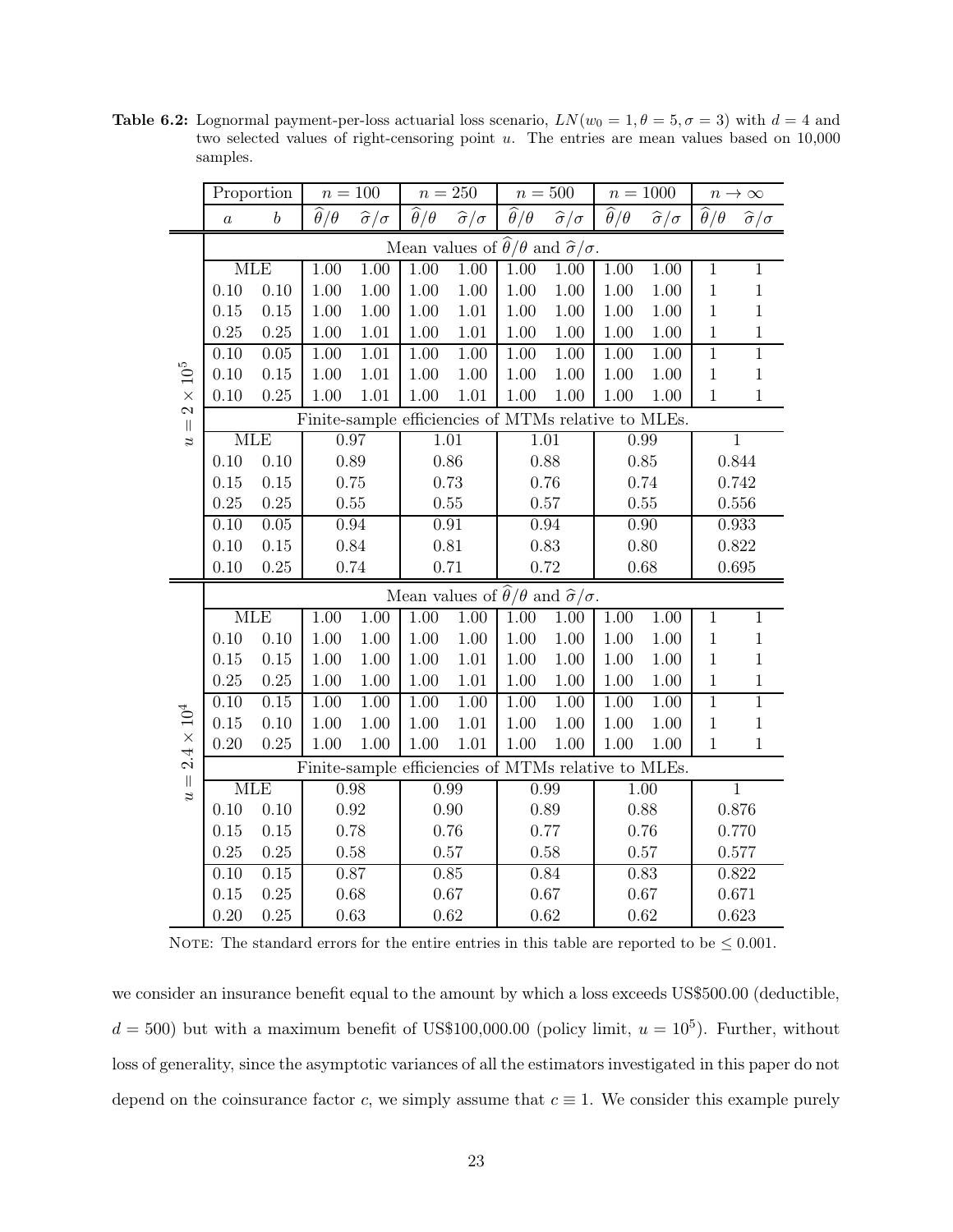|           |                                                                                                                                              | Left truncation |                             | Right censorship | $n_0$ |         |       | $\, n$   |        |  |  |  |
|-----------|----------------------------------------------------------------------------------------------------------------------------------------------|-----------------|-----------------------------|------------------|-------|---------|-------|----------|--------|--|--|--|
|           | Scenario<br>d.<br>500<br>500                                                                                                                 | Normal $-t$     | Normal $-7$<br>LN.<br>$- u$ |                  |       | $n_{1}$ | $n_2$ |          |        |  |  |  |
| Payment Y |                                                                                                                                              | 6.2146          | 10 <sup>5</sup>             | 11.5129          |       | 1299    | 152   | 1451     | 5.2983 |  |  |  |
| Payment Z | 6.2146                                                                                                                                       |                 | 10 <sup>5</sup>             | 11.5129          |       | 1299    | 152   | $1500\,$ | 5.2983 |  |  |  |
|           | $N_{\text{obs}}$ IN stands for LogNamuel $t = \log(d)$<br>$\sim$ $\frac{1}{T}$ $\sim$ $\frac{1}{2}$<br>$\sim$ $\sim$ $\sim$<br>$\sim$ $\sim$ |                 |                             |                  |       |         |       |          |        |  |  |  |

<span id="page-23-1"></span>Table 7.1: Payment-per-payment, Y and payment-per-loss, Z transformation scenarios for the US indemnity losses.

Note: LN stands for LogNormal,  $t = \log (d - w_0)$ , and  $T = \log (u - w_0)$ .

for illustrative purpose and a preliminary diagnostics, see Figure [7.1,](#page-23-0) shows that the lognormal distribution provides a satisfactory, thought not perfect, fit to the indemnity data. Moreover, the complete ground-up data set (though the data set contains some right-censored observations) is identified to fit  $LN(w_0 = 0, \theta, \sigma)$ , see, for example, [Michael](#page-30-11) *et al.* [\(2020](#page-30-11)), [Punzo](#page-30-6) *et al.* [\(2018\)](#page-30-6), distribution. The Kolmogorov-Smirnov (KS) test statistics (see, e.g., [Klugman](#page-30-0) *et al.*, [2019](#page-30-0), §15.4.1, p. 360) is computed to be 0.0266 and with the significance level of 5% the corresponding critical value is 0.0351. Therefore, the lognormal model is a plausible model for the indemnity loss data set at 5% significance level. The specified insurance contract data transformation is summarized in Table [7.1.](#page-23-1)

A couple of crucial points are in queue to be mentioned here before starting real data analysis. First, for payment  $Y$ , the MTM estimators as well as their asymptotic results are based on the

<span id="page-23-0"></span>

Figure 7.1: Histogram of log-transformed indemnity losses with the fitted normal density (left panel) and the corresponding quantile-quantile plot (right panel).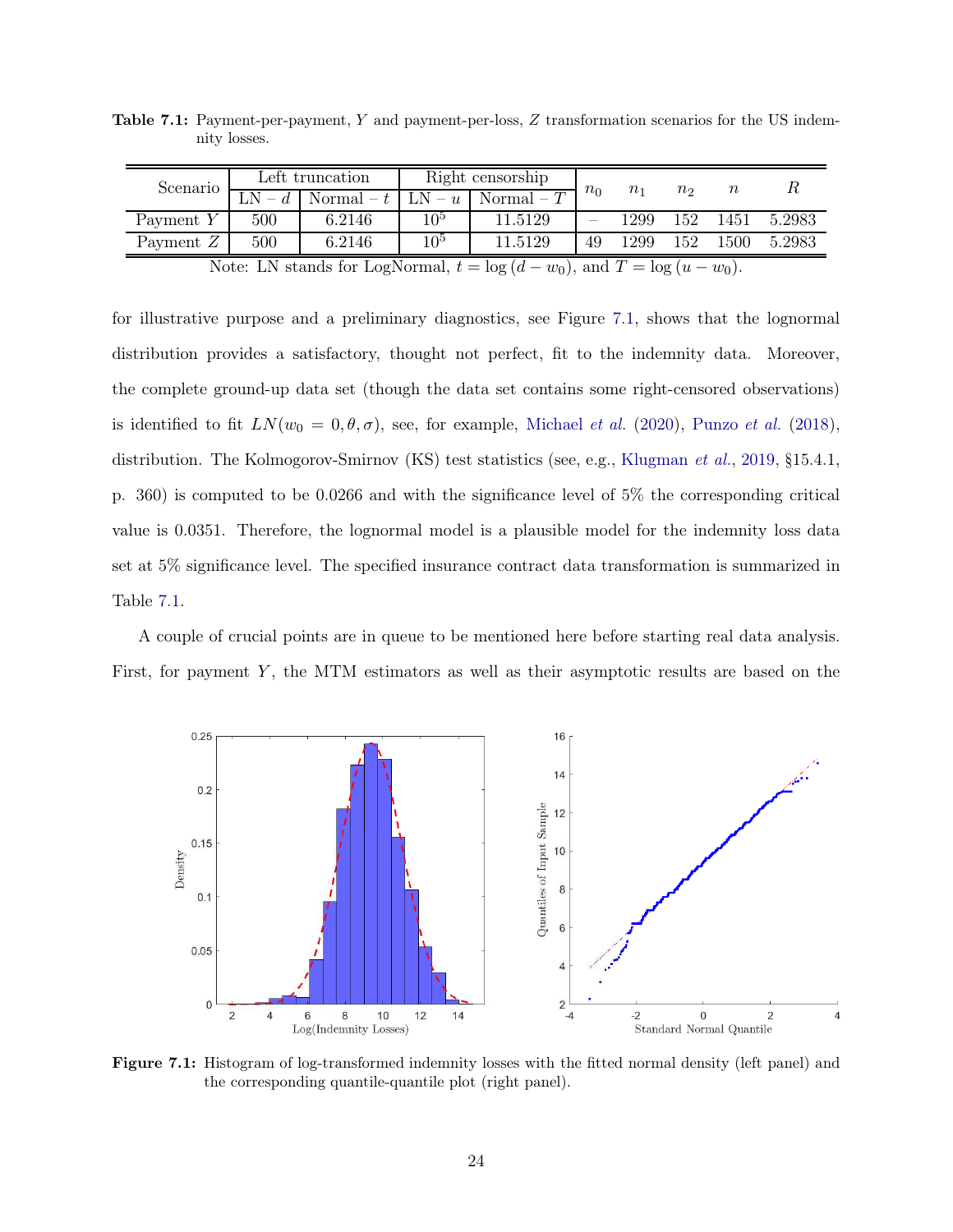assumption of  $0 \le a < 1 - b \le s^* \le 1$ . Initially, we set

$$
\hat{s}_{\rm E}^* := \frac{F_n(T) - F_n(t)}{1 - F_n(t)} = n_1/n, \quad \text{where } F_n \text{ is the empirical cdf,}
$$

and choose b such that  $1-b \leq \hat{s}_{E}^*$ . But after estimating  $\hat{\theta}_{y,MTM}$  and  $\hat{\sigma}_{y,MTM}$ , it could be the case that

$$
\hat{s}_{\rm P}^* := \frac{\widehat{F}_X(T) - \widehat{F}_X(t)}{1 - \widehat{F}_X(t)} < 1 - b, \quad \text{where } \widehat{F}_X \text{ is the estimated parametric cdf,}
$$

which is unsatisfactory for statistical inferences as it violates the assumption (Case 2 from Section [4.1\)](#page-11-3). Therefore, the value of b should be chosen dynamically such that  $1 - b \le \min\{\hat{s}_{\rm E}^*, \hat{s}_{\rm P}^*\}.$ Similarly, for payment  $Z$ , the left and right trimming proportions  $a$  and  $b$ , respectively, should be chosen dynamically as:

<span id="page-24-1"></span>
$$
\max\{F_n(t), \widehat{F}_X(t)\} \le a \quad \text{and} \quad 1 - b \le \min\{F_n(T), \widehat{F}_X(T)\}.
$$

The trimming proportions in Tables [7.2](#page-26-0) and [7.3](#page-27-1) are chosen accordingly.

For payment-per-payment data scenario, the MLE system of Equations [\(3.4\)](#page-6-2) takes the form:

$$
\begin{cases}\n\sigma (\Omega_{y,1} - \Omega_{y,2} - \gamma) - 2.9762 = 0, \\
\sigma^2 \left(1 - \gamma (\Omega_{y,1} - \Omega_{y,2} - \gamma) - \frac{5.2983 \Omega_{y,2}}{\sigma}\right) - 10.3394 = 0,\n\end{cases}
$$
\n(7.1)

<span id="page-24-0"></span>

Figure 7.2: Log-likelihood surfaces for payment-per-payment (left panel) and payment-per-loss (right panel) data scenarios given by Equations [\(3.1\)](#page-6-3) and [\(3.13\)](#page-8-3), respectively.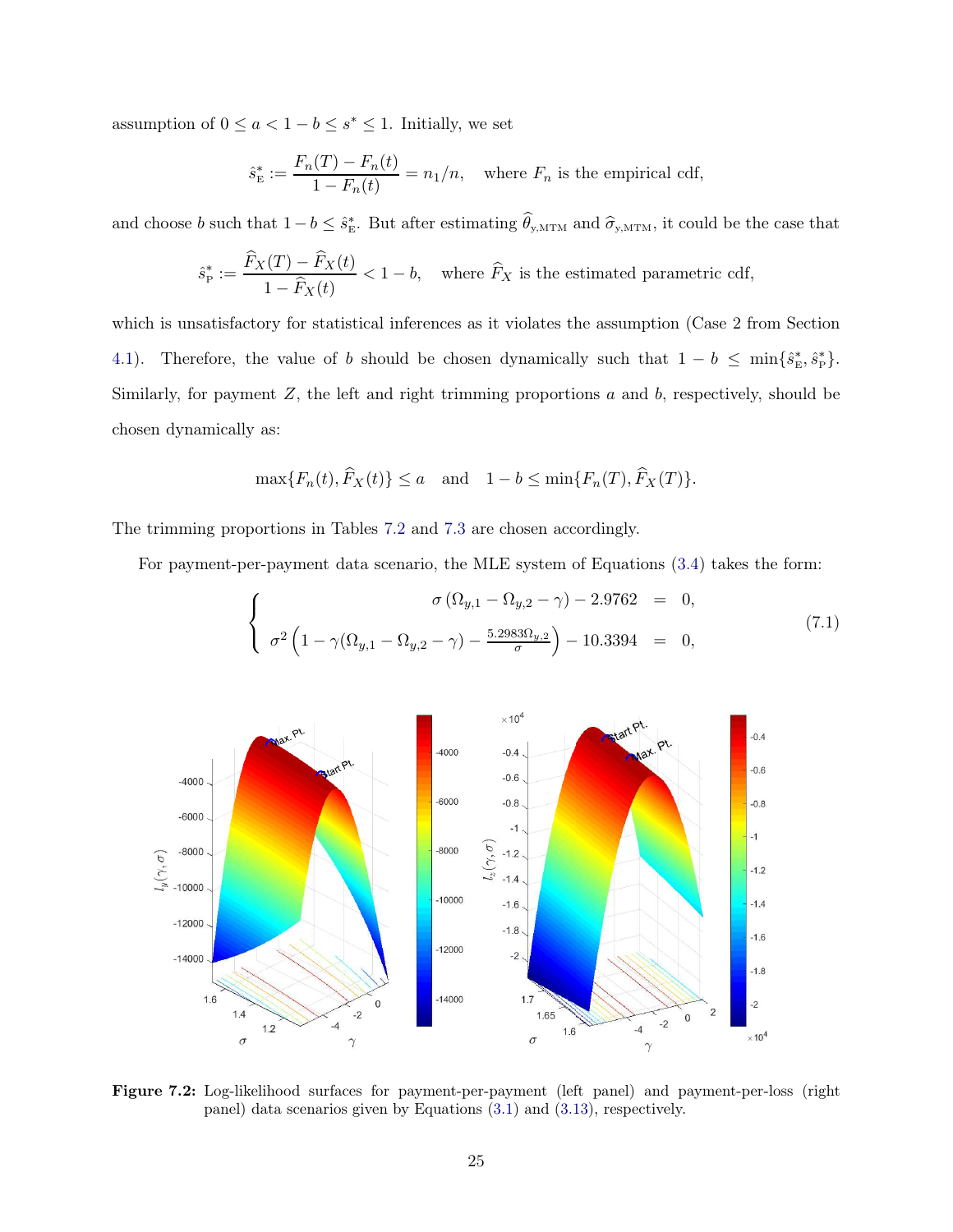with the first approximations:  $(\gamma_{\text{start}}, \sigma_{\text{start}}) = (-2.4453, 1.2171)$ , denoted by "Start Pt." on the corresponding log-likelihood surface given by Figure [7.2](#page-24-0) (left panel), but note that  $\Omega_{y,1}$  and  $\Omega_{y,2}$ also depend on  $\gamma$  and  $\sigma$ . The final MLE solution  $(\hat{\gamma}_{y,\text{MLE}}, \hat{\sigma}_{y,\text{MLE}})$  of the system [\(7.1\)](#page-24-1) is identified with "Max. Pt." in Figure [7.2](#page-24-0) (left panel). Similarly, with different left and right trimming proportions, the system of MTM equations given by [\(4.11\)](#page-13-0) can be solved with their respective first approximations given by [\(4.12\)](#page-13-3). The estimated values with their corresponding asymptotic 95% confidence intervals are displayed in Table [7.2.](#page-26-0) The confidence intervals for  $\sigma$  provided are log-transformed confidence intervals (see, e.g., [Klugman](#page-30-0) *et al.*, [2019](#page-30-0), p. 315-316) since some of the linear confidence intervals for  $\sigma$  include 0 which are unsatisfactory as  $\sigma > 0$ . For completely observed ground-up lognormal severity data,  $\text{ARE}\left(\left(\widehat{\theta}_{\text{\tiny MTM}}, \widehat{\sigma}_{\text{\tiny MTM}}\right), \left(\widehat{\theta}_{\text{\tiny MLE}}, \widehat{\sigma}_{\text{\tiny MLE}}\right)\right)$  does not depend on any unknown parameters to be estimated [\(Brazauskas](#page-29-11) *et al.*, [2009\)](#page-29-11). But for payment Y and payment Z data scenarios, the corresponding AREs, respectively, given by [\(4.15\)](#page-14-1) and [\(4.19\)](#page-16-0) depend on the unknown parameters  $\theta$  and  $\sigma$ . Therefore, for comparison purpose, in Tables [7.2](#page-26-0) and [7.3,](#page-27-1) the ARE column is computed as a bivariate function of MLE estimated values  $\widehat{\theta}_{MLE}$  and  $\widehat{\sigma}_{MLE}$ . As seen in Table [7.2,](#page-26-0) the estimated values of  $\theta$  and  $\sigma$  via MTM are seem to underestimate the MLE estimated values  $\left(\widehat{\theta}_{MLE}, \widehat{\sigma}_{MLE}\right) = (9.43, 1.59)$  but it is important to note that all the MTM estimated values of  $\theta$  and  $\sigma$ are close enough to the corresponding MLE estimator even after removing some of the point mass at the right-censored point. It is also noticeable that with trimming pair  $(a, b) = (100/1451, 300/1451)$ , the estimated values of  $\theta$  and  $\sigma$  are almost equal to the corresponding MLE estimators but still maintaining the efficiency about of 79%. These all demonstrate the robustness of MTM estimators.

In order to conduct hypothesis test for the various fitted models, we use the KS test statistic. The KS test statistic for payments Y data set is defined as (see, e.g., [Klugman](#page-30-0) *et al.*, [2019](#page-30-0), §15.4.1, p. 360):

$$
D_y := \max_{0 < y \le c(u-d)} \left| F_n(y) - \widehat{F}_Y(y) \right|,\tag{7.2}
$$

where  $\widehat{F}_Y$  is the estimated cdf given by [\(2.8\)](#page-5-4). For each fitted model, the corresponding KS test statistics  $(D_y)$  and the decision  $(h_y)$  of the hypothesis test are given in the last two columns of Table [7.2](#page-26-0) where  $h_y = 0$  indicates that the lognormal model is plausible and  $h_y = 1$  means that the the lognormal model is rejected at the significance level of 5%. Only one model fitted with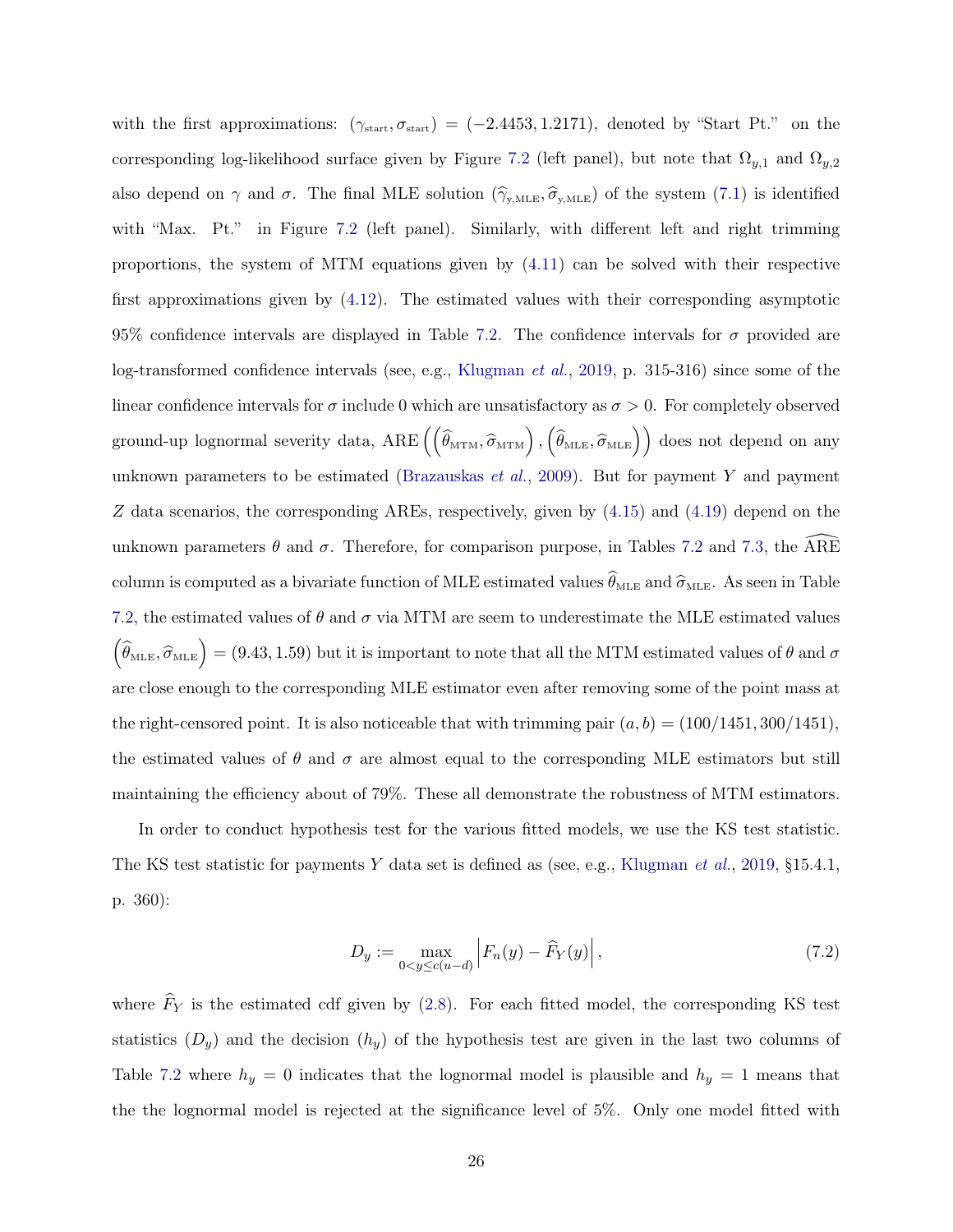|            | Estimators |          | $\widehat{\theta}$ | $\widehat{\sigma}$                                                                |                     | $\hat{s}^*$         |              | $95\%$ CI for | ÁRÈ  | KS Test |          |  |  |  |
|------------|------------|----------|--------------------|-----------------------------------------------------------------------------------|---------------------|---------------------|--------------|---------------|------|---------|----------|--|--|--|
|            |            |          |                    |                                                                                   | $\hat{s}_{\rm E}^*$ | $\hat{s}_{\rm P}^*$ | H            | $\sigma$      |      | $D_y$   | $h_y$    |  |  |  |
| <b>MLE</b> |            |          | 9.43               | 1.59                                                                              |                     |                     | (9.34, 9.52) | (1.52, 1.67)  | 1.00 | .032    | $\Omega$ |  |  |  |
|            | $\alpha$   | b        |                    | Condition required: $1-b$<br>$\leq \min\{\hat{s}_{\rm E}^*, \hat{s}_{\rm P}^*\}.$ |                     |                     |              |               |      |         |          |  |  |  |
|            | 0.00       | 150/1451 | 9.42               | 1.56                                                                              | 0.90                | 0.91                | (9.34, 9.51) | (1.49, 1.65)  | 0.94 | .034    | $\Omega$ |  |  |  |
|            | 0.00       | 200/1451 | 9.42               | 1.55                                                                              | 0.90                | 0.91                | (9.33, 9.51) | (1.47, 1.64)  | 0.89 | .034    |          |  |  |  |
|            | 0.00       | 300/1451 | 9.42               | 1.54                                                                              | 0.90                | 0.91                | (9.33, 9.50) | (1.45, 1.63)  | 0.80 | .034    |          |  |  |  |
| <b>NTM</b> | 0.00       | 700/1451 | 9.37               | 1.47                                                                              | 0.90                | 0.93                | (9.27, 9.47) | (1.35, 1.59)  | 0.48 | .043    |          |  |  |  |
|            | 10/1451    | 150/1451 | 9.42               | 1.57                                                                              | 0.90                | 0.91                | (9.33, 9.51) | (1.49, 1.65)  | 0.94 | .033    | $\Omega$ |  |  |  |
|            | 50/1451    | 200/1451 | 9.41               | 1.59                                                                              | 0.90                | 0.91                | (9.32, 9.50) | (1.50, 1.67)  | 0.89 | .030    |          |  |  |  |
|            | 100/1451   | 300/1451 | 9.40               | 1.59                                                                              | 0.90                | 0.90                | (9.31, 9.50) | (1.50, 1.69)  | 0.79 | .028    | $\Omega$ |  |  |  |
|            | 650/1451   | 650/1451 | 9.26               | 2.09                                                                              | 0.90                | 0.85                | (8.96, 9.56) | (1.56, 2.81)  | 0.24 | .064    |          |  |  |  |

<span id="page-26-0"></span>Table 7.2: MLE and MTM estimators of  $\theta$  and  $\sigma$  with their corresponding asymptotic confidence intervals and estimated values of AREs for payment Y data scenario.

NOTE: For the KS Test column,  $D_y$  stands for Kolmogorov-Smirnov test statistics and  $h_y \in \{0,1\}$  stands for the corresponding decision.  $h_y = 0$  means that the assumed model is plausible and  $h_y = 1$  means that the model is rejected.

 $(a, b) = (650/1451, 650/1451) \approx (0.45, 0.45)$  is rejected which is close to median-type estimator.

Similarly, for payment-per-loss data scenario, the MLE system of Equations [\(3.16\)](#page-8-1) takes the form:

$$
\begin{cases}\n\sigma (\Omega_{z,1} - \Omega_{z,2} - \gamma) - 2.9762 &= 0, \\
\sigma^2 \left(1 - \gamma (\Omega_{z,1} - \Omega_{z,2} - \gamma) - \frac{5.2983 \Omega_{z,2}}{\sigma}\right) - 10.3394 &= 0,\n\end{cases}
$$
\n(7.3)

with the first approximations:  $(\gamma_{\text{start}}, \sigma_{\text{start}}) = (-1.8430, 1.6998)$ . The starting point and the final MLE solution, respectively, are represented by "Start Pt." and "Max. Pt." on the log-likelihood surface  $l_z(\gamma, \sigma)$  given by Figure [7.2](#page-24-0) (right panel). Including the corresponding MTM calculation, a summary statistics is displayed in Table [7.3.](#page-27-1) In this case, as expected all the MTM estimators of  $\theta$  are same which clearly demonstrate the stability of the MTM methodology. On the other hand, highly robust MTM estimated value of  $\hat{\sigma} = 2.36$  with  $(a, b) = (700/1500, 700/1500) \approx (.47, .47)$ seems to be more volatile and loosing about 84% of asymptotic efficiency.

Further, the KS test statistic for payments Z data set is defined by:

$$
D_z := \max_{0 \le z \le c(u-d)} \left| F_n(z) - \widehat{F}_Z(z) \right|,\tag{7.4}
$$

where  $\widehat{F}_Z$  is the estimated parametric cdf given by [\(2.13\)](#page-5-5). As can be seen in Table [7.3,](#page-27-1) similar to [7.3,](#page-27-1) only one model fitted for payment-per-loss data scenario with  $(a, b) = (700/1500, 700/1500) \approx$ (.47, .47) is rejected with the significance level of 5%, but this model is loosing about 84% of the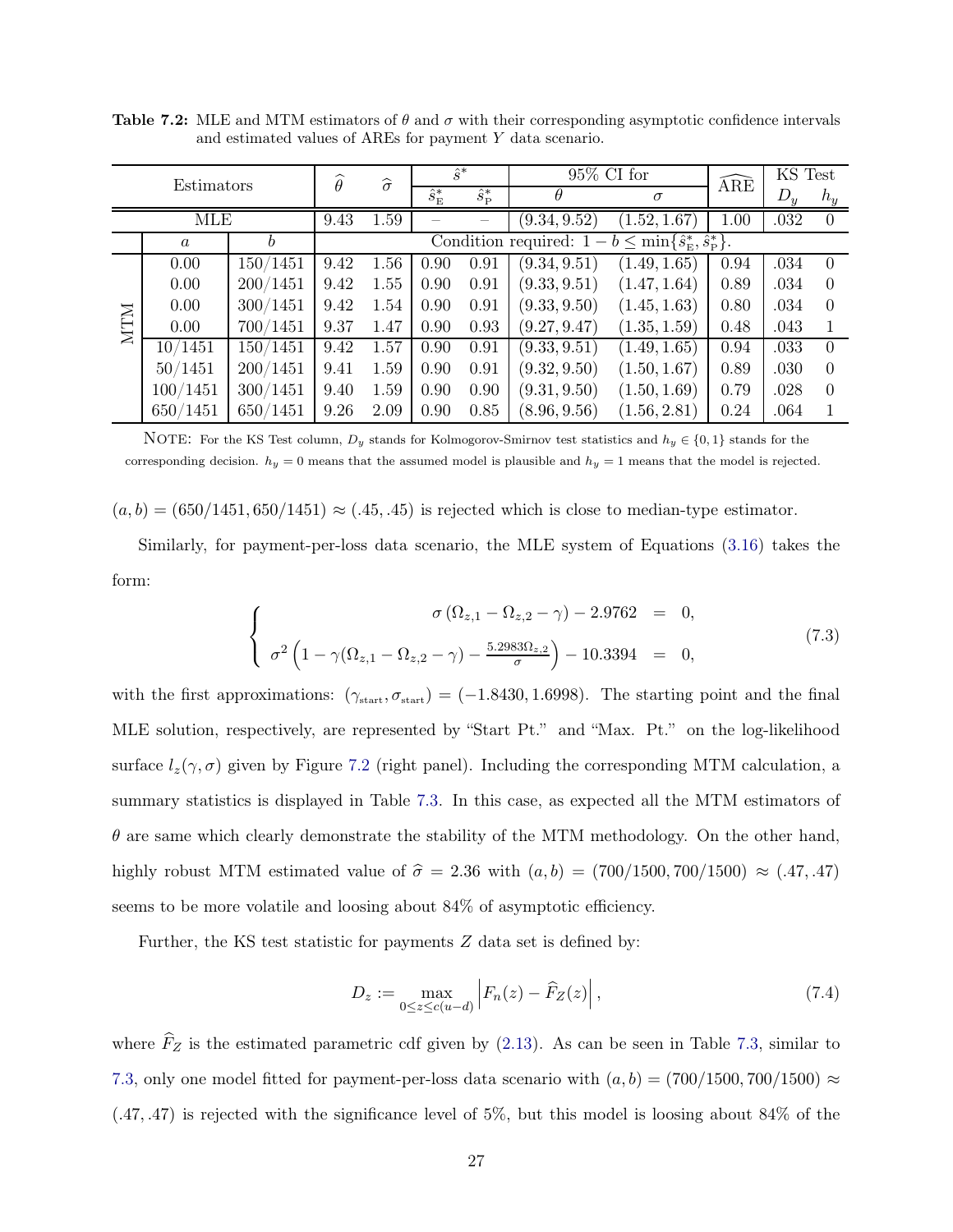|             |                  | $\widehat{\theta}$<br>Estimators |      | $\widehat{\sigma}$  | $\widehat{F}_X(t)$ | $\widehat{F}_X(T)$ |                                                                      | $95\%$ CI for<br>ARE |      |       |          |  |  |  |
|-------------|------------------|----------------------------------|------|---------------------|--------------------|--------------------|----------------------------------------------------------------------|----------------------|------|-------|----------|--|--|--|
|             |                  |                                  |      |                     |                    |                    | $\theta$                                                             | $\sigma$             |      | $D_z$ | $h_z$    |  |  |  |
|             | <b>MLE</b>       |                                  | 9.39 | 1.64                |                    |                    | (9.30, 9.47)                                                         | (1.58, 1.71)         | 1.00 | .027  | $\Omega$ |  |  |  |
|             |                  | $\boldsymbol{b}$                 |      | Condition required: |                    |                    |                                                                      |                      |      |       |          |  |  |  |
|             | $\boldsymbol{a}$ |                                  |      |                     |                    |                    | $\max\{F_n(t), F_X(t)\} \le a$ and $1-b \le \min\{F_n(T), F_X(T)\}.$ |                      |      |       |          |  |  |  |
|             | 75/1500          | 150/1500                         | 9.38 | 1.62                | 0.03               | 0.91               | (9.30, 9.47)                                                         | (1.55, 1.69)         | 0.92 | .027  | $\Omega$ |  |  |  |
|             | 75/1500          | 225/1500                         | 9.38 | 1.61                | 0.02               | 0.91               | (9.30, 9.47)                                                         | (1.54, 1.69)         | 0.86 | .027  | $\Omega$ |  |  |  |
| <b>NLLN</b> | 75/1500          | 375/1500                         | 9.38 | 1.60                | 0.02               | 0.91               | (9.29, 9.46)                                                         | (1.53, 1.69)         | 0.76 | .027  | $\Omega$ |  |  |  |
|             | 75/1500          | 750/1500                         | 9.36 | 1.59                | 0.02               | 0.91               | (9.26, 9.47)                                                         | (1.49, 1.70)         | 0.52 | .028  | $\Omega$ |  |  |  |
|             | 150/1500         | 150/1500                         | 9.38 | 1.63                | 0.03               | 0.90               | (9.30, 9.47)                                                         | (1.55, 1.70)         | 0.86 | .026  | $\Omega$ |  |  |  |
|             | 225/1500         | 225/1500                         | 9.38 | 1.63                | 0.03               | 0.90               | (9.29, 9.46)                                                         | (1.55, 1.72)         | 0.76 | .026  | $\Omega$ |  |  |  |
|             | 375/1500         | 375/1500                         | 9.38 | 1.61                | 0.02               | 0.91               | (9.29, 9.47)                                                         | (1.50, 1.71)         | 0.57 | .027  | $\Omega$ |  |  |  |
|             | 700/1500         | 700/1500                         | 9.38 | 2.36                | 0.09               | 0.82               | (9.23, 9.52)                                                         | (1.92, 2.91)         | 0.16 | .107  |          |  |  |  |

<span id="page-27-1"></span>Table 7.3: MLE and MTM estimators of  $\theta$  and  $\sigma$  with their corresponding asymptotic confidence intervals and estimated values of AREs for payment Z data scenario.

NOTE:  $(F_n(t), F_n(T)) = (49/1500, 1348/1500) \approx (0.03, 0.90)$ . For the KS Test column,  $D_z$  stands for Kolmogorov-Smirnov test statistics and  $h_z \in \{0,1\}$  stands for the corresponding decision.  $h_z = 0$  means that the assumed model is plausible and  $h_z = 1$  means that the model is rejected.

ARE compared to the corresponding MLE model.

In conclusion, a take-home knowledge from Tables [7.2](#page-26-0) and [7.3](#page-27-1) is that since the sample data is already either truncated and/or censored, then a robust estimation procedure still maintaining high relative efficiency with respect to the corresponding MLE is simply to eliminate the point masses at the truncated and censored values. For example,  $MTM(a = 0, b = 150/1451)$  and  $MTM(a = 10/1451, b = 150/1451)$  from Table [7.2](#page-26-0) and  $MTM(a = 75/1500, b = 150/1500)$  from Table [7.3.](#page-27-1)

#### <span id="page-27-0"></span>8 Summary and Future Direction

In this paper, we have developed two estimation procedures – *maximum likelihood* and a dynamic MTM for lognormal insurance payment-per-payment and payment-per-loss loss severity data. A series of theoretical results about estimators' existence and asymptotic normality are established. As seen in Tables [4.1](#page-14-2) and [4.2,](#page-17-1) the dynamic MTM estimators sacrifice little asymptotic efficiency with respect to MLE but are more robust as well as computationally more efficient than MLE if properly implemented, see, for example, [\(4.18\)](#page-16-1) and Note [4.1,](#page-14-3) and these properties are highly desirable in practice. Finally, the developed estimators are implemented on a real-life data set to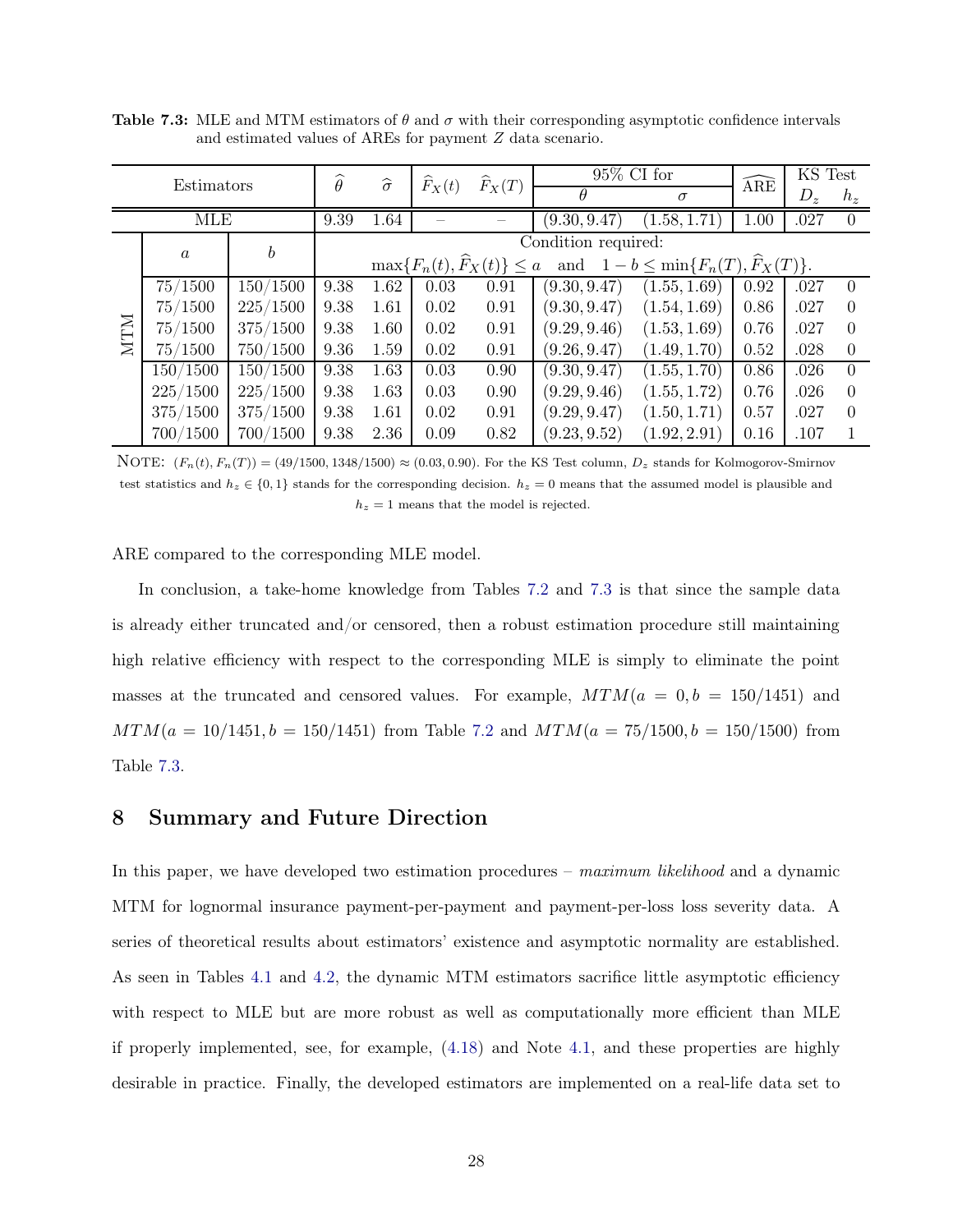analyze the 1500 US indemnity losses which is widely studied in the actuarial literature (see, e.g., [Frees and Valdez](#page-29-16), [1998,](#page-29-16) [Michael](#page-30-11) *et al.*, [2020](#page-30-11)), and it is found that most of the fitted models are plausible for this data set.

The results of this paper motivate open problems and generate several ideas for further research. First, this paper is specifically focused on lognormal insurance payment severity models, but they could be extended to more general (log) location-scale and exponential dispersion families. Second, several contaminated loss severity models are proposed in the literature as mentioned in Section [1](#page-1-0) Introduction, so it could even produce a better model still maintaining a reasonable balance between efficiency and robustness if one implements the dynamic MTM procedures for those mixture models, but it is recommended to design the MTM for the complete mixture models first. Third, in this paper we only discussed about model-fitting procedures and the corresponding finite sample performance, but the ultimate goal of model fitting is to apply the fitted models in decision-making mechanism. Therefore, it is yet to measure how the estimators developed in this paper act in calculating actuarial pure premium as well as in different risk analysis in practice.

Finally, it is important to emphasize again that the motivation to implement the MTM approach rather than MLE even for truncated and/or censored loss data sets is to simultaneously remove partial point masses assigned by MLE at the truncated and/or censored data points (that is, achieving a desired degree of robustness) and maintaining a high degree of ARE, too. Further, the dynamic MTM procedures designed in this paper can only be implemented if a close fit in one or both tails of the assumed underlying distribution is not desired, otherwise extreme value modeling is recommended.

#### Acknowledgements

The author is very appreciative of valuable comments and constructive criticism provided by an Editor and two anonymous Referees. These have led to many improvements in the paper. Earlier version of this paper was presented at the *55th Actuarial Research Conference (ARC 2020)* in Lincoln, NE, USA.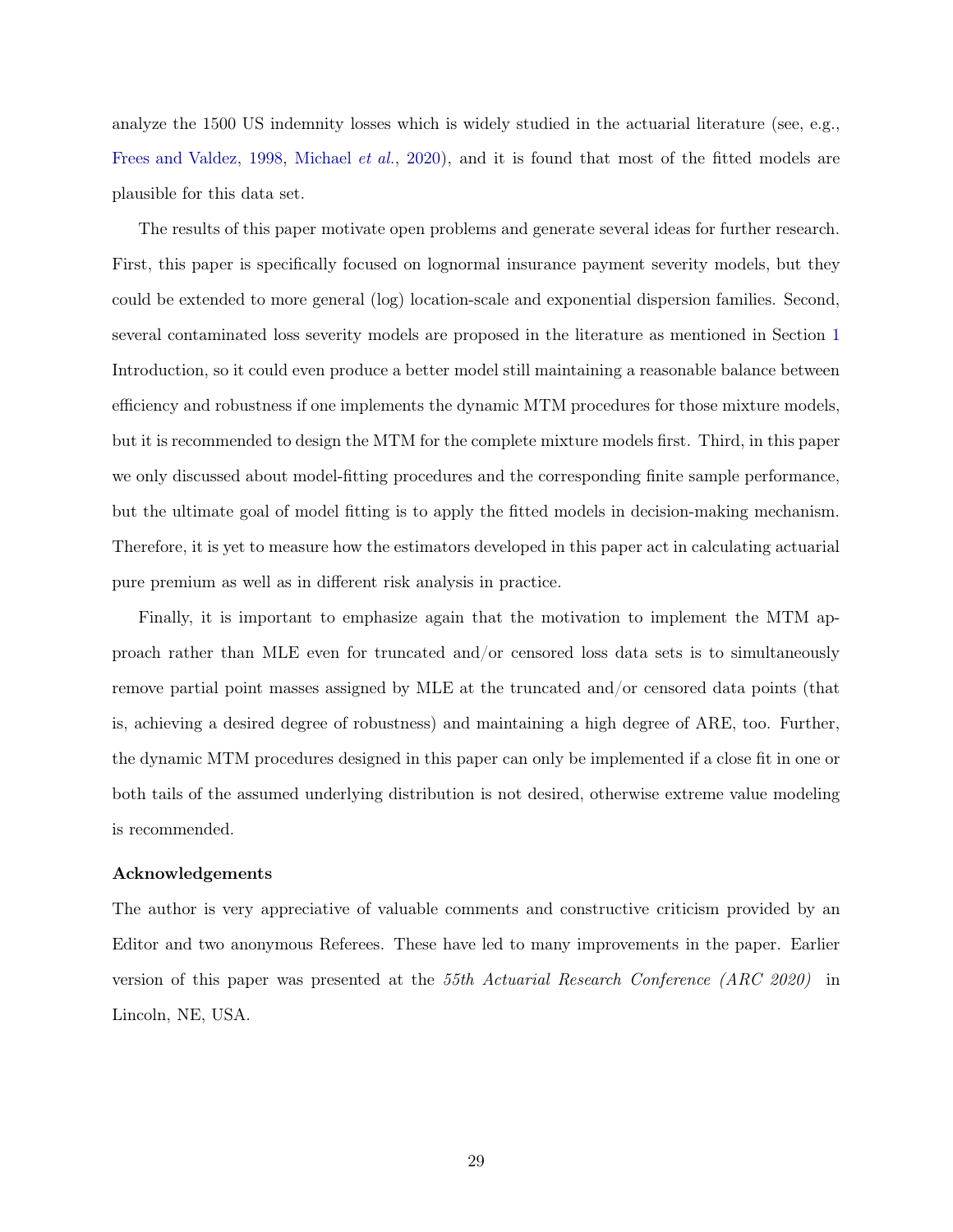### References

- <span id="page-29-2"></span>[1] Abu Bakar, S.A., Hamzah, N.A., Maghsoudi, M., and Nadarajah, S. (2015). Modeling loss data using composite models. *Insurance: Mathematics & Economics*, 61, 146–154.
- <span id="page-29-15"></span>[2] Barrow, D.F. and Cohen, Jr., A.C. (1954). On some functions involving Mill's ratio. *Annals of Mathematical Statistics*, 25, 405–408.
- <span id="page-29-9"></span>[3] Blostein, M. and Miljkovic, T. (2019). On modeling left-truncated loss data using mixtures of distributions. *Insurance: Mathematics & Economics*, 85, 35–46.
- <span id="page-29-11"></span>[4] Brazauskas, V., Jones, B.L., and Zitikis, R. (2009). Robust fitting of claim severity distributions and the method of trimmed moments. *Journal of Statistical Planning and Inference*, 139(6), 2028–2043.
- <span id="page-29-8"></span>[5] Brazauskas, V. and Kleefeld, A. (2016). Modeling severity and measuring tail risk of Norwegian fire claims. *North American Actuarial Journal*, 20(1), 1–16.
- <span id="page-29-14"></span>[6] Brazauskas, V. and Serfling, R. (2000). Robust and efficient estimation of the tail index of a single-parameter Pareto distribution. *North American Actuarial Journal*, 4(4), 12–27.
- <span id="page-29-3"></span>[7] Chan, J.S.K., Choy, S.T.B., Makov, U.E., and Landsman, Z. (2018). Modelling insurance losses using contaminated generalized beta type-II distribution. *ASTIN Bulletin*, 48(2), 871– 904.
- <span id="page-29-10"></span>[8] Chernoff, H., Gastwirth, J.L., and Johns, Jr., M.V. (1967). Asymptotic distribution of linear combinations of functions of order statistics with applications to estimation. *Annals of Mathematical Statistics*, 38(1), 52–72.
- <span id="page-29-12"></span>[9] Cohen, Jr., A.C. (1950). Estimating the mean and variance of normal populations from singly truncated and doubly truncated samples. *Annals of Mathematical Statistics*, 21(4), 557–569.
- <span id="page-29-13"></span>[10] Cohen, Jr., A.C. (1951). On estimating the mean and variance of singly truncated normal frequency distributions from the first three sample moments. *Annals of the Institute of Statistical Mathematics*, 3, 37–44.
- <span id="page-29-1"></span>[11] Cooray, K. and Ananda, M.M.A. (2005). Modeling actuarial data with a composite lognormal-Pareto model. *Scandinavian Actuarial Journal*, 2005(5), 321–334.
- <span id="page-29-0"></span>[12] Ergashev, B., Pavlikov, K., Uryasev, S., and Sekeris, E. (2016). Estimation of truncated data samples in operational risk modeling. *The Journal of Risk and Insurance*, 83(3), 613–640.
- <span id="page-29-16"></span>[13] Frees, E.W. and Valdez, E.A. (1998). Understanding relationships using copulas. *North American Actuarial Journal*, 2(1), 1–25.
- <span id="page-29-5"></span>[14] Grün, B. and Miljkovic, T. (2019). Extending composite loss models using a general framework of advanced computational tools. *Scandinavian Actuarial Journal*, 2019(8), 642–660.
- <span id="page-29-4"></span>[15] Gui, W., Huang, R., and Lin, X.S. (2021). Fitting multivariate Erlang mixtures to data: a roughness penalty approach. *Journal of Computational and Applied Mathematics*, 386, 113216, 17.
- <span id="page-29-6"></span>[16] Hampel, F.R. (1974). The influence curve and its role in robust estimation. *Journal of the American Statistical Association*, 69, 383–393.
- <span id="page-29-7"></span>[17] Hewitt, C.C., Jr., and Lefkowitz, B. (1979). Methods for fitting distributions to insurance loss data. *Proceedings of the Casualty Actuarial Society*, volume LXVI, pages 139–160. Casualty Actuarial Society, VA.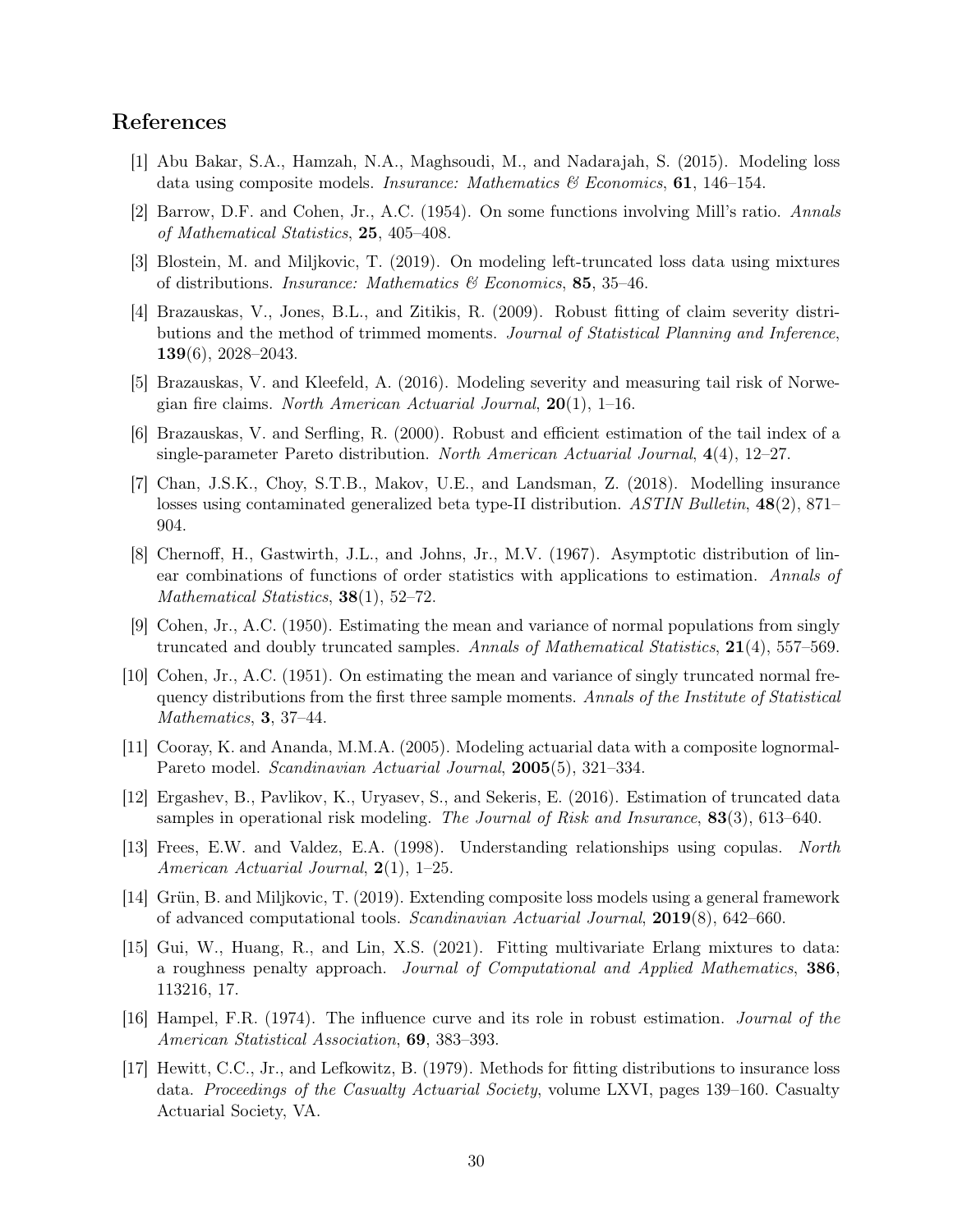- <span id="page-30-7"></span>[18] Huber, P.J. (1964). Robust estimation of a location parameter. *Annals of Mathematical Statistics*, 35(1), 73–101.
- <span id="page-30-8"></span>[19] Huber, P.J. and Ronchetti, E.M. (2009). *Robust Statistics*. Second edition. John Wiley & Sons, Inc., Hoboken, NJ.
- <span id="page-30-0"></span>[20] Klugman, S.A., Panjer, H.H., and Willmot, G.E. (2019). *Loss Models: From Data to Decisions*. Fifth edition. John Wiley & Sons, Hoboken, NJ.
- <span id="page-30-11"></span>[21] Michael, S., Miljkovic, T., and Melnykov, V. (2020). Mixture modeling of insurance loss data with multiple level partial censoring. *Advances in Data Analysis and Classification*, 14, 355–378.
- <span id="page-30-10"></span>[22] Miljkovic, T. and Grün, B. (2016). Modeling loss data using mixtures of distributions. *Insurance: Mathematics & Economics*, 70, 387–396.
- <span id="page-30-14"></span>[23] Poudyal, C. (2018). *Robust Estimation of Parametric Models for Insurance Loss Data*. Pro-Quest LLC, Ann Arbor, MI. Thesis (Ph.D.)–The University of Wisconsin - Milwaukee.
- <span id="page-30-15"></span>[24] Poudyal, C. (2021). Truncated, censored, and actuarial payment-type moments for robust fitting of a single-parameter Pareto distribution. *Journal of Computational and Applied Mathematics*, 388, 113310, 18.
- <span id="page-30-6"></span>[25] Punzo, A., Bagnato, L., and Maruotti, A. (2018). Compound unimodal distributions for insurance losses. *Insurance: Mathematics & Economics*, 81, 95–107.
- <span id="page-30-4"></span>[26] Reynkens, T., Verbelen, R., Beirlant, J., and Antonio, K. (2017). Modelling censored losses using splicing: a global fit strategy with mixed Erlang and extreme value distributions. *Insurance: Mathematics & Economics*, 77, 65–77.
- <span id="page-30-2"></span>[27] Scollnik, D.P.M. (2007). On composite lognormal-Pareto models. *Scandinavian Actuarial Journal*, 2007(1), 20–33.
- <span id="page-30-3"></span>[28] Scollnik, D.P.M. and Sun, C. (2012). Modeling with Weibull-Pareto models. *North American Actuarial Journal*, 16(2), 260–272.
- <span id="page-30-9"></span>[29] Serfling, R. (2002). Efficient and robust fitting of lognormal distributions. *North American Actuarial Journal*, 6(4), 95–109.
- <span id="page-30-16"></span>[30] Serfling, R.J. (1980). *Approximation Theorems of Mathematical Statistics*. John Wiley & Sons, New York.
- <span id="page-30-13"></span>[31] Shah, S.M. and Jaiswal, M.C. (1966). Estimation of parameters of doubly truncated normal distribution from first four sample moments. *Annals of the Institute of Statistical Mathematics*, 18, 107–111.
- <span id="page-30-1"></span>[32] Tukey, J.W. (1960). A survey of sampling from contaminated distributions. *Contributions to Probability and Statistics*, pages 448–485. Stanford University Press, Stanford, CA.
- <span id="page-30-17"></span>[33] van der Vaart, A.W. (1998). *Asymptotic Statistics*. Cambridge University Press, Cambridge.
- <span id="page-30-5"></span>[34] Verbelen, R., Gong, L., Antonio, K., Badescu, A., and Lin, S. (2015). Fitting mixtures of Erlangs to censored and truncated data using the EM algorithm. *ASTIN Bulletin*, 45(3), 729–758.
- <span id="page-30-12"></span>[35] Zhao, Q., Brazauskas, V., and Ghorai, J. (2018). Robust and efficient fitting of severity models and the method of Winsorized moments. *ASTIN Bulletin*, 48(1), 275–309.